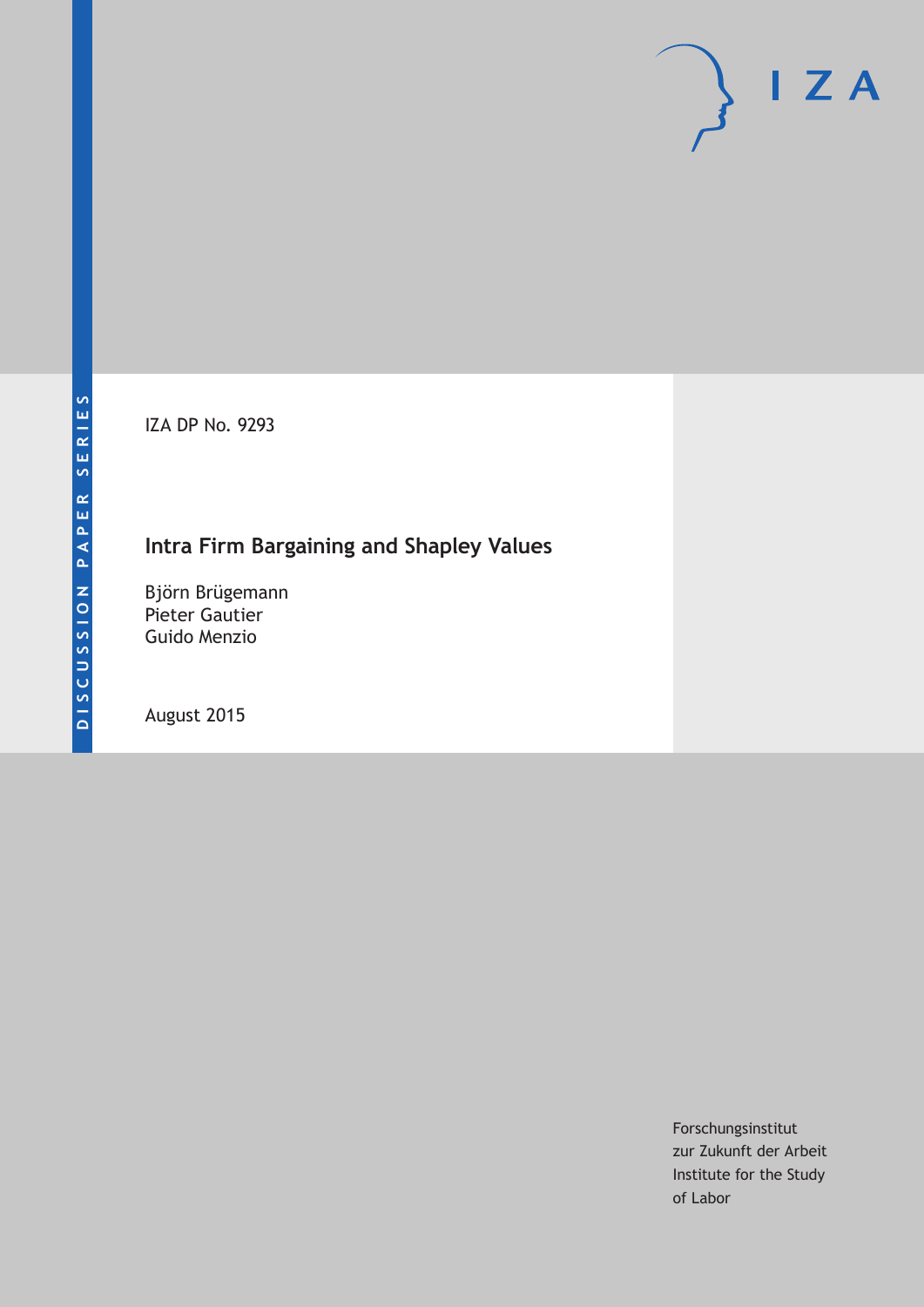# **Intra Firm Bargaining and Shapley Values**

## **Björn Brügemann**

*Vrije Universiteit Amsterdam and IZA* 

### **Pieter Gautier**

*Vrije Universiteit Amsterdam and IZA* 

### **Guido Menzio**

*University of Pennsylvania*

Discussion Paper No. 9293 August 2015

IZA

P.O. Box 7240 53072 Bonn Germany

Phone: +49-228-3894-0 Fax: +49-228-3894-180 E-mail: iza@iza.org

Any opinions expressed here are those of the author(s) and not those of IZA. Research published in this series may include views on policy, but the institute itself takes no institutional policy positions. The IZA research network is committed to the IZA Guiding Principles of Research Integrity.

The Institute for the Study of Labor (IZA) in Bonn is a local and virtual international research center and a place of communication between science, politics and business. IZA is an independent nonprofit organization supported by Deutsche Post Foundation. The center is associated with the University of Bonn and offers a stimulating research environment through its international network, workshops and conferences, data service, project support, research visits and doctoral program. IZA engages in (i) original and internationally competitive research in all fields of labor economics, (ii) development of policy concepts, and (iii) dissemination of research results and concepts to the interested public.

IZA Discussion Papers often represent preliminary work and are circulated to encourage discussion. Citation of such a paper should account for its provisional character. A revised version may be available directly from the author.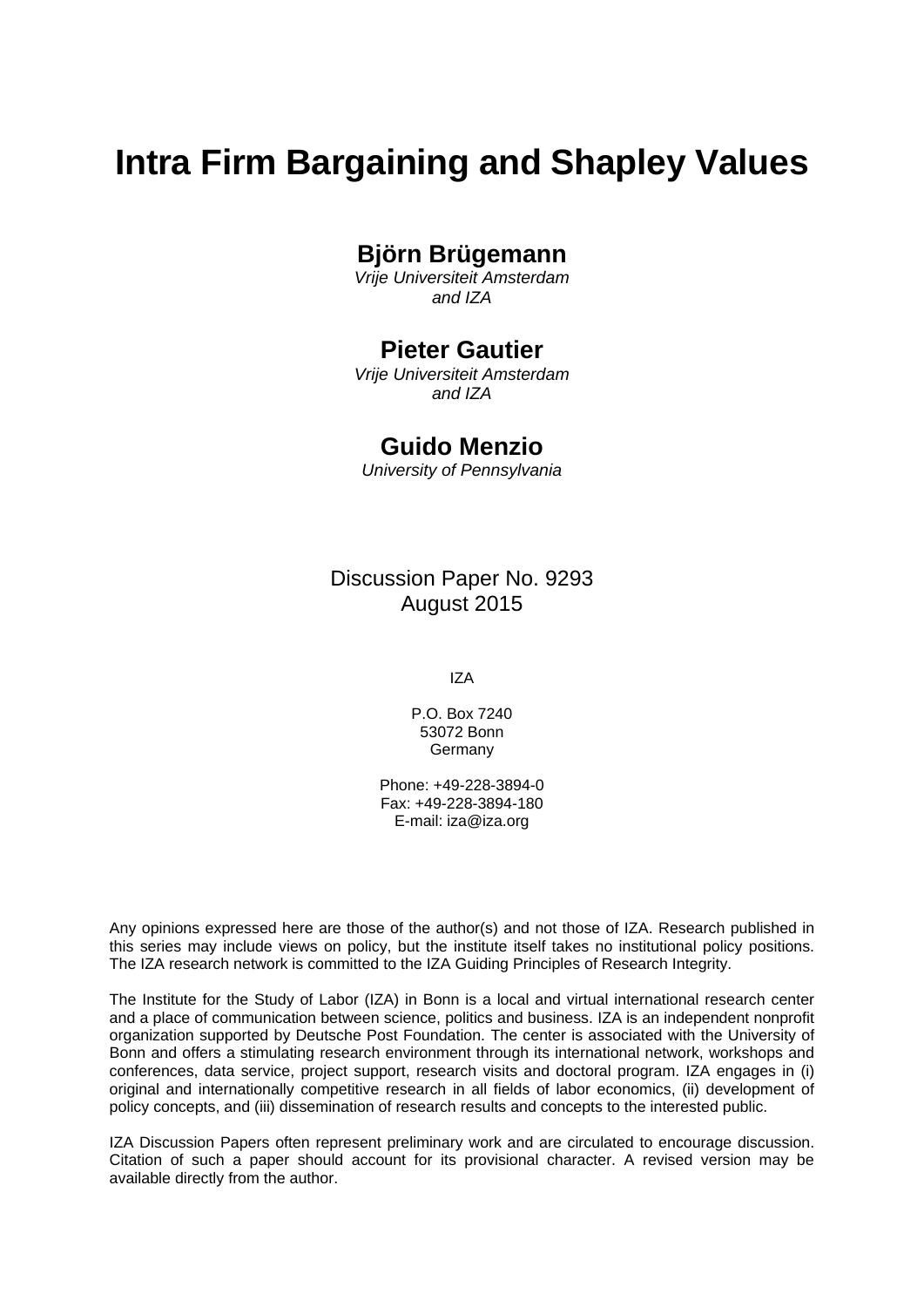IZA Discussion Paper No. 9293 August 2015

## **ABSTRACT**

## **Intra Firm Bargaining and Shapley Values\***

The paper revisits the problem of wage bargaining between a firm and multiple workers. We show that the Subgame Perfect Equilibrium of the extensive-form game proposed by Stole and Zwiebel (1996a) does not imply a profile of wages and profits that coincides with the Shapley values as claimed in their classic paper. We propose an alternative extensive-form bargaining game, the Rolodex Game, that follows a simple and realistic protocol and that, under some mild restrictions, admits a unique Subgame Perfect Equilibrium generating a profile of wages and profits that are equal to the Shapley values. The vast applied literature that refers to the Stole and Zwiebel game to give a game-theoretic foundation to the use of the Shapley values as the outcome of the bargain between a firm and multiple workers should instead refer to the Rolodex game.

JEL Classification: D21, J30

Keywords: intra firm bargaining, Shapley value

Corresponding author:

 $\overline{\phantom{a}}$ 

Björn Brügemann VU/FEWEB/Economics De Boelelaan 1105 1081 HV Amsterdam The Netherlands E-mail: b.a.brugemann@vu.nl

<sup>\*</sup> We are grateful to Christian Haefke, John Kennan, Philipp Kircher, Rasmus Lentz, and Randy Wright for useful comments. Special thanks to William Hawkins for carefully reading the manuscript and providing us with many valuable suggestions to improve it.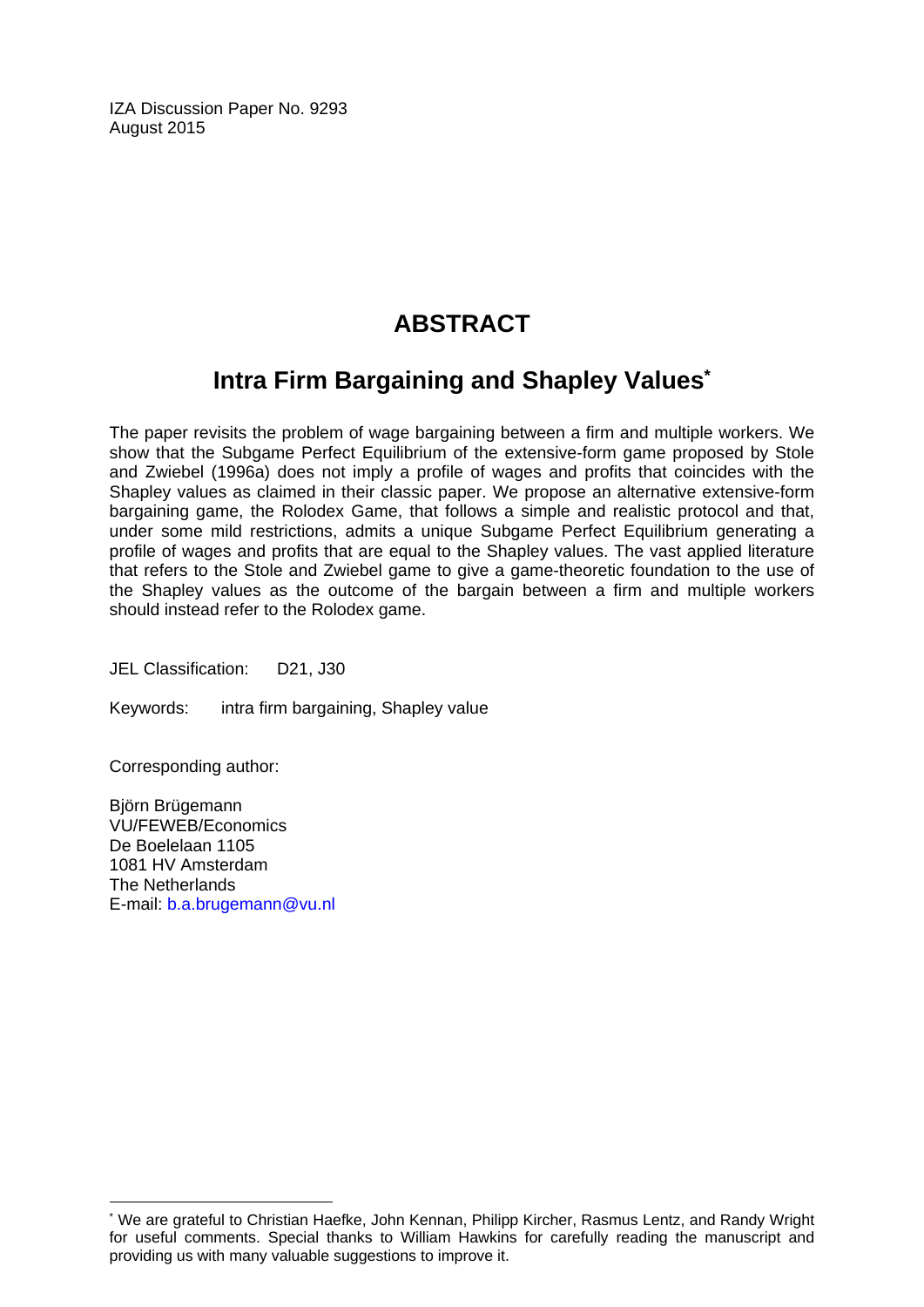## 1 Introduction

We revisit the problem of wage bargaining between a firm and multiple employees. The standard axiomatic solution for this type of multilateral bargaining problem is provided by Shapley (1953), who derives a simple formula for the expected payoffs to each agent starting from some desirable properties of any solution. The classic game-theoretic analysis of the bargaining problem between a firm and multiple employees is provided by Stole and Zwiebel (1996a and 1996b), who propose an extensive-form game with a simple and realistic protocol that admits, as its unique Subgame Perfect Equilibrium, a profile of wages and profits that coincides with the Shapley values. The Stole and Zwiebel bargaining game (henceforth, the  $SZ$  game) has been applied widely in the labor-search literature<sup>1</sup>, where wages are not pinned down by competition because, due to search frictions, a firm and its employees have to spend time or other resources in order to find alternative trading partners (see, e.g., Cahuc, Marque and Wasmer 2008, Ebell and Haefke 2009, Helpman, Itskhoki and Redding 2010, Elsby and Michaels 2013, Acemoglu and Hawkins 2014, Helpman and Itskhoki 2015).

The paper contains two findings. First, we show that the SZ bargaining game does not support the Shapley values as a Subgame Perfect Equilibrium. Second, we propose an extensive-form bargaining game between a firm and its employee that follows a simple and realistic protocol and that, under some mild restrictions, admits as its unique Subgame Perfect Equilibrium a profile of wages and profits that coincides with the axiomatic solution by Shapley. We refer to this game as the "Rolodex Game," after the rotating file device used to store business contact information.

In the first part of the paper, we characterize the solution to the SZ bargaining game. The game includes a firm and n workers, who are placed in some arbitrary order from 1 to  $n$ . The game proceeds as a finite sequence of pairwise bargaining sessions between the firm and one of the workers. A bargaining session follows the same protocol as in Binmore, Rubinstein and Wolinsky (1986), i.e. the firm and the worker alternate in making proposals about the employee's wage and, after every rejection, there is some probability of a breakdown. The bargaining session may either end with an agreement over some wage, or with a breakdown. In case of agreement, the firm enters a bargaining session with the next worker in line. In case of breakdown, the employee exits the game and the whole bargaining process starts over with one less worker. When the firm reaches an agreement with all the workers who are

<sup>&</sup>lt;sup>1</sup>Before the publication of Stole and Zwiebel (1996a,b), the labor search literature had dealt with bargaining between a firm and multiple workers in a reduced form way by simply positing some wage equations without foundations in either axiomatic or strategic bargaining theory (see, e.g., Bertola and Caballero 1994, Andolfatto 1996 or Smith 1999).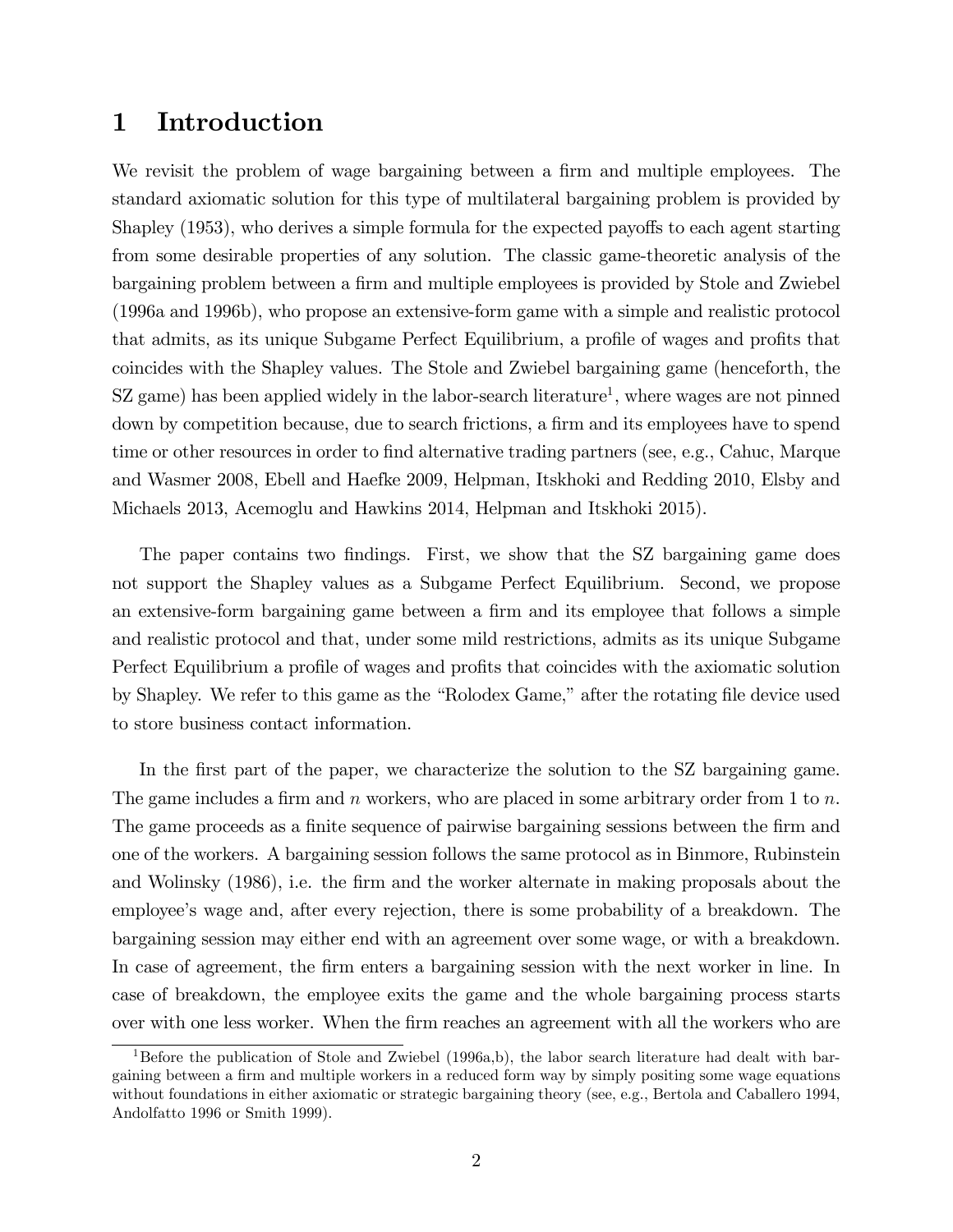still in the game, the game ends, the agreed-upon wages are paid out and production takes place. As usual in the game-theoretic literature on bargaining, the focus is on the Subgame Perfect Equilibrium of the game in the limit as the probability of breakdown goes to zero.

Theorem 2 in Stole and Zwiebel (1996a), in conjunction with Theorem 4, claims that the unique Subgame Perfect Equilibrium of the game is such that every worker earns the same wage and that this common wage is the worker's Shapley value. In particular, Theorem 2 claims that the unique Subgame Perfect Equilibrium wages are given by what they call the stable wage profile, and Theorem 4 establishes the equivalence between the stable wage profile and the worker's Shapley value. Stole and Zwiebel derive the stable wage profile in a heuristic way, by informally describing a bargaining environment and then conjecturing some properties of the solution. This heuristic approach allows them to derive the stable wage profile in an intuitive and simple way. The SZ game is meant to formalize the heuristic arguments and provide a rigorous game-theoretic foundation for the stable wage profile and, thus, for the Shapley values.

We prove that Theorem 2 is wrong, as workers who are in different places in the initial ordering earn different wages and, even on average, these wages are different from the worker's Shapley value. There is a simple intuition for this result. When the firm enters a bargaining session with the last worker, it takes as given the wage agreements with all the previous workers. These wages do not affect the payoff to the firm if the negotiation with the last worker breaks down, as in this case the bargaining process starts over. However, these wages do affect the payoff to the firm if the firm reaches an agreement with the last worker, as in this case the wages are actually paid out. For this reason, the wage agreements with the previous workers affect the gains from trade between the firm and the last worker and, in turn, the last worker's wage. For example, if the firm agreed to pay the second-to-last worker one more dollar, its gains from trade with the last worker are one dollar lower and, hence, the firm and the last worker settle for a wage that is 50 cents lower. When the firm and the second-to-last worker bargain, they understand the effect of their agreement on the wage of the last worker. In particular, they understand that the marginal cost to the firm from paying the second-to-last worker an extra dollar is only 50 cents. For this reason, the second-to-last worker is able to extract a higher wage than the last worker. Similarly, when the Örm and the third-to-last worker bargain, they understand that if they agree to a higher wage, the wage of the last two workers will be lower. For this reason, the third-to-last worker is able to extract an even higher wage than the second-to-last worker. Since workers who bargain first can basically hold the firm up and capture some of its gains from trade with the workers who bargain later, they obtain more than their expected marginal contribution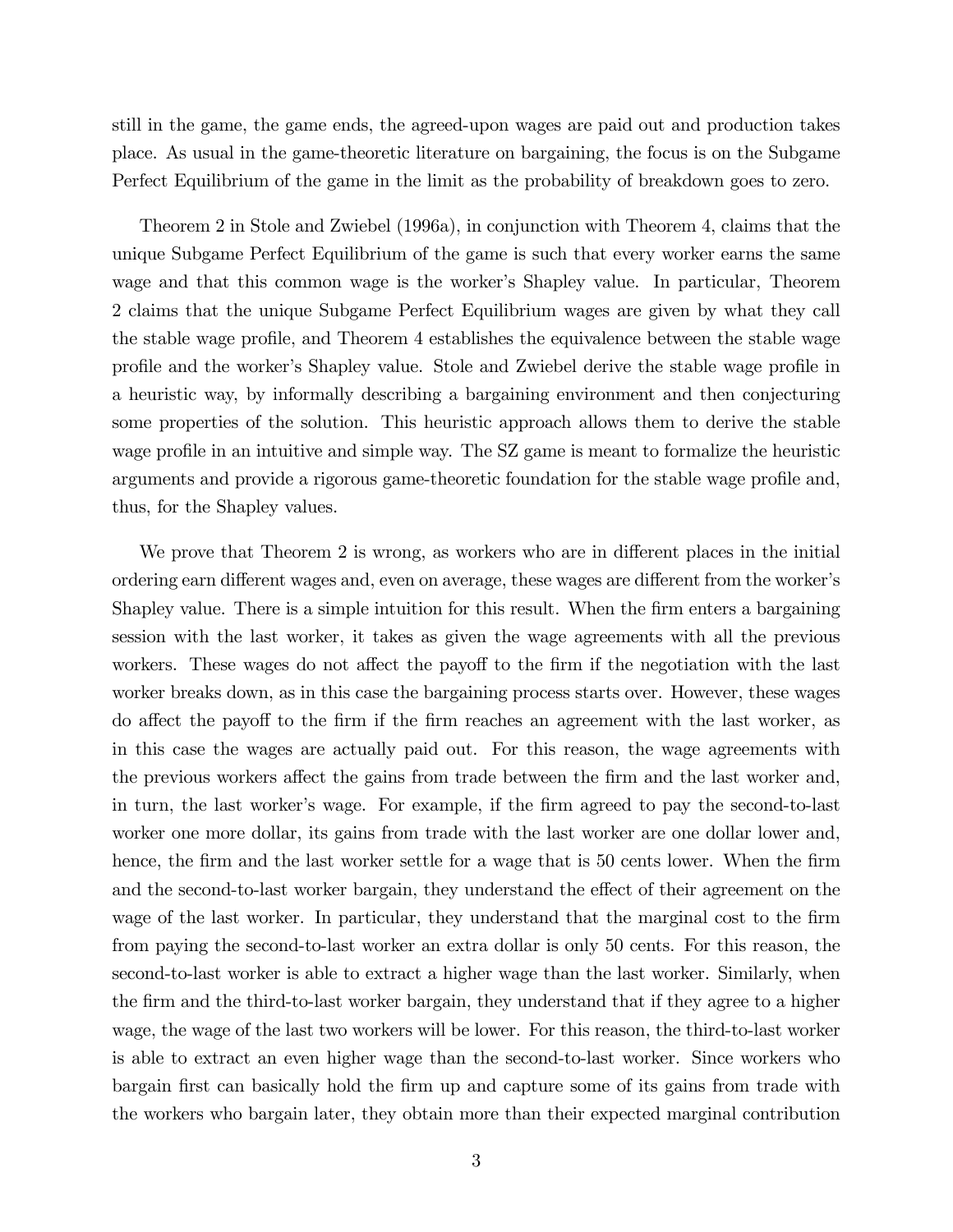to production (i.e., their Shapley value) and the Örm obtains less than its Shapley value.

Formally, we prove that (under a reasonable tie-breaking assumption), there exists a unique Subgame Perfect Equilibrium of the SZ game. In this equilibrium, the wage earned by a worker is strictly decreasing in the worker's position in the initial ordering. In particular, the gains from trade accruing to the first worker are one half of the total surplus, where total surplus is defined as the firm's output net of the sum of the workers' outside options and the firm's profit with one less worker. The gains from trade accruing to the second worker are one fourth of the total surplus. The gains from trade accruing to the third worker are one eight of the total surplus, etc... The gains from trade accruing to the firm are a fraction  $1 - \sum_{i=1}^{n} 1/2^i = 1/2^n$  of the total surplus. In contrast, the Shapley values are such that the gains from trade accruing to each worker and to the Örm are equal to a fraction  $1/(n + 1)$  of the total surplus. Therefore, the equilibrium wages differ from the Shapley values for a particular realization of the ordering of workers, as well as in expectation across any distribution of orderings.

The literature has proposed several extensive-form bargaining games that implement (in expectation) the Shapley values as a Subgame Perfect Equilibrium. Gul (1986) considers a game with n agents, each holding an asset that can be fruitfully used in production in conjunction with the others. Trade occurs through a sequence of bilateral random meetings. When two agents meet, one of them is randomly selected to make a take-it-or-leave-it offer to the other. If the offer is accepted, the buyer remains in the market and the seller exits. If the o§er is rejected, both agents remain in the market. The game ends when one agent acquires all the assets. While this game does implement the Shapley values, it does not conform to the structure of a typical labor market. Indeed, in the context of a labor market, the game implies that sometimes a worker sells his labor to another worker, and that at other times a firm sells its capital to a worker.

Hart and Mas-Colell (1996) consider a game with  $n$  agents. At each round, one of the agents is randomly chosen to propose an allocation. If all the other agents agree to the proposed allocation, the game ends and the allocation is implemented. If one or more of the other agents rejects the proposed allocation, the game continues. With some probability, the agent who proposed the allocation that was rejected leaves the game. With complementary probability, the agent remains in the game. In either case, another agent is randomly chosen to propose an allocation. While the Hart Mas-Colell game implements the Shapley values, it does not represent a realistic description of the bargaining process between a firm and its employees. Indeed, according to this game, there would be instances in which a worker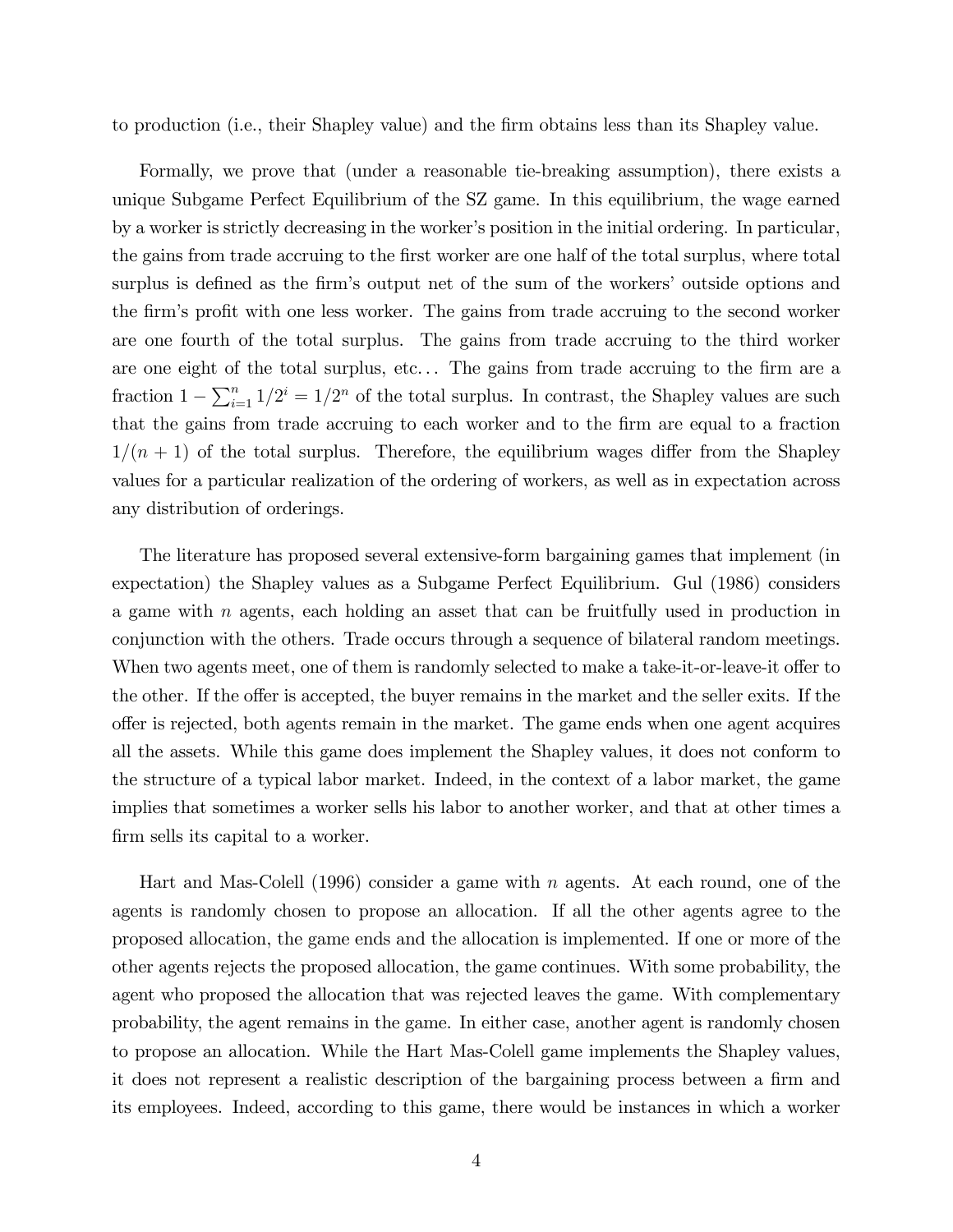proposes a wage not only for himself, but also for all of his coworkers.

More recently, De Fontenay and Gans (2014) propose a non-cooperative pairwise bargaining game between agents in a network. The setting is very general, allowing for externalities and incomplete networks. Each agent bargains bilaterally with every other agent to whom he is connected via the network. He does not carry out these negotiations by himself, but rather delegates a different negotiator to each pairwise negotiation. These negotiations take place simultaneously and according to the protocol of Binmore, Rubinstein, and Wolinsky (1986). Delegates are given instructions by their delegator prior to any negotiations. During negotiations a delegate does not receive any information about the actions taken in other pairwise negotiations, even those conducted on behalf of their own delegator. However, if any pairwise negotiation ends in a breakdown, this becomes public knowledge. For some specification of the off-equilibrium beliefs, De Fontenay and Gans establish the existence of a Perfect Bayesian Equilibrium of this imperfect information game such that the payoff of each agent is related to the Myerson-Shapley value. In the absence of externalities and if the network is complete, it reduces to the Shapley value. The delegated-negotiator model appears appropriate for negotiations between firms, although even in this setting the absence of any communication between delegates of the same firm has been pointed to as a weakness (see, e.g., Crawford and Yurukoglu 2012). In the labor market context, however, the assumption that the firm uses a different negotiator for each employee and that these negotiators do not communicate unless there is a breakdown is less appealing.

The above observations motivate the second part of the paper. There we introduce the Rolodex game, a novel extensive-form bargaining game between a firm and its workers that follows a reasonable protocol with perfect information and that, under some mild restrictions, has a unique Subgame Perfect Equilibrium where the workers' wages and the firm's profit coincide with the Shapley values.

The Rolodex game includes a firm and  $n$  workers, who are initially placed in some order from 1 to n. The game proceeds as a finite sequence of pairwise bargaining sessions between the Örm and one of the workers. Each bargaining session involves the same protocol. The worker makes a wage offer. If the firm accepts the offer, it moves onto bargaining with the worker who, among those who have yet to reach an agreement, is next in the order. If the firm rejects the offer, the negotiation breaks down with some probability. Otherwise, the negotiation continues with the firm making a counteroffer. If the worker accepts the counteroffer, the firm moves onto bargaining with the next worker. If the worker rejects the counteroffer, the negotiation breaks down with some probability. Otherwise, the worker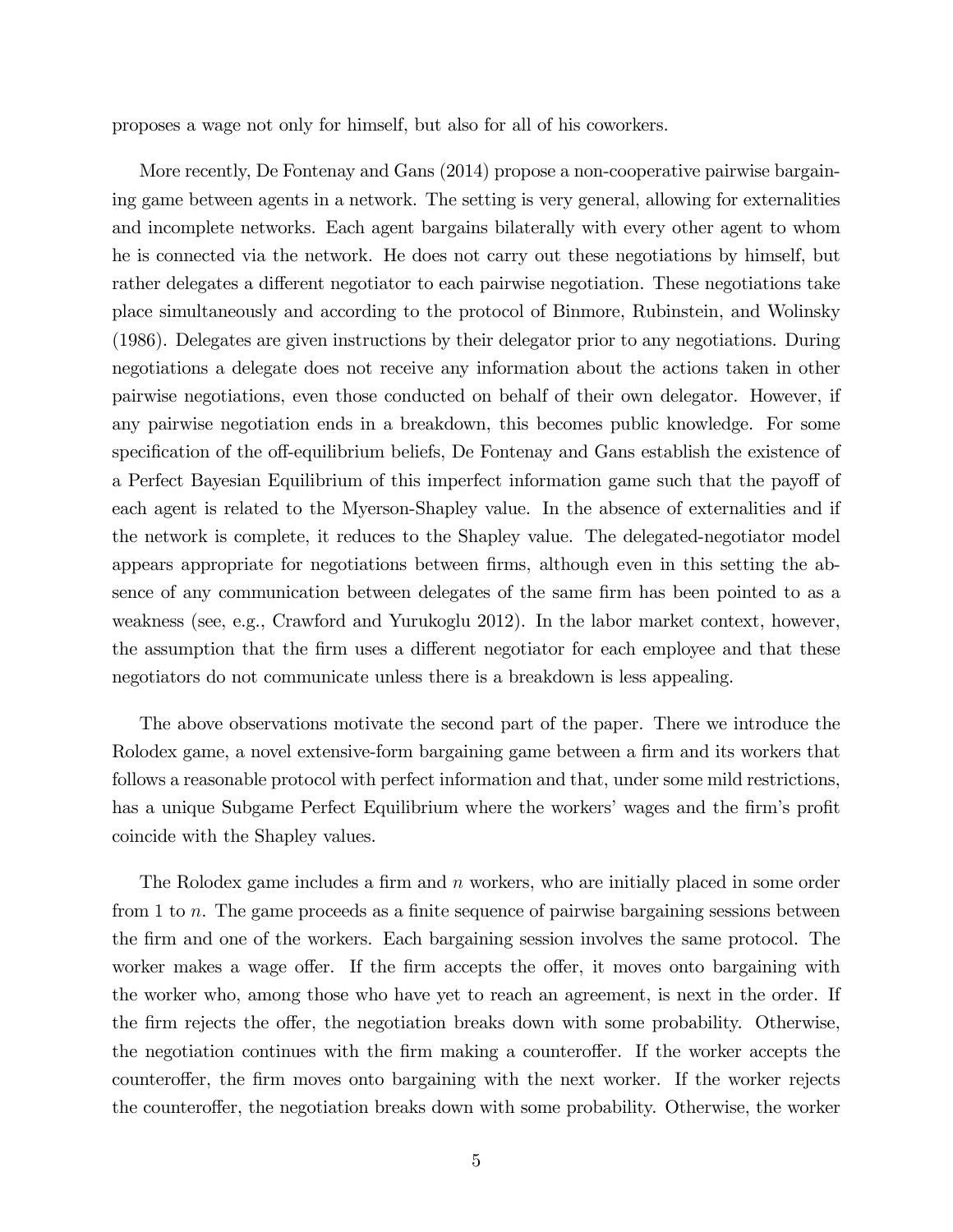moves to the end of the line of workers who have yet to reach an agreement. The firm enters a bargaining session with the worker who is now first among those without an agreement. Whenever there is a breakdown, the worker exits the game and the whole bargaining process starts over with one less worker. When the Örm reaches an agreement with all the workers who are still in the game, the bargaining process comes to an end. We refer to this as the Rolodex game because the Örm cycles through the workers without agreement, rather than bargaining with each one of them until it either reaches an agreement or there is a breakdown.

We show that, under some mild restrictions, there is a unique Subgame Perfect Equilibrium to the Rolodex game. In this equilibrium, each worker earns the same wage and the common wage is equal to the worker's Shapley value. There is a simple intuition behind these results. Whenever a worker rejects the counteroffer of the firm, he becomes the last worker in line. Hence, a worker at any position in the line follows the same acceptance strategy as the last worker in the line, even though the firm's marginal cost from paying him a higher wage is lower than the firm's marginal cost from paying the last worker a higher wage. For this reason, all workers earn the same wage as the last one. Moreover, the wage of the last worker is such that his gains from trade are one half of the total surplus net of the wage of the other workers. When these two properties are put together, it is immediate to show that each worker and the firm capture a fraction  $1/(n + 1)$  of the total surplus. These payoffs are indeed the Shapley values.

## 2 The Stole and Zwiebel Game

#### 2.1 Environment and Preliminaries

We begin by describing the extensive form of the bargaining game proposed by Stole and Zwiebel (1996a). We shall refer to it as the SZ game. The players in the SZ game are a firm and  $n \geq 1$  workers. If the firm employs  $k \in \{0, 1, \ldots n\}$  of the n workers and pays them wages  $w_1, w_2, \ldots w_k$ , its payoff is  $y_k - w_1 - w_2 - \ldots w_k$ , where  $y_k$  denotes the value of the output produced by the firm with k employees. We assume that  $y_k$  is strictly increasing and concave in k, i.e.  $y_k < y_{k+1}$  and  $y_{k+1} - y_k > y_{k+2} - y_{k+1}$  for  $k = 0, 1, 2, ...$  Workers are ex-ante identical. If a worker is hired by the firm at the wage w, his payoff is w. If the worker is not hired by the firm, his payoff is  $b \geq 0$ , where b might represent the value of employment at some other firm or the value of unemployment.

The workers are placed in some arbitrary, but fixed order from  $1$  to  $n$ . The game consists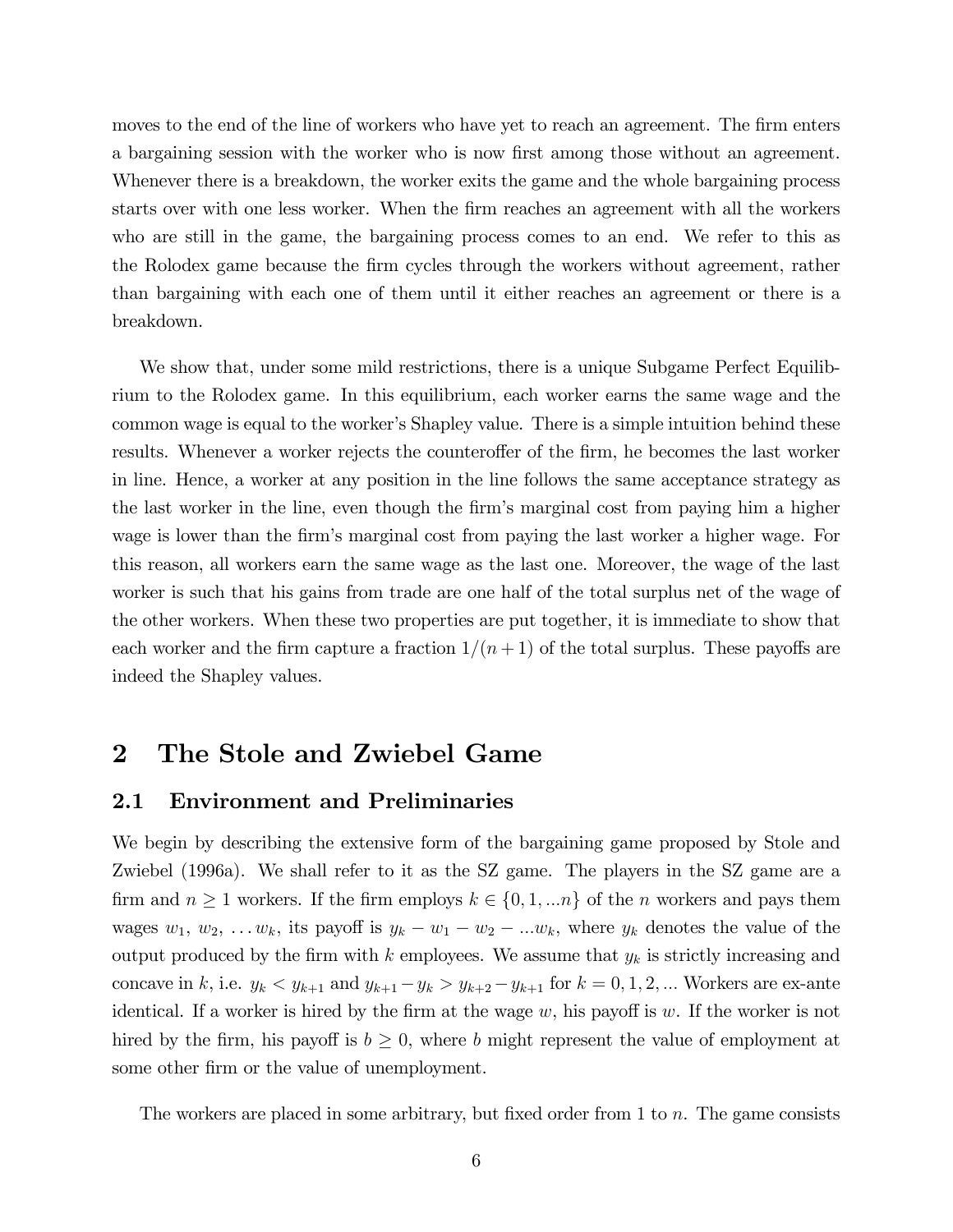of a finite sequence of bilateral bargaining sessions between the firm and one of the workers. The game starts with a bargaining session between the firm and the first worker in the order. The bargaining session may end either with an agreement over the worker's wage or with a breakdown. If the bargaining session ends with an agreement, the Örm enters a bargaining session with the next worker in the order. If the bargaining session ends with a breakdown, the worker permanently exits the game. In this case, the bargaining game starts over, in the sense that all the previous agreements between the Örm and the workers are erased and the firm enters a bargaining session with the worker who, among those still in the game, is first in the order. The game ends when the Örm reaches an agreement with all the workers who are still in the game. When this happens, the firm pays the agreed upon wage to each of these workers and production takes place.

Each bargaining session follows the same alternating-offer protocol as in Binmore, Rubinstein and Wolinsky (1986, henceforth BRW). The session begins with the worker making a wage offer to the firm. If the firm accepts the offer, the session ends and the firm goes onto bargaining with the next worker in the order. If the firm rejects the offer, the negotiation breaks down with probability p and continues with probability  $1 - p$ , with  $p \in (0, 1)$ . If the negotiation continues, the firm makes a counteroffer to the worker. If the worker accepts the counteroffer, the bargaining session ends. Otherwise, the negotiation breaks down with probability p and continues with probability  $1 - p$ . If the negotiation does not break down, the bargaining session continues with the worker and the firm alternating in making wage offers until there is either an acceptance or a breakdown.

As in Stole and Zwiebel (1996a), we shall focus on Subgame Perfect Equilibria (henceforth, SPE). In order to characterize the set of SPE of the SZ game, it is useful to recall the solution to the BRW game when an increase in the wage transfers utility from the firm to the worker at a constant rate. When an increase in the wage transfers utility 1 for 1, we are in the canonical case of perfectly transferable utility. When an increase in the wage transfers utility at a rate different than 1 for 1, we say that *utility is non-perfectly transferable*. We are interested in this distinction because, as we shall see in the next subsection, the mistake in the proof of Theorem 2 of Stole and Zwiebel (1996a) is to apply the solution of the BRW game with perfectly transferable utility to an environment where utility is not transferred 1 for 1.

**Lemma 1:** Consider the BRW alternating-offer game between a firm and a worker. The payoff to the worker in case of agreement at the wage w is w, and the payoff to the worker in case of breakdown is b. The payoff to the firm in case of agreement at the wage  $w$  is  $y - w - t(w)$ , where  $t(w) = \alpha - \beta w$  and  $\beta \in [0,1]$ , and the payoff to the firm in case of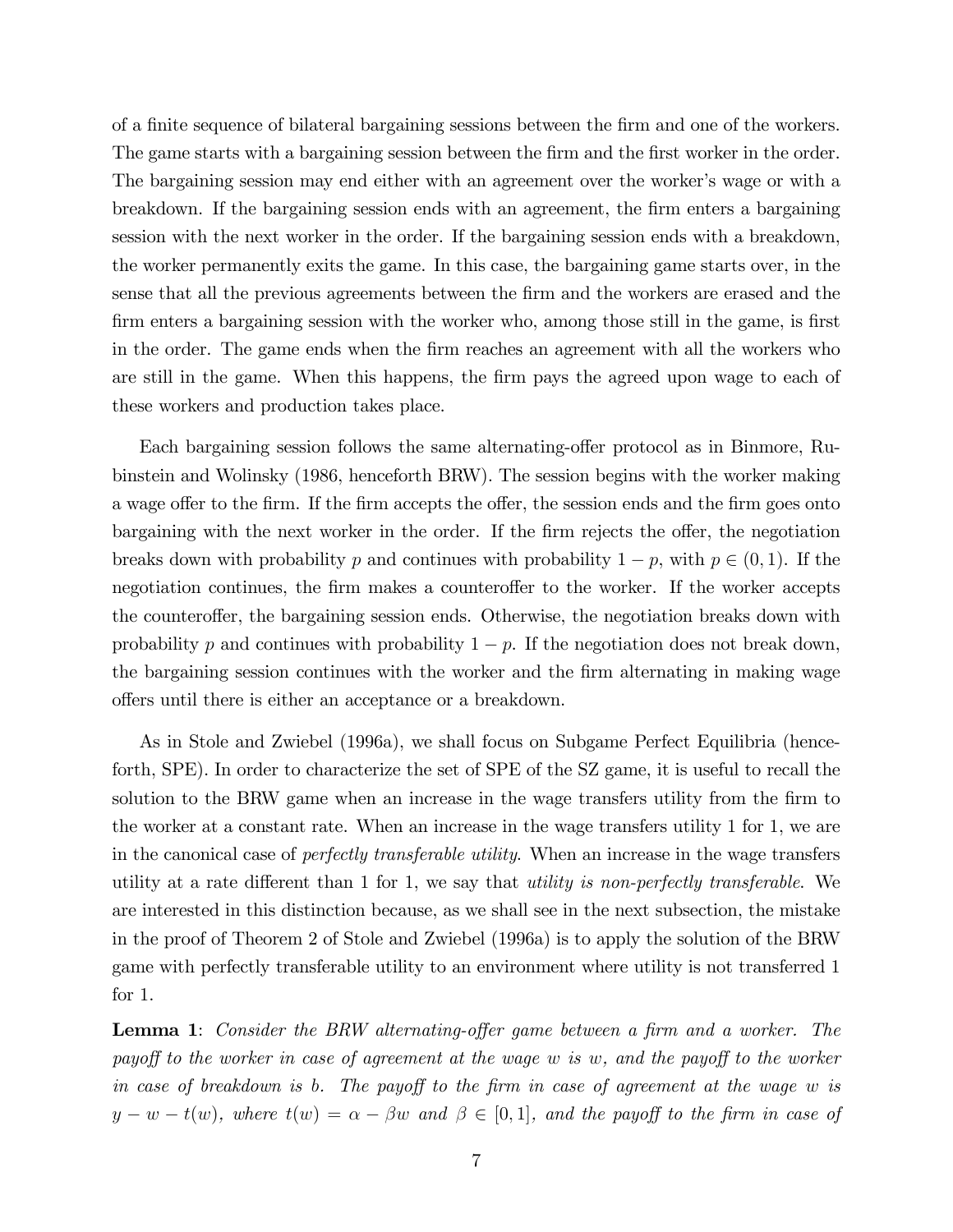breakdown is z. (i) If  $y - z - b - t(b) < 0$ , any SPE is such that the firm and the worker do not reach an agreement; (ii) If  $y - z - b - t(b) \ge 0$ , the unique  $SPE<sup>2</sup>$  is such that the firm and the worker immediately reach an agreement over the wage

$$
w = b + \frac{1}{(2 - p)(1 - \beta)} \left[ y - z - b - t(b) \right]. \tag{1}
$$

*Proof*: The result follows immediately from Proposition 4.2 in Muthoo (1999).  $\blacksquare$ 

A few comments about Lemma 1 are in order. When  $\beta = 0$ , we are in the perfectly transferable utility case where a one dollar increase in the wage lowers the payoff of the firm by 1 and raises the payoff of the worker by 1. When  $\beta > 0$ , we are in the imperfectly transferable utility case, where a one dollar increase in the wage lowers the payoff of the firm by  $1-\beta$ , and raises the payoff of the worker by 1. For any  $\beta \in [0,1]$ , any SPE of the game is such that the Örm and the worker do not reach an agreement if there are no gains from trade, i.e. if  $y - z - b - t(b) < 0$ . If the gains from trade are positive, i.e.  $y - z - b - t(b) \ge 0$ , the unique SPE is such that the firm and the worker immediately agree to the wage in (1). Given this wage, the gains from trade accruing to the worker and the firm are, respectively, given by

$$
w - b = \frac{1}{(2 - p)(1 - \beta)} [y - z - b - t(b)],
$$
  
\n
$$
y - w - t(w) - z = \frac{1 - p}{2 - p} [y - z - b - t(b)].
$$
\n(2)

As the probability of breakdown  $p$  goes to zero, the solution to the BRW game coincides with the axiomatic Nash bargaining solution. In fact, the axiomatic Nash bargaining solution is given by the wage that maximizes the product of the worker's gains from trade and the firm's gains from trade, i.e.

$$
\max_{w} [w - b][y - z - w - t(w)].
$$
\n(3)

The solution to the maximization problem in (3) is

$$
w = b + \frac{1}{2(1 - \beta)} \left[ y - z - b - t(b) \right]. \tag{4}
$$

 $2^2$ To be precise, there are multiple SPE of the BRW game when the gains from trade are zero. All of the SPEs are payoff equivalent, but some of them involve agreement and some do not. For the remainder of the Section, we restrict attention to the SPE in which agreement takes place instantaneously when the gains from trade are zero.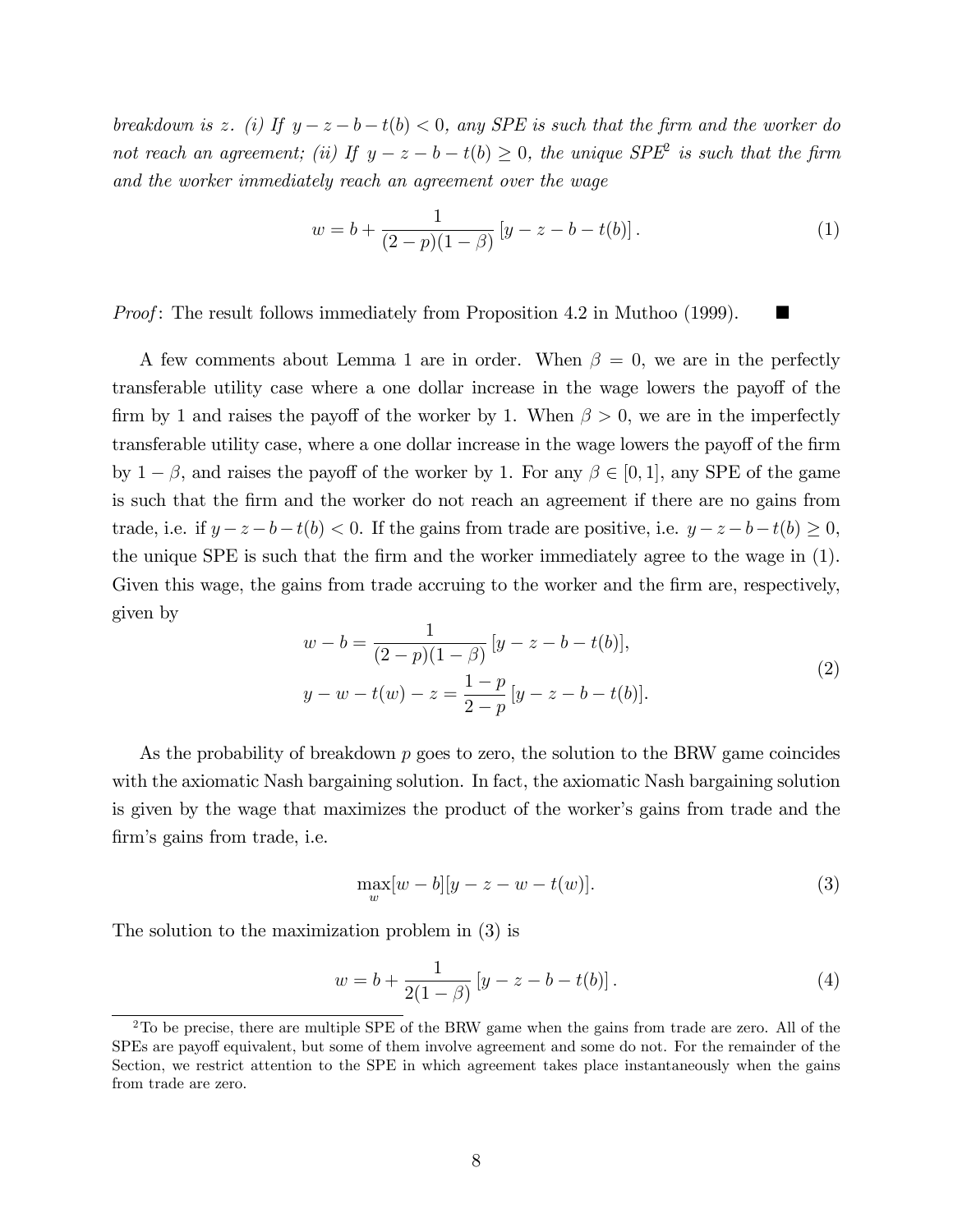Given the above wage, the gains from trade accruing to the worker and the firm are, respectively, given by

$$
w - b = \frac{1}{2(1 - \beta)} [y - z - b - t(b)],
$$
  
\n
$$
y - w - t(w) - z = \frac{1}{2} [y - z - b - t(b)].
$$
\n(5)

It is immediate to see that, in the limit for  $p$  going to zero, the outcome  $(1)$  and the payoffs  $(2)$  of the BRW bargaining game coincides with the outcome  $(4)$  and the payoffs  $(5)$  of axiomatic Nash bargaining.

The above results are all very well known. However, we wanted to repeat them here to point out the following fact. When utility is perfectly transferable, the limit of the solution to the BRW game for  $p \to 0$  (as well as the axiomatic Nash bargaining solution) is such that the gains from trade accruing to the Örm are equal to the gains from trade accruing to the worker. When utility is not perfectly transferable, the solution to the BRW game (as well as the axiomatic Nash bargaining solution) is such that the ratio of the gains accruing to the worker to those accruing to the firm is equal to  $1/(1 - \beta)$ , which is different than 1 and strictly increasing in  $\beta$ . Intuitively, the marginal benefit to the worker from being paid an extra dollar is 1, and the marginal cost to the firm from paying the worker an extra dollar is  $1-\beta$ . The higher is  $\beta$ , the lower is the firm's marginal cost relative to the worker's marginal benefit, the stronger is the worker's bargaining position and, hence, his relative gains from trade. Unless the marginal cost and the marginal benefit are equal, i.e.  $\beta = 0$ , the gains from trade accruing to the worker are different than those accruing to the firm.

#### 2.2 SZ Game with Two Workers

Let us begin the analysis by introducing some notation. We shall refer to  $\Gamma_n^n(0)$  as the subgame in which the firm is left with  $n$  workers, it has yet to reach an agreement with all of the workers, and it is about to enter a bargaining session with the Örst one in line. We denote with  $\pi_n$  the payoff to the firm in this game, and with  $w_{n,i}$  the payoff to the *i*-th of n workers. Clearly, the SZ game between the firm and n workers is the subgame  $\Gamma_n^n(0)$ . We shall refer to  $\Gamma_k^n(s)$  as the subgame in which there are n workers left in the game,  $n - k$  of them have reached an agreement with the firm for wages summing up to  $s, k$  workers have yet to reach an agreement with the Örm, and the Örm is about to start a bargaining session with the first of those k workers. We denote with  $w_{k,i}^n(s)$  the equilibrium wage of the *i*-th of the k workers without agreement, and we denote with  $t_k^n(s)$  the sum of wages of the k workers without agreement.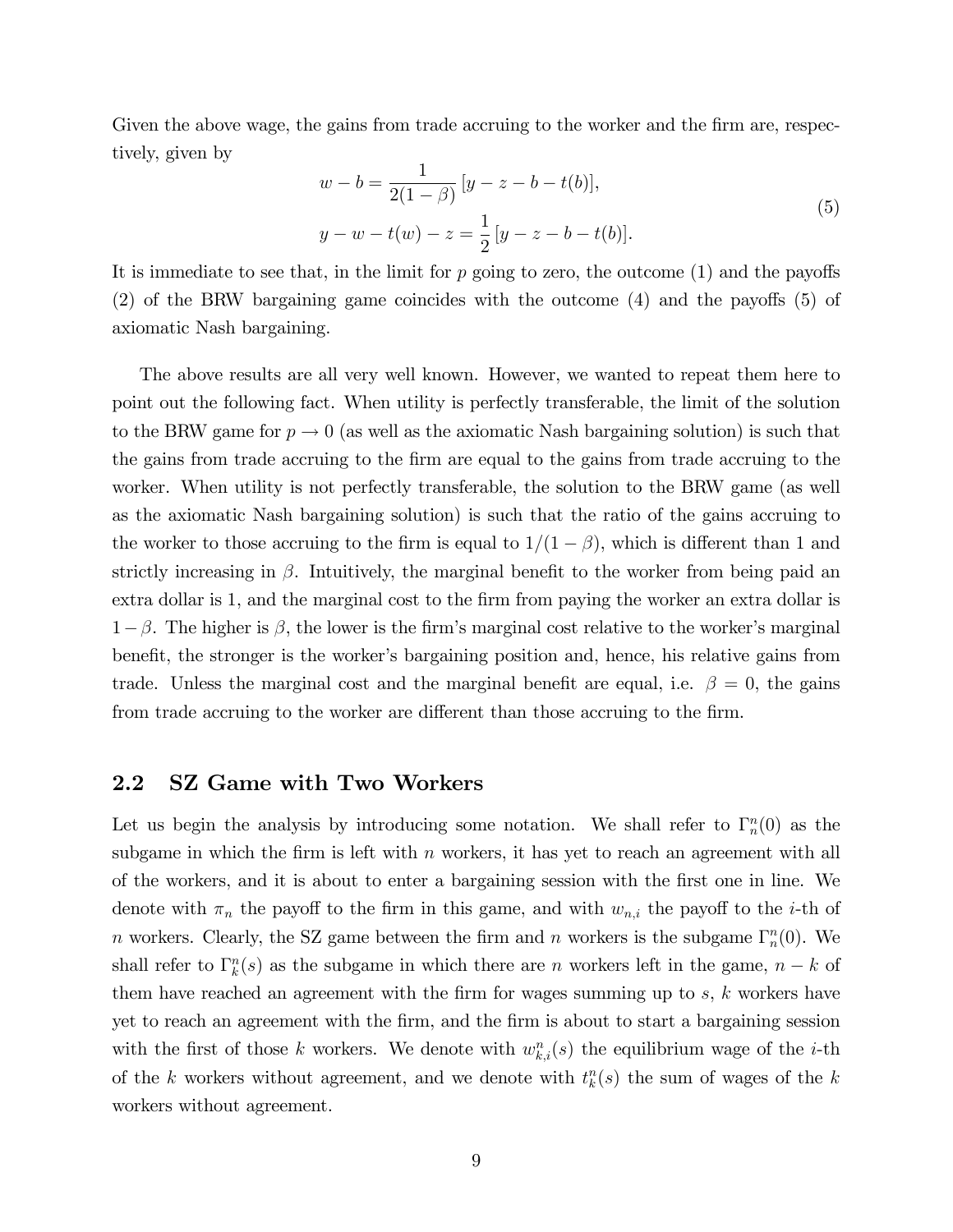In order to gain some intuition, we study the SZ game with two workers. We solve the game backwards. First, we characterize the outcome of the subgame  $\Gamma_1^1(0)$  in which, after a breakdown with one of the workers, the firm enters a bargaining session with the other one. If the bargaining session ends with the firm and the worker agreeing to the wage  $w$ , the payoff to the firm is  $y_1 - w$ , and the payoff to the worker is w. If the bargaining session ends with breakdown, the payoff to the firm is  $y_0$ , and the payoff to the worker is b. In either case, when the bargaining session ends so does the subgame. The subgame is the same as the BRW game and we can characterize its outcome using Lemma 1. In particular, assuming that the gains from trade  $y_1 - y_0 - b$  are positive, the unique SPE of the subgame is such that the Örm and the worker immediately reach an agreement over the wage

$$
w_{1,1} = b + \frac{1}{2-p} \left[ y_1 - y_0 - b \right]. \tag{6}
$$

In turn, this implies that the firm's equilibrium payoff of the subgame is

$$
\pi_1 = y_0 + \frac{1-p}{2-p} [y_1 - y_0 - b]. \tag{7}
$$

When bargaining with the only worker left in the game, the marginal cost to the firm from paying the worker an extra dollar and the marginal benefit to the worker from being paid an extra dollar are both equal to 1. Hence, utility is perfectly transferrable and the ratio between the gains from trade accruing to the worker,  $w_{1,1} - b$ , relative to those accruing to the firm,  $\pi_1 - y_0$ , is equal to  $1/(1 - p)$ , which as discussed in the comments to Lemma 1, converges to 1 in the limit for  $p \to 0$ .

Second, we characterize the outcome of the subgame  $\Gamma_1^2(w_1)$  in which, after reaching an agreement with the first worker over some wage  $w_1$ , the firm enters a bargaining session with the second worker. If the bargaining session terminates with the firm and the second worker agreeing to the wage  $w_2$ , the game comes to an end. In this case, the payoff to the firm is  $y_2 - w_1 - w_2$  and the payoff to the second worker is  $w_2$ . If the bargaining session ends with breakdown, the second worker exits, all previous agreements are erased and the firm enters a bargaining session with the one remaining worker. In this case, the payoff to the firm is given by  $\pi_1$  in (7) and the payoff to the second worker is b. Overall, the bargaining session between the firm and the second worker has the same protocol and payoff structure as the BWR game and, hence, we can characterize its equilibrium outcome using Lemma 1. In particular, if  $w_1 > y_2 - \pi_1 - b$ , any SPE involves a breakdown between the firm and the second worker. If  $w_1 \leq y_2 - \pi_1 - b$ , the unique SPE is such that the firm and the second worker immediately reach an agreement over the wage

$$
w_{1,1}^{2}(w_{1}) = b + \frac{1}{2-p} \left[ y_{2} - w_{1} - \pi_{1} - b \right]. \tag{8}
$$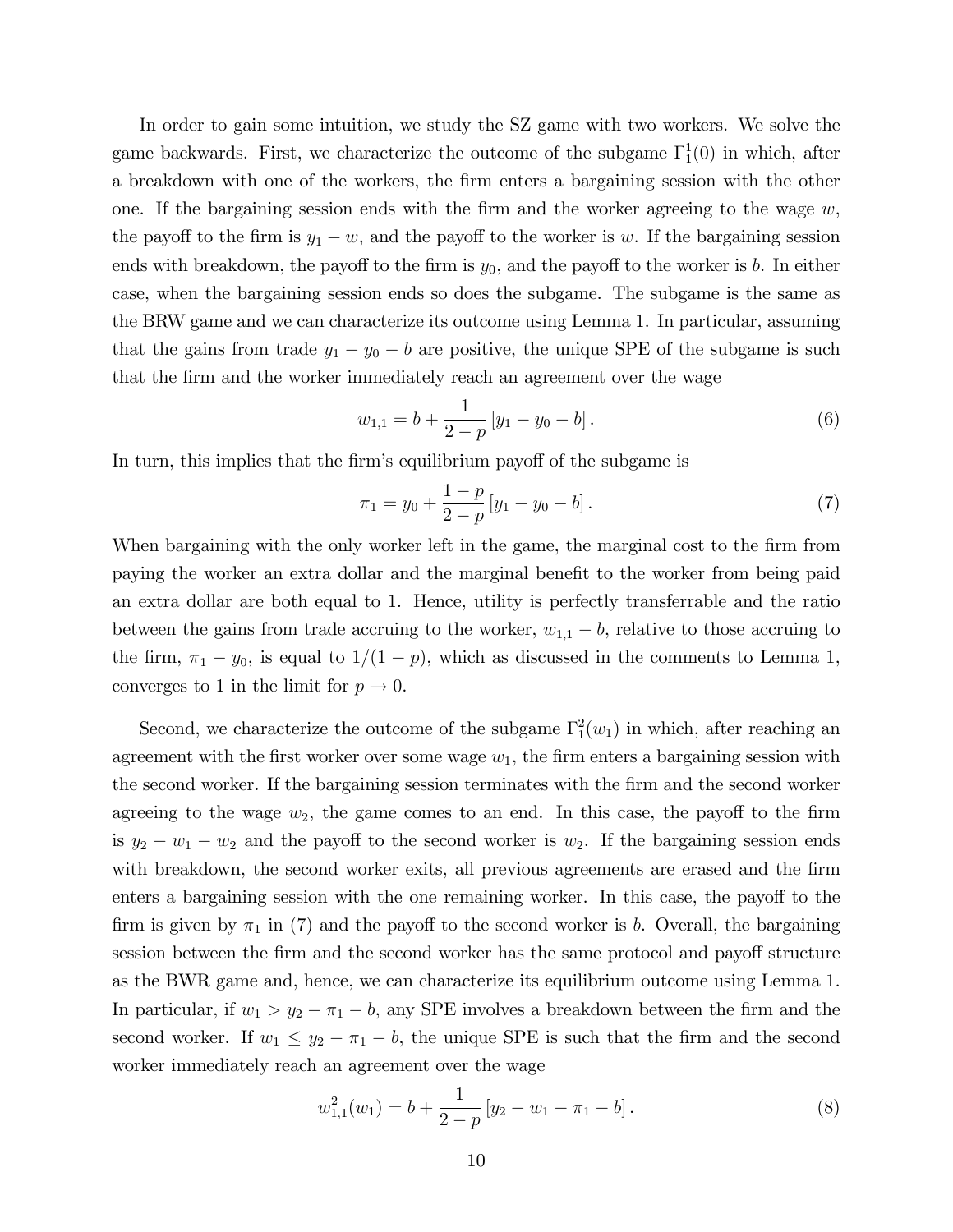When the firm has yet to reach an agreement with only one worker, the marginal cost to the firm from paying the worker an extra dollar and the marginal benefit to the worker from being paid an extra dollar are both equal to 1. Hence, utility is perfectly transferrable and the ratio between the gains from trade accruing to the worker,  $w_{1,1}^2(w_1) - b$ , and those accruing to the firm,  $y_2 - w_1 - w_{1,1}^2(w_1) - \pi_1$ , is equal to  $1/(1-p)$ , which again converges to 1 in the limit for  $p \to 0$ .

Notice that the outcome of the bargaining session between the firm and the second worker in (8) depends on  $w_1$ , i.e. the wage agreed upon by the firm and the first worker. In fact, while  $w_1$  does not affect the firm's payoff in case of disagreement with the second worker (as in this case, the firm will renegotiate the wage of the first worker), it does negatively affect the firm's payoff in case of agreement with the second worker (as, in this case, the wage  $w_1$ will be paid out). For this reason, the equilibrium wage of the second worker depends on  $w_1$ . In particular, the wage  $w_{1,1}^2(w_1)$  paid to the second workers—which is also equal to the sum of wages  $t_1^2(w_1)$  paid by the firm to the workers following the first one—is a function of  $w_1$  of the form

$$
t_1^2(w_1) = \alpha_1 - \beta_1 w_1,\tag{9}
$$

where the coefficient  $\beta_1$  is given by

$$
\beta_1 = \frac{1}{2-p}.
$$

Third, we characterize the outcome of the subgame  $\Gamma_2^2(0)$  in which the firm has yet to reach an agreement with both workers. To this aim, consider the bargaining session between the firm and the first worker. If the firm and the first worker agree to a wage  $w_1 \leq y_2 - \pi_1 - b$ , the firm and the second worker immediately agree to the wage  $w_{1,1}^2(w_1)$  and the game comes to an end. In this case, the payoff to the firm is  $y_2 - w_1 - t_1^2(w_1)$  and the payoff to the first worker is  $w_1$ . If the firm and the first worker agree to a wage  $w_1 > y_2 - \pi_1 - b$ , the firm and the second worker do not reach an agreement. In this case, the firm and the first worker renegotiate and achieve payoffs of  $\pi_1$  and  $w_1$  respectively. Finally, if the firm and the first worker do not reach an agreement, the firm is left with the second worker only. In this case, the firm achieves a payoff of  $\pi_1$  and the first worker achieves a payoff of b.

The bargaining session between the firm and the first worker does not have the same payo§ structure as the BRW game, because the wage that the Örm and the Örst worker agree upon does not affect their payoffs if it leads to a breakdown between the firm and the second worker. However, assume that, whenever indifferent, the firm chooses to reject any wage demand from the first worker that would lead to a breakdown with the second worker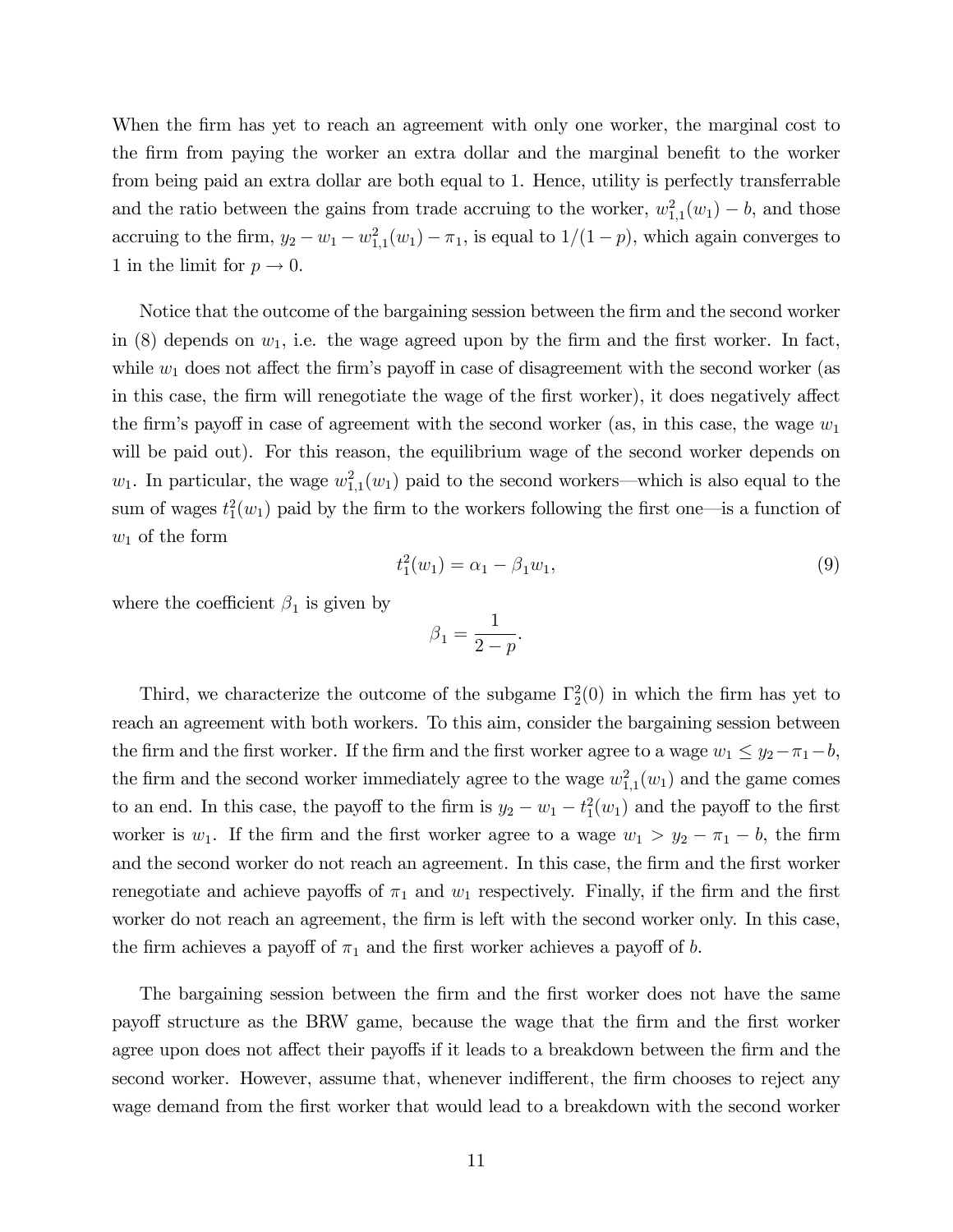and, similarly, the firm chooses not to make any counteroffer that would lead to a breakdown with the second worker. Under this tie-breaking assumption, we show that the outcome of the bargaining session is the same outcome as in BRW (see Appendix A). In particular, as long as  $y_2 - b - t_1^2(b) - \pi_1 \ge 0$  or equivalently  $y_2 - \pi_1 - 2b \ge 0$ , the unique SPE is such that the firm and the first worker immediately agree to the wage

$$
w_{2,1} = b + \frac{1}{1-p} \left[ y_2 - \pi_1 - b - t_1^2(b) \right]. \tag{10}
$$

In the bargaining session between the firm and the first of two workers, utility is not perfectly transferable as  $\beta_1 > 0$ . Indeed, the first worker's marginal benefit from receiving a higher wage is 1, while the firm's marginal cost is  $(1-p)/(2-p)$ , as paying the first worker an extra dollar reduces the gains from trade between the Örm and the second worker by a dollar and, in turn, the second worker's wage by  $1/(2 - p)$  dollars. Therefore, the outcome of the bargaining session is such that the gains from trade accruing to the worker are not equal to those accruing to the Örm. Instead, the ratio between the gains from trade accruing to the worker,  $w_{2,1} - b$ , and those accruing to the firm,  $y_2 - w_{2,1} - t_1^2(w_{2,1}) - \pi_1$ , is given by  $(2-p)/(1-p)^2$ , which converges to 2 in the limit for  $p \to 0$ .

Now we can summarize the outcome of the SZ game between the Örm and two workers. If  $y_2 - \pi_1 - 2b \ge 0$ , the unique SPE is such that the firm reaches an immediate agreement with the first worker for the wage  $w_{2,1}$  in (10). Since  $w_{2,1} \leq y_2 - \pi_1 - b$ , the firm then reaches an immediate agreement with the second worker for a wage  $w_{2,2} = w_{1,1}^2(w_{2,1})$ . After substituting out  $t_1^2(b)$  in (10), we find that the wage (and payoff) of the first worker is

$$
w_{2,1} = b + \frac{1}{2-p} \left[ y_2 - \pi_1 - 2b \right]. \tag{11}
$$

In turn, we can solve for the wage (and payoff) of the second worker as

$$
w_{2,2} = b + \frac{1-p}{(2-p)^2} \left[ y_2 - \pi_1 - 2b \right]. \tag{12}
$$

Finally, we can solve for the payoff of the firm as

$$
\pi_2 = y_2 - w_{2,1} - w_{2,2}
$$
  
=  $\pi_1 + \left(\frac{1-p}{2-p}\right)^2 [y_2 - \pi_1 - 2b]$  (13)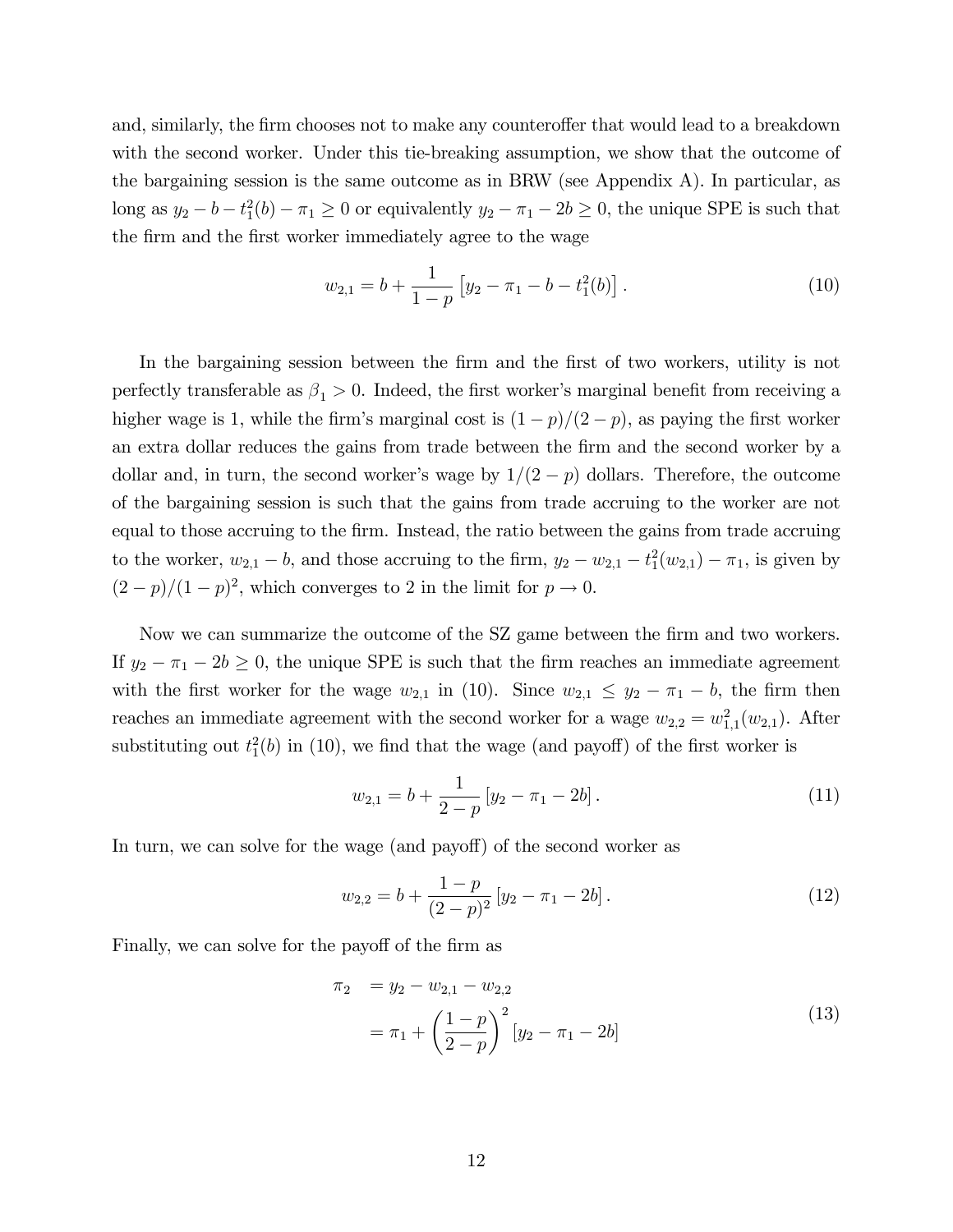In the limit for  $p \to 0$ , the payoffs to the workers and the firm are given by

$$
w_{2,1} = b + \frac{1}{2} [y_2 - \pi_1 - 2b]
$$
  
\n
$$
= b + \frac{1}{2} [y_2 - y_1 - b] + \frac{1}{4} [y_1 - y_0 - b],
$$
  
\n
$$
w_{2,2} = b + \frac{1}{4} [y_2 - \pi_1 - 2b]
$$
  
\n
$$
= b + \frac{1}{4} [y_2 - y_1 - b] + \frac{1}{8} [y_1 - y_0 - b],
$$
  
\n
$$
\pi_2 = \pi_1 + \frac{1}{4} [y_2 - \pi_1 - 2b]
$$
  
\n
$$
= y_0 + \frac{1}{4} [y_2 - y_1 - b] + \frac{5}{8} [y_1 - y_0 - b].
$$
\n(14)

Several remarks about the payoffs in  $(14)$  are in order. First, the equilibrium wage of the first worker is higher than the equilibrium wage of the second worker. This is intuitive. If the firm pays the first worker an extra dollar, the gains from trade between the firm and the second worker will be 1 dollar lower and, hence, the wage of the second worker will be 50 cents lower. Overall, the marginal cost to the firm from paying the worker an extra dollar is only 50 cents. In contrast, the marginal cost to the firm from paying the second worker an extra dollar is 1 full dollar. Therefore, the utility between the firm and the first worker is transferred at the rate of 1 to 2, while the utility between the firm and the second worker is transferred at the rate of 1 to 1. For this reason, the first worker captures twice as much total surplus than the second worker, where total surplus is defined as  $y_2 - \pi_1 - 2b$ .

Second, the payoffs in  $(14)$  are different from the Shapley values, which are given by<sup>3</sup>

$$
w_2^* = b + \frac{1}{3} [y_2 - \pi_1 - 2b] = b + \frac{1}{3} [y_2 - y_1 - b] + \frac{1}{6} [y_1 - y_0 - b], \pi_2^* = \pi_1 + \frac{1}{3} [y_2 - \pi_1 - 2b] = y_0 + \frac{1}{3} [y_2 - y_1 - b] + \frac{2}{3} [y_1 - y_0 - b].
$$
\n(15)

The equilibrium payoffs are not only different from the Shapley values in realization, as in equilibrium the two workers receive different payoffs even though their Shapley values are identical. The equilibrium payoffs are also different from the Shapley values after taking expectations over random orderings of workers, as for every realized ordering the equilibrium payoff to the firm is  $\pi_2$  and different from its Shapley value  $\pi_2^*$ . Indeed, the first worker captures one half of the total surplus and the second worker captures one fourth of the total surplus and, hence, the firm's payoff is equal to one fourth of the total surplus. In contrast, the Shapley value of the Örm is such that the Örm captures one third of the total surplus.

Finally, Theorem 2 in Stole and Zwiebel (1996a) states that the unique SPE of the bargaining game is such that the payoffs to the firm and to the workers are given by  $(15)$ . However, the theorem is incorrect because we have established that the unique SPE of the SZ

 $\overline{3}$ Theorem 4 in Stole and Zwiebel (1996a) proves that the Shapley values can be written as in (15).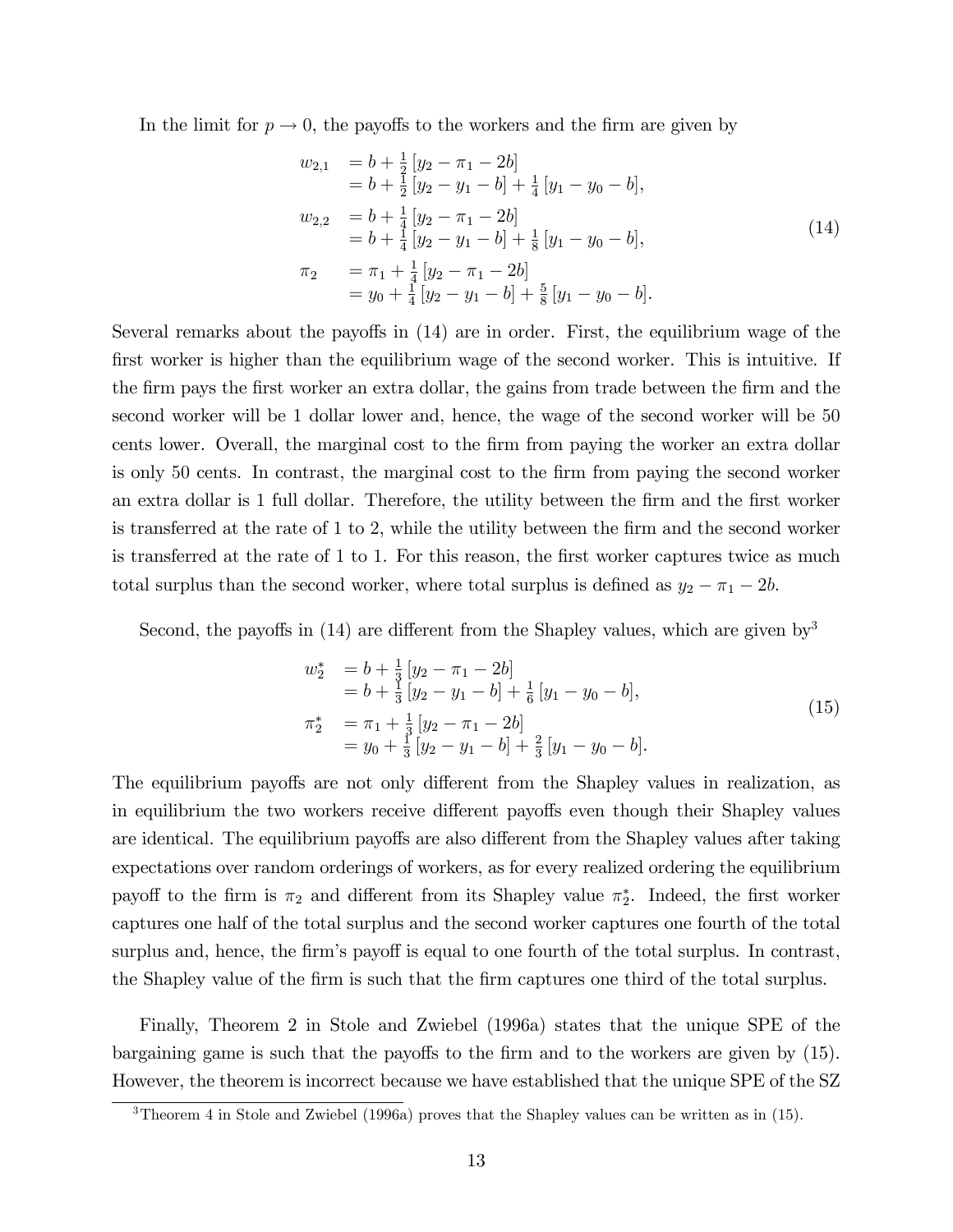game features the payoffs in  $(14)$ , which are different from the Shapley values in  $(15).<sup>4</sup>$  The mistake in the proof of Theorem 2 in Stole and Zwiebel (1996a) is the failure to recognize that the wage negotiated by the firm and a worker affects the value to the firm from reaching an agreement with the following workers and, in turn, it affects the following workers' wages. For this reason, the marginal cost to the firm from paying a worker a higher wage is less than the marginal benefit to the worker from being paid a higher wage. Hence, utility is not perfectly transferable and the solution to the BRW bargaining session (as well as the axiomatic Nash bargaining solution) does not equate the gains from trade accruing to the worker to those accruing to the firm, which is what is incorrectly assumed in the proof of Theorem 2 in Stole and Zwiebel (1996a).

#### 2.3 SZ Game with n Workers

The qualitative properties of the outcome of the SZ game with two workers generalize to the case of an arbitrary number of workers. The following proposition contains the characterization of the unique SPE of the subgame  $\Gamma_n^n(0)$  in which the firm has yet to reach an agreement with all of the  $n$  workers remaining in the game.

**Proposition 1**: Consider the subgame  $\Gamma_n^n(0)$ . (i) If  $y_n - \pi_{n-1} - nb < 0$ , any SPE is such that the firm does not reach an agreement with all of the n workers. The payoff to the firm is given by  $\pi_n = \pi_{n-1}$ , with  $\pi_0 = y_0$ . (ii) If  $y_n - \pi_{n-1} - nb \ge 0$ , the unique SPE is such that the firm immediately reaches an agreement with all of the n workers. The payoff to the firm is given by

$$
\pi_n = \pi_{n-1} + \left(\frac{1-p}{2-p}\right)^n \left[y_n - \pi_{n-1} - nb\right], \text{ with } \pi_0 = y_0. \tag{16}
$$

The payoff to the *i*-th worker is given by

$$
w_{n,i} = b + \frac{1}{2-p} \left[ y_n - \left( \sum_{j=1}^{i-1} w_{n,j} \right) - \pi_{n-1} - (n+1-i)b \right]. \tag{17}
$$

For  $n = 1$ , Proposition 1 holds as the payoffs in (16) and (17) boil down to the equilibrium payoffs of the BRW game. For  $n = 2$ , Proposition 1 holds as the payoffs in (16) and (17) are those derived in the previous subsection. In what follows we are going to prove that Proposition 1 holds for a generic  $n$  by induction. That is, we are going to prove that if the

 $4T_0$  be more precise, we proved that there is a unique SPE in which, when indifferent, the firm rejects any offer from the first worker (and does not make any counteroffer to the first worker) that induces to a breakdown in negotiations with the second worker. However, it is easy to show that the payoffs in Stole and Zwiebel (1996a) do not constitute an SPE (see Appendix B).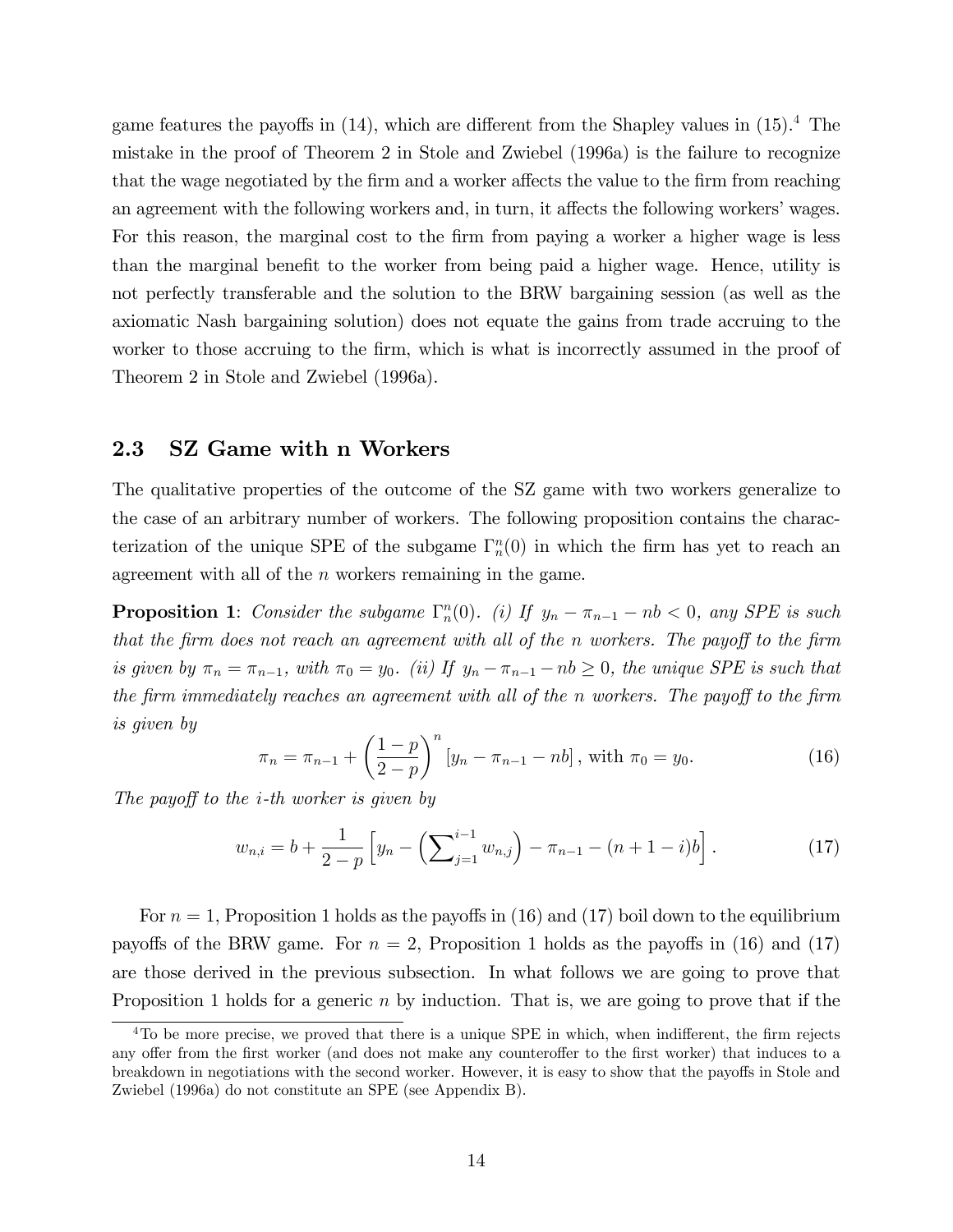proposition holds for the subgame  $\Gamma_n^n(0)$ , it also holds for the subgame  $\Gamma_{n+1}^{n+1}(0)$  where the firm has yet to reach an agreement with all of the  $n + 1$  workers left in the game.

Central to the characterization of the equilibrium of  $\Gamma_{n+1}^{n+1}(0)$  is the following lemma.

**Lemma 2:** Consider the subgame  $\Gamma_k^{n+1}$  $\binom{n+1}{k}(s)$  in which the firm has  $n+1$  workers, it has yet to reach an agreement with  $k \leq n + 1$  workers, and it has agreed to wages summing up to s with the first  $n+1-k$  workers. (i) If  $y_{n+1} - s - \pi_n - kb < 0$ , any SPE is such that the firm does not reach an agreement with all the k remaining workers; (ii) If  $y_{n+1} - s - \pi_n - kb \geq 0$ , the unique  $SPE$  is such that the firm reaches an immediate agreement with each of the  $k$ remaining workers. The sum of the wages paid to the k remaining workers is

$$
t_k^{n+1}(s) = kb + \left[1 - \left(\frac{1-p}{2-p}\right)^k\right] \left[y_{n+1} - s - \pi_n - kb\right].
$$
 (18)

For  $k = 1$ , Lemma 2 holds as the payoffs in (18) are the same as those in the BRW game. We prove that Lemma 2 holds for any  $k \leq n + 1$  by induction. That is, we prove that, if Lemma 2 holds for some arbitrary  $k \leq n$ , then it also holds for  $k + 1$ . To this aim, we consider the subgame  $\Gamma_{k+1}^{n+1}(s)$ , in which the firm has  $n+1$  employees, it has yet to reach an agreement with  $k+1$  of them and it has agreed to wages summing up to s with the first  $n-k$ workers. As usual, we characterize the solution to this subgame by backward induction.

First, consider the subgame  $\Gamma_n^n(0)$  in which, after a breakdown in negotiations between the firm and the first of the  $k+1$  workers without agreement, bargaining starts over between the firm and the  $n$  workers left in the game. Since we have conjectured that Proposition 1 holds when the firm has n workers, the SPE payoff of the firm in this subgame is uniquely determined and given by  $\pi_n$ .

Second, consider the subgame  $\Gamma_k^{n+1}$  $\binom{n+1}{k}(s+w_1)$  in which, after the firm has reached an agreement at some wage  $w_1$  with the first worker without an agreement, the firm starts bargaining with the other k workers without an agreement. Since we conjectured that Lemma 2 holds when the firm has  $n + 1$  workers and has yet to reach an agreement with k of them, there is a unique SPE to this subgame. In particular, if  $w_1 > \overline{w}_{k+1}^{n+1}(s) \equiv y_{n+1} - s - \pi_n - kb$ , the SPE is such that the firm does not reach an agreement with all of the  $k$  remaining workers. In this case, the firm's payoff is  $\pi_n$ . If  $w_1 \leq \overline{w}_{k+1}^{n+1}(s)$ , the SPE is such that the firm immediately reaches an agreement with all of the  $k$  remaining workers. In this case, the firm's payoff is  $y_{n+1} - s - w_1 - t_k^{n+1}$  $_{k}^{n+1}(s+w_{1}).$ 

Third, we characterize the solution to the subgame  $\Gamma_{k+1}^{n+1}(s)$ . Consider the bargaining session between the firm and the first of the  $k+1$  workers without an agreement. If the firm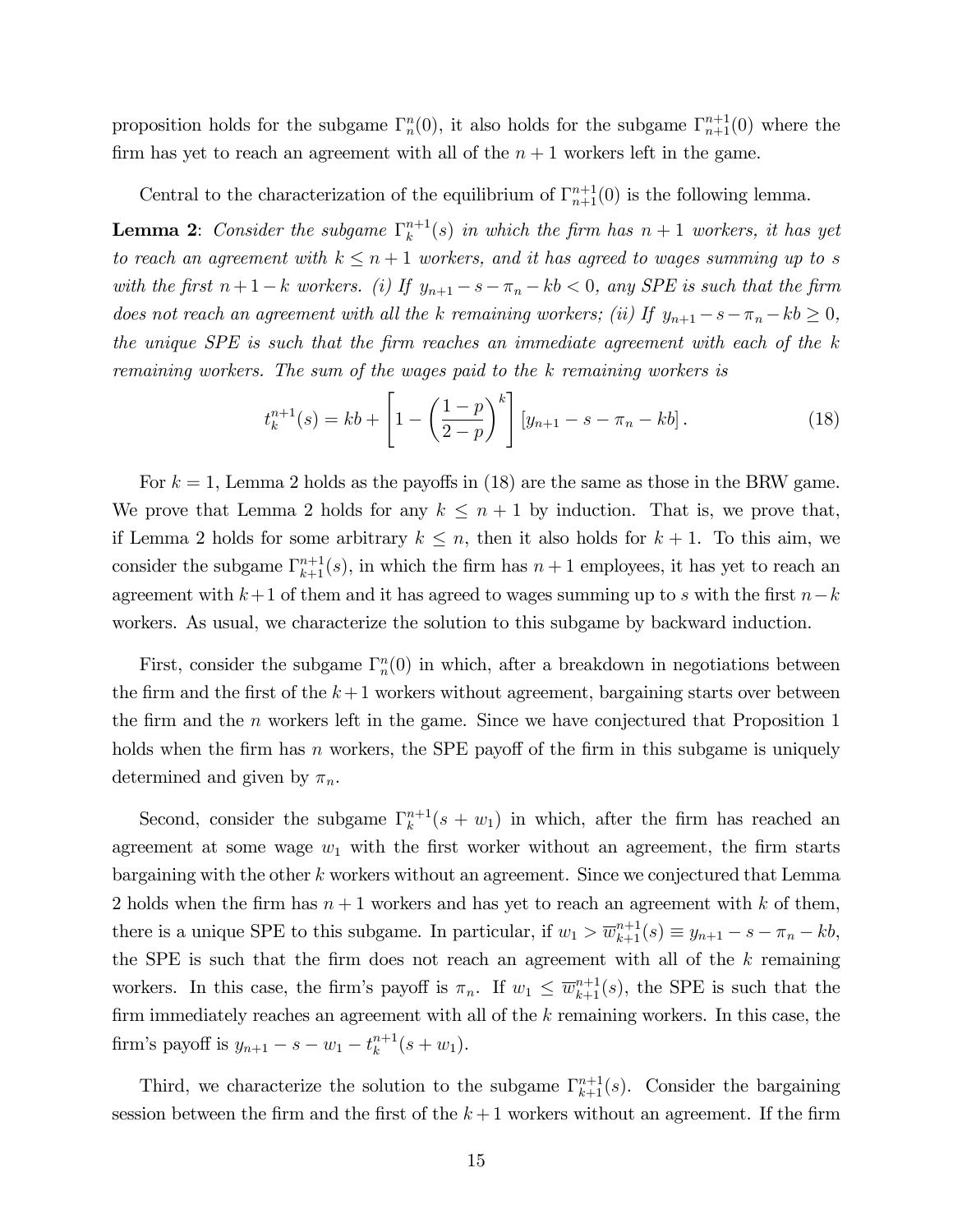and the worker do not reach an agreement, the worker exits the game and the firm enters the subgame  $\Gamma_n^n(0)$ . In this case, the payoff to the firm is  $\pi_n$  and the payoff to the worker is b. If the firm and the worker agree to a wage  $w_1 > \overline{w}_{k+1}^{n+1}(s)$ , the firm enters the subgame  $\Gamma_k^{n+1}$  $k^{n+1}(s+w_1)$  with negative gains from trade. In this case, the payoff to the firm is  $\pi_n$  and the payoff to the worker is the wage earned by the  $(n - k)$ -th worker in the game with n workers. Finally, if the firm and the worker agree to a wage  $w_1 \n\t\leq \overline{w}_{k+1}^{n+1}(s)$ , the firm enters the subgame  $\Gamma_k^{n+1}$  $k^{n+1}(s + w_1)$  with positive gains from trade. In this case, the firm reaches an agreement with all the other workers, the payoff to the firm is  $y_{n+1} - s - w_1 - t_k^{n+1}$  $_{k}^{n+1}(s+w_{1})$ and the payoff to the worker is  $w_1$ . Notice that  $t_k^{n+1}$  $\binom{n+1}{k}(s+w_1)$  is of the form

$$
t_k^{n+1}(s+w_1) = \alpha_k - \beta_k w_1,\tag{19}
$$

.

where the coefficient  $\beta_k$  is given by

$$
\beta_k = 1 - \left(\frac{1-p}{2-p}\right)^k
$$

The bargaining session between the firm and the first of the  $k + 1$  workers without agreement does not have the same payoff structure as the BRW game because, if the firm and the worker agree to a wage  $w_1 > \overline{w}_{k+1}^{n+1}(s)$ , their payoffs do not depend on  $w_1$ . However, assume that, whenever indifferent, the firm chooses to reject any wage demand from the first worker that would lead to a breakdown with the second worker and, similarly, the firm chooses not to make any counteroffer that would lead to a breakdown with the second worker. Under this tie-breaking assumption, we show that the outcome of the bargaining session is the same outcome as in BRW (see Appendix A). It then follows from Lemma 1 that, if  $y_{n+1} - s - \pi_n - b - t_k^{n+1}$  $(k+1)(s+b) < 0$  or equivalently  $y_{n+1} - s - \pi_n - (k+1)b < 0$ , any SPE is such that the Örm and the worker do not reach an agreement. In contrast, if  $y_{n+1} - s - \pi_n - b - t_k^{n+1}$  $(k+1) \geq 0$  or equivalently  $y_{n+1} - s - \pi_n - (k+1)b \geq 0$ , the unique SPE is such that firm and the first worker immediately reach an agreement over the wage

$$
w_{k+1,1}^{n+1}(s) = b + \frac{1}{(2-p)(1-\beta_k)} \left[ y_{n+1} - s - \pi_n - b - t_k^{n+1}(s+b) \right]. \tag{20}
$$

In the bargaining session between the firm and the first of  $k + 1$  workers without agreement, utility is not perfectly transferable. Indeed, the first worker's marginal benefit from receiving a higher wage is 1, while the firm's marginal cost from paying him a higher wage is  $(1-p)^k/(2-p)^k$ , as paying the first worker an extra dollar reduces the sum of wages paid to the k following workers by  $\beta_k = 1 - (1-p)^k/(2-p)^k$  dollars. Therefore, the outcome of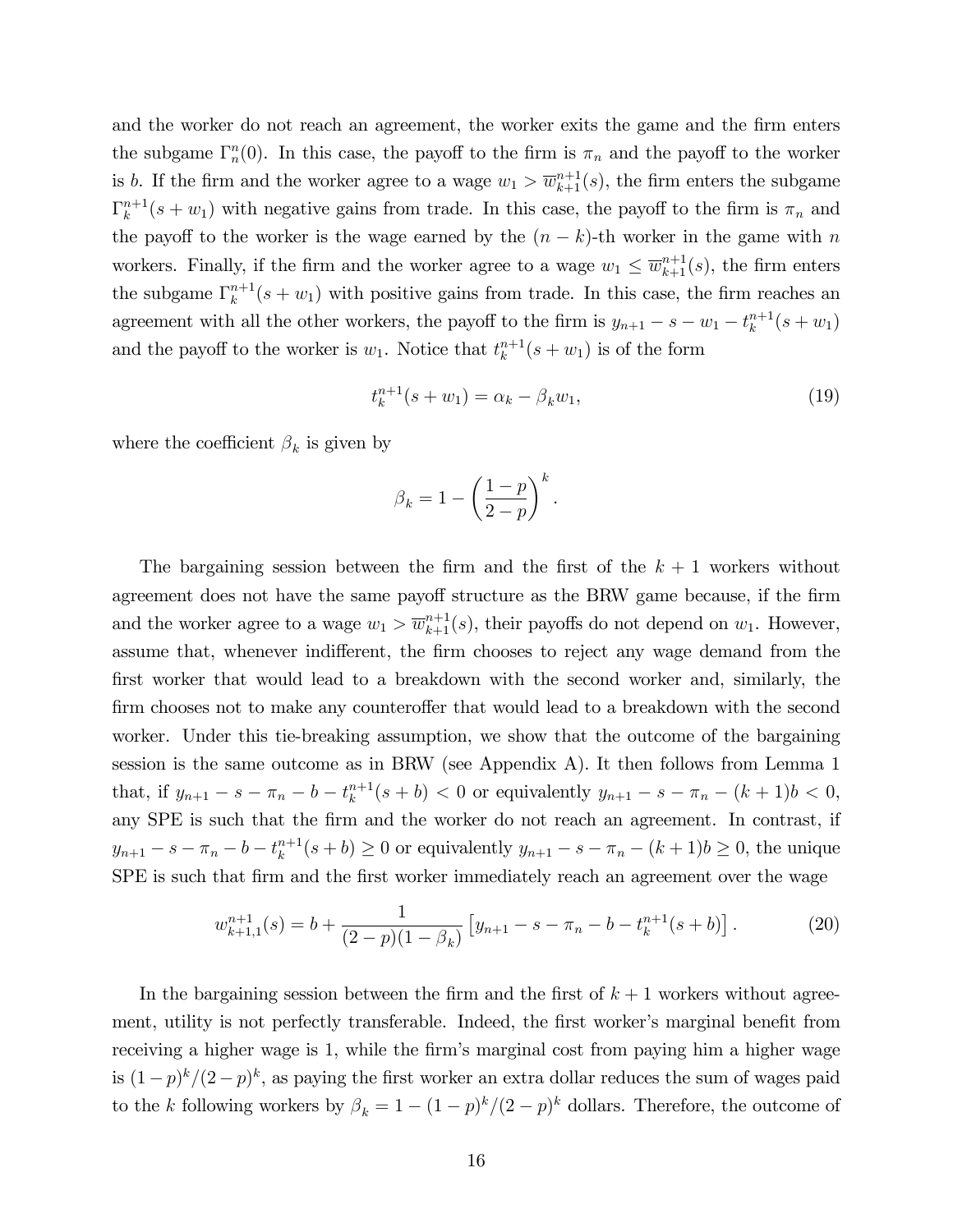the bargaining session does not equate the gains from trade accruing to the worker to those accruing to the firm. Instead, as discusses in the comments to Lemma 1, the ratio between the worker's gains from trade and the firm's is  $(2-p)^k/(1-p)^{k+1}$ , which converges to  $2^k$  in the limit for  $p \to 0$ .

We can now summarize the characterization of the subgame  $\Gamma_{k+1}^{n+1}(s)$ . If  $y_{n+1} - s - \pi_n$  $(k+1)b < 0$ , any SPE is such that the firm and the first worker do not reach an agreement. If  $y_{n+1}-s-\pi_n-(k+1)b\geq 0$ , any SPE is such that the firm and the first worker immediately reach an agreement over the wage  $w_{k+1}^{n+1}$  $_{k+1,1}^{n+1}(s)$  in (20). Substituting  $t_k^{n+1}$  $_{k}^{n+1}(s + b)$  into (20), we can write the wage  $w_{k+1}^{n+1}$  $_{k+1,1}^{n+1}(s)$  as

$$
w_{k+1,1}^{n+1}(s) = b + \frac{1}{2-p} \left[ y_{n+1} - s - \pi_n - (k+1)b \right]. \tag{21}
$$

Since  $w_{k+1}^{n+1}$  $\overline{w}_{k+1,1}^{n+1}(s) \leq \overline{w}_{k+1}^{n+1}(s)$ , the firm then reaches an immediate agreement with the remaining k workers for wages totaling up to

$$
t_k^{n+1}(s + w_{k+1,1}^{n+1}(s)) = kb + \frac{1-p}{2-p} \left[ 1 - \left(\frac{1-p}{2-p}\right)^k \right] \left[ y_{n+1} - s - \pi_n - (k+1)b \right]. \tag{22}
$$

The sum  $t_{k+1}^{n+1}(s)$  between the wage paid by the firm to the first worker,  $w_{k+1}^{n+1}$  $_{k+1,1}^{n+1}(s)$ , and the wages paid to the remaining k workers,  $t_k^{n+1}$  $_{k}^{n+1}(s+w_{k+1}^{n+1})$  $_{k+1,1}^{n+1}(s)$ , is equal to

$$
t_{k+1}^{n+1}(s) = (k+1)b + \left[1 - \left(\frac{1-p}{2-p}\right)^{k+1}\right] \left[y_{n+1} - s - \pi_n - (k+1)b\right].\tag{23}
$$

These results establish that, if Lemma 2 holds for some  $k \leq n$ , it also holds for  $k + 1$ . Since the lemma trivially holds for  $k = 1$ , this means that it holds for any generic  $k \leq n + 1$ . We have thus completed the proof of Lemma 2.

Letting  $k = n + 1$  and  $s = 0$  in Lemma 2, we can characterize the payoffs of the subgame  $\Gamma_{n+1}^{n+1}(0)$ . In particular, if  $y_{n+1} - \pi_n - (n+1)b < 0$ , any SPE is such that the firm does not reach an agreement with all of its  $n + 1$  workers. In this case, the payoff to the firm is given by  $\pi_{n+1} = \pi_n$ . If  $y_{n+1} - \pi_n - (n+1)b \ge 0$ , the unique SPE is such that the firm immediately reaches an agreement with all of its  $n + 1$  workers. In this case, the payoff to the firm is given by

$$
\pi_{n+1} = \pi_n + \left(\frac{1-p}{2-p}\right)^{n+1} \left[y_{n+1} - \pi_n - (n+1)b\right].
$$
\n(24)

The payoff to the  $i$ -th worker is given by

$$
w_{n+1,i} = b + \frac{1}{2-p} \left[ y_{n+1} - \left( \sum_{j=1}^{i-1} w_{n+1,j} \right) - \pi_n - (n+2-i)b \right]. \tag{25}
$$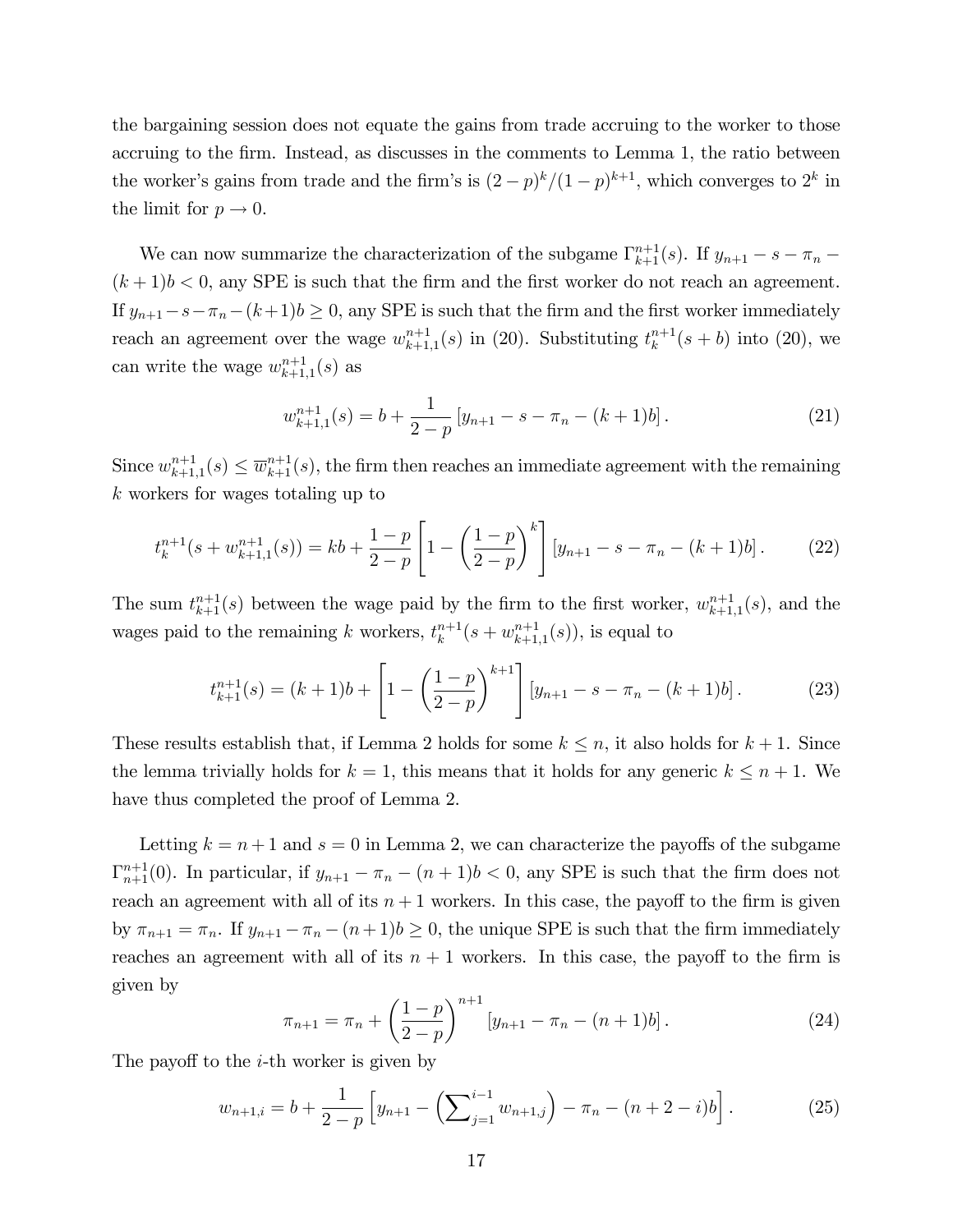The above results show that, if Proposition 1 holds for some n, it also holds for  $n + 1$ . Since the proposition holds for  $n = 1$ , this means that it holds for any generic  $n = 2, 3...$  We have thus completed the proof of Proposition 1.

We are now in the position to characterize the solution of the SZ game in the limit as the probability of breakdown goes to zero.

**Theorem 1:** (Stole and Zwiebel game). Consider the SZ game between the firm and n workers. Assume that the total surplus is positive, i.e.  $y_n - \pi_{n-1} - nb > 0$ . In the limit for  $p \rightarrow 0$ , the unique SPE of the game is such that the payoff  $\pi_n$  to the firm is given by the difference equation

$$
\pi_j = \pi_{j-1} + \frac{1}{2^j} \left[ y_j - \pi_{j-1} - jb \right], \text{ for } j = 1, 2, \dots n,
$$
\n(26)

with initial condition  $\pi_0 = y_0$ . The payoff  $w_{n,i}$  to the *i*-th of n workers is given by

$$
w_{n,i} = b + \frac{1}{2^i} \left[ y_n - \pi_{n-1} - nb \right]. \tag{27}
$$

*Proof*: It is straightforward to show that if  $y_n - \pi_{n-1} - nb > 0$  then  $y_j - \pi_{j-1} - jb > 0$  for  $j = 1, 2, \dots n-1$ . From this observation and Proposition 1, it follows that  $\pi_j$  is given by (16) for  $j = 1, 2, \ldots n$  and  $w_{n,i}$  is given by (17) for  $i = 1, 2, \ldots n$ . Taking the limit of (16) and (17) for  $p \to 0$ , we obtain (26) and (27).

Theorem 1 shows that the properties of the solution to the SZ game with 2 workers generalize nicely to the game with  $n$  workers. First, the worker's payoffs are decreasing with respect to the order in which they bargain with the firm. In general, the  $i$ -th worker to bargain with the Örm captures a share of the total surplus that is twice as large as the one captured by the  $(i+1)$ -th worker. This is intuitive. If the firm pays the *i*-th worker an extra dollar, the gains from trade between the firm and the remaining  $n - i$  workers decline and the wage of all of these workers falls by a total of  $1 - 1/2^{n-i}$  dollars. Hence, the firm's cost from paying the *i*-th worker an extra dollar is  $1/2^{n-i}$ . If the firm pays the  $(i + 1)$ -th worker an extra dollar, the gains from trade between the firm and the remaining  $n - i - 1$  workers decline and the wage of all of these workers falls by a total of  $1 - 1/2^{n-i-1}$  dollars. Hence, the firm's cost from paying the  $(i + 1)$ -th worker an extra dollar is  $1/2^{n-i-1}$ . Since the cost to the firm from paying the  $i$ -th worker an extra dollar is half of the cost from paying the  $(i+1)$ -th worker an extra dollar, the *i*-th worker captures twice as much of the total surplus as the  $(i + 1)$ -th worker.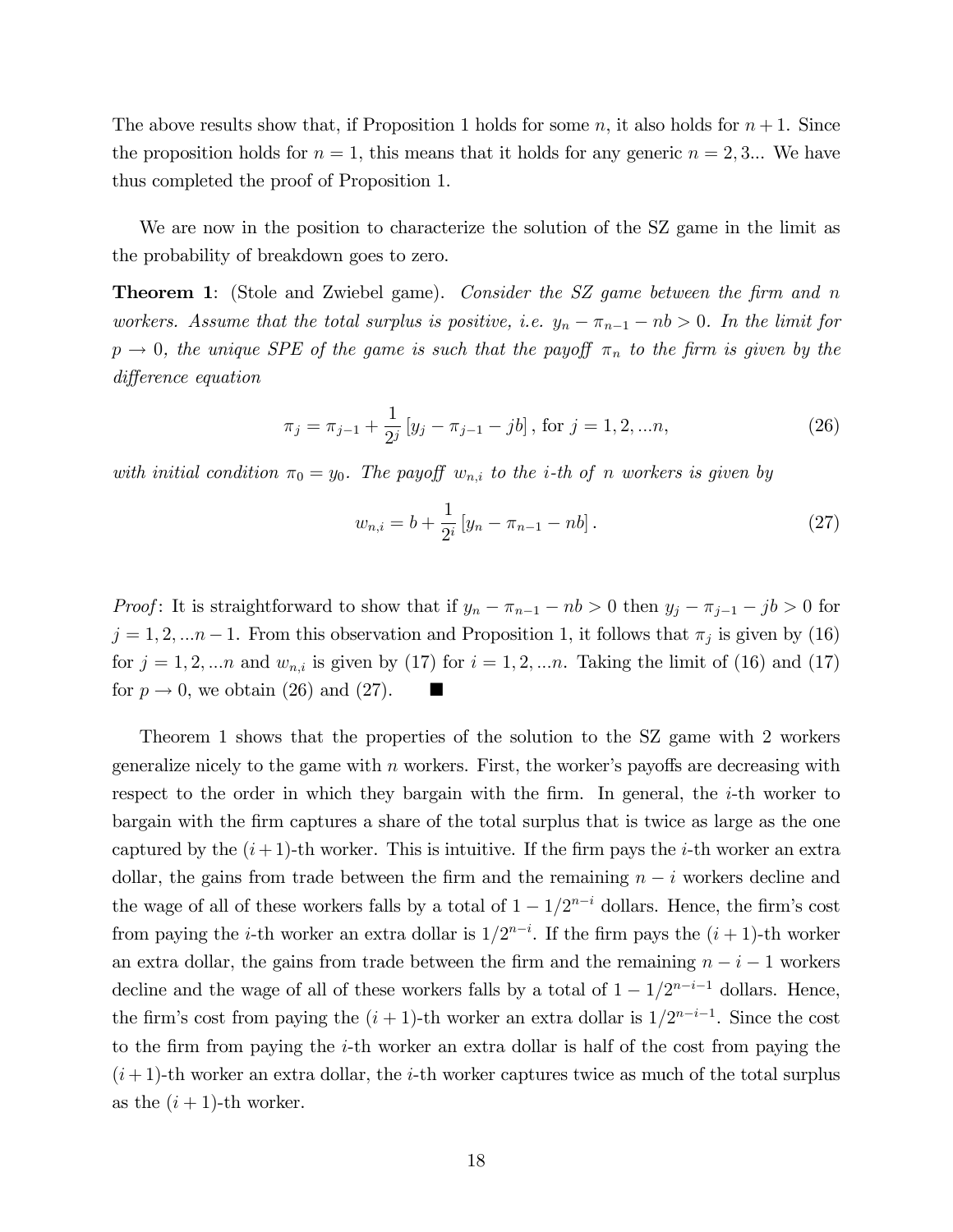Second, the payoffs in  $(26)-(27)$  are different from the Shapley values. In fact, the Shapley value  $\pi_n^*$  of the firm is given by the difference equation

$$
\pi_j^* = \pi_{j-1}^* + \frac{1}{j+1} \left[ y_j - \pi_{j-1}^* - jb \right], \text{ for } j = 1, 2, \dots n,
$$
\n(28)

with initial condition  $\pi_0^* = y_0$ . The Shapley value  $w_n^*$  of each worker is given by

$$
w_n^* = b + \frac{1}{n+1} \left[ y_n - \pi_{n-1}^* - nb \right]. \tag{29}
$$

For a particular ordering of workers, the payoffs in the SZ game are different from the Shapley value, as every worker is paid a different wage even though they all have the same Shapley value. Moreover, in the expectation over any distribution of orderings, the payoffs in the SZ game are different from the Shapley values, as  $\pi_n$  is different from  $\pi_n^*$ . More precisely, in the SZ game, the first worker captures half of the total surplus, the second worker captures one fourth of the total surplus, and so on and so forth. The firm is left with  $1/2^n$  of the total surplus. In contrast, the Shapley values are such that each worker captures a fraction  $1/(n + 1)$  of the total surplus and so does the firm.

Finally, the payoffs in  $(26)-(27)$  are different from those reported by Stole and Zwiebel (1996a). In fact, Theorem 2 in Stole and Zwiebel (1996a) states that the unique SPE of the bargaining game is such that the equilibrium payoffs are equal to the Shapley values. However, Theorem 1 above shows that the unique SPE is such that the equilibrium payoffs are those in  $(26)-(27)$ , which differ from the Shapley values. Therefore, Theorem 2 in Stole and Zwiebel is incorrect for every number of workers strictly greater than one.<sup>5</sup>

Even though the SZ game does not deliver the Shapley values as equilibrium payoffs, the solution of the game is of some interest as the protocol is quite natural. Hence, it is useful to discuss some of its features. It is easy to verify by induction that, for any number of workers  $n$ , the payoff to the firm in the SZ game is strictly smaller than the Shapley value. This is intuitive because, in the SZ game, the first worker can hold up the firm and capture some of its gains from trade with the other workers and, hence, obtain a wage that is higher than his expected marginal contribution (i.e., his Shapley value). Next, notice that, if the firm chooses how many workers to hire and wages are set according to the SZ game, it will choose N such that  $\pi_N - \pi_{N-1} = 0$  or, equivalently, such that  $y_N - \pi_N - Nb = 0$ . In

 $5$ More precisely, we proved that there is a unique SPE in which, when indifferent, the firm rejects any offer from the first worker (and does not make any counteroffer to the first worker) that induces to a breakdown in negotiations with the second worker. It is easy to show that the payoffs in Stole and Zwiebel (1996a) do not constitute an SPE.

Following Stole and Zwiebel (1996a), we use the notation  $x_N - x_{N-1} \doteq 0$  as shorthand for  $x_N - x_{N-1} \geq 0$ and  $x_{N+1} - x_N \leq 0$ .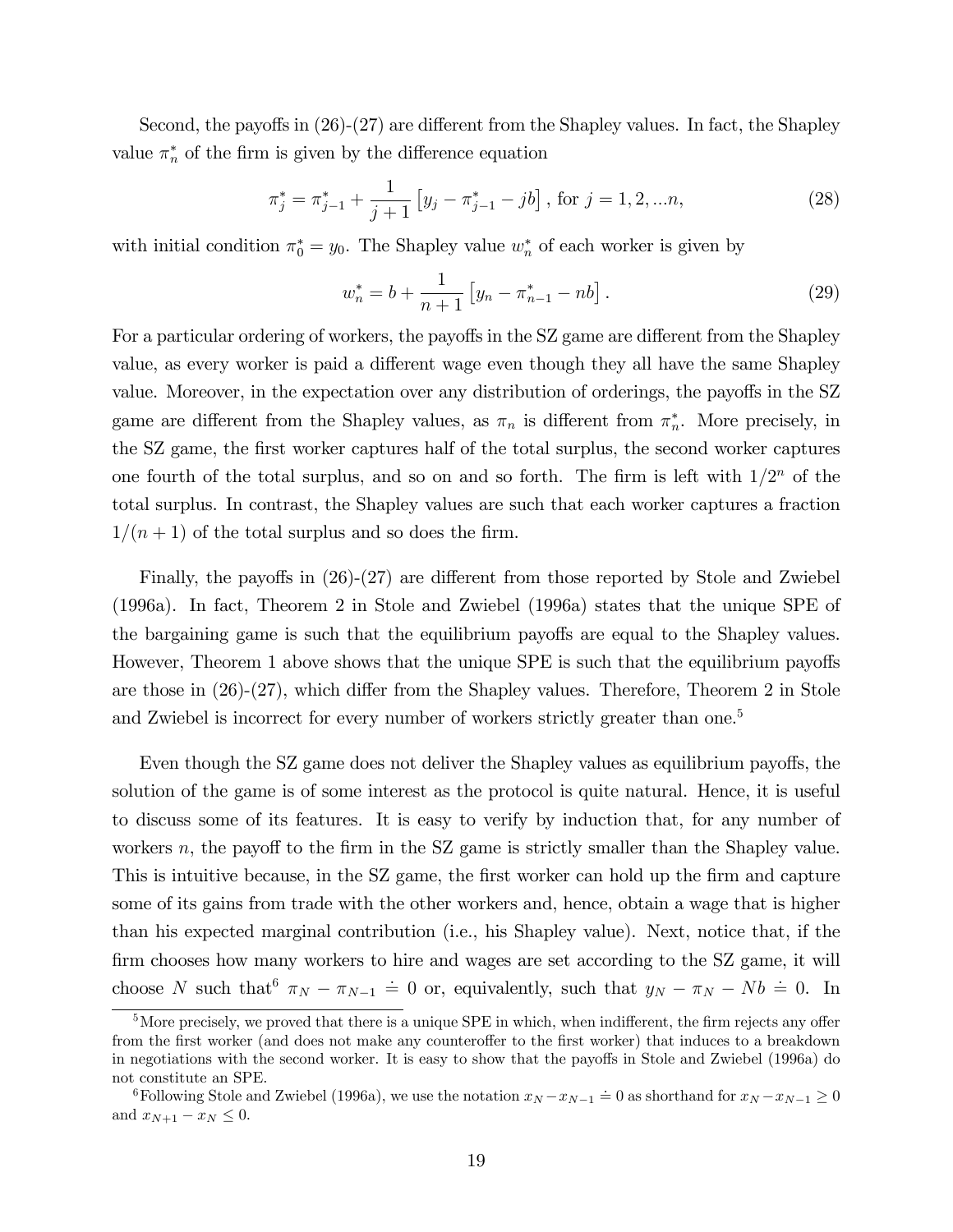contrast, if wages are given by the worker's Shapley values, the firm will choose  $N^*$  such that  $\pi_{N^*}^* - \pi_{N^*-1}^* = 0$  or, equivalently, such that  $y_{N^*} - \pi_{N^*}^* - N^*b = 0$ . Since  $\pi_n < \pi_n^*$ , it follows immediately that the firm will hire more workers if the wages are set according to the SZ game. In turn, we know from Stole and Zwiebel (1996a), that if the wages are given by the Shapley values, the firm will hire more workers than it is efficient as hiring an extra worker not only increases output, but it also lowers the wage of the inframarginal workers. Thus, there will be even more overhiring when wages are set according to the SZ game than when they are set given by the workers' Shapley values.

### 3 The Rolodex Game

#### 3.1 Environment and Preliminaries

In this section, we propose a novel bargaining game between a firm and multiple workers, which we refer to as the Rolodex game. The players in the game are a firm and  $n$  identical workers. If the firm employs k workers and pays them wages  $w_1, w_2, ..., w_k$ , its payoff is  $y_k - w_1 - w_2 - \ldots w_k$ , where  $y_k$  denotes the value of the output produced by the firm with k employees. We assume that  $y_k$  is strictly increasing and concave in k, i.e.  $y_k < y_{k+1}$  and  $y_{k+1} - y_k > y_{k+2} - y_{k+1}$  for  $k = 0, 1, 2, ...$  If a worker is hired by the firm at the wage w, his payoff is w. If the worker is not hired by the firm, his payoff is  $b \geq 0$ , where b might represent the value of employment at some other Örm or the value of unemployment.

The workers are initially placed in some arbitrary order from 1 to  $n$ . The game consists of a Önite sequence of bargaining sessions between the Örm and one of the workers. The game starts with a bargaining session between the firm and the first worker in the order. The game ends when the Örm has reached an agreement with all the workers left in the game. When this happens, the Örm pays the agreed-upon wage to each of the workers and production takes place.

Each bargaining session involves one round of offer and counteroffer. The session starts with the worker making a wage offer. If the firm accepts the offer, the firm enters a bargaining session with the worker who, among those that have yet to reach an agreement, is next in the order. If the firm rejects the offer, negotiations break down with probability  $p$  and continue with probability  $1 - p$ . If negotiations break down, the worker exits the game, all past agreements are erased and the whole bargaining process starts over with the workers who are still in the game being placed in some random order.<sup>7</sup> If negotiations continue, the firm

 $7\,\text{We assume that the remaining workers are placed in some random order only for the sake of concreteness.}$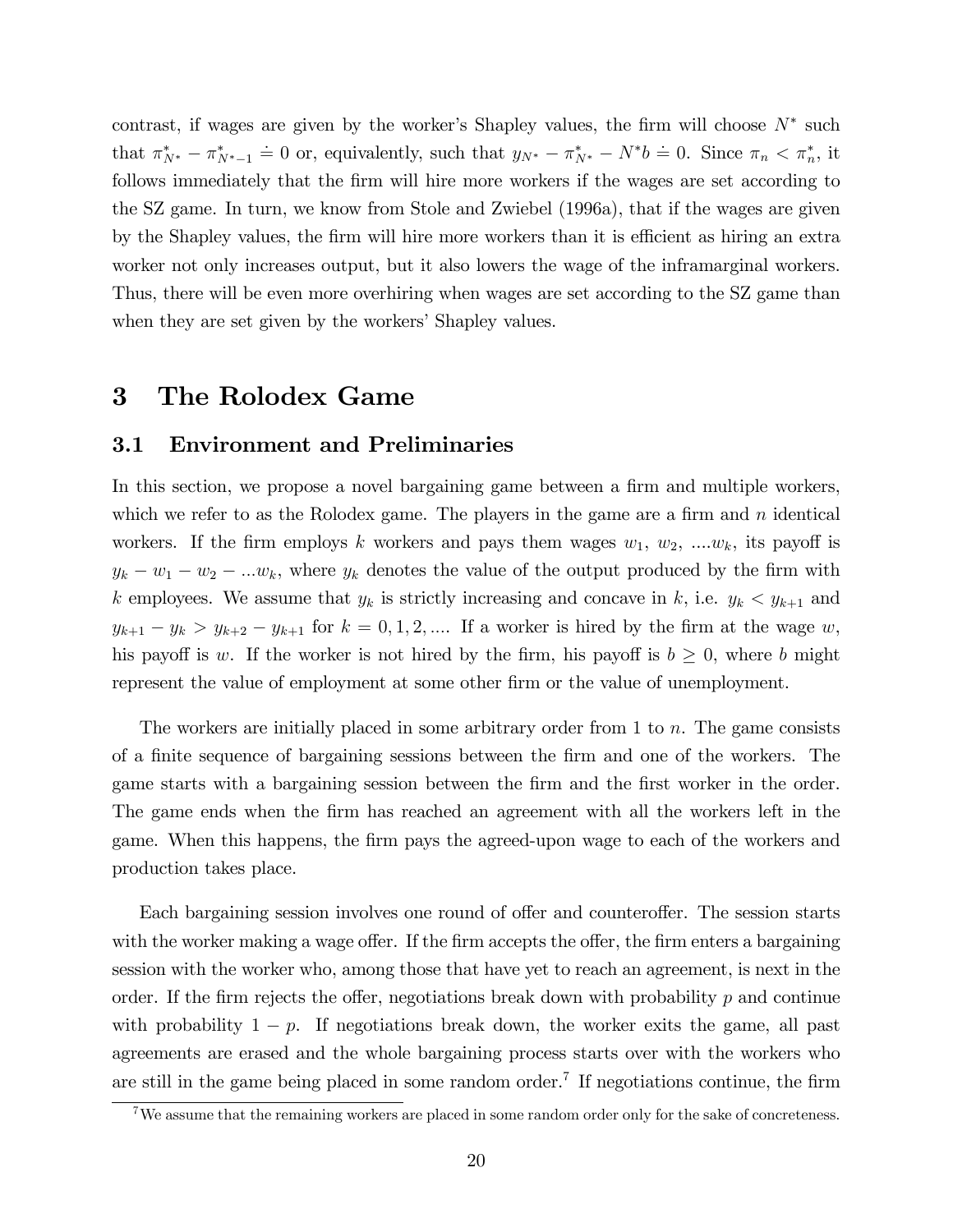makes a counteroffer. If the worker accepts the counteroffer, the firm enters a bargaining session with the worker who, among those that have yet to reach an agreement, is next in the order. If the worker rejects the offer, negotiations break down with probability  $p$  and continue with probability  $1 - p$ . If the negotiations continue, the worker takes the last place in the order of workers who have yet to reach an agreement, and the firm enters a bargaining session with the worker who is now first in the order among those who are still without agreement.

It is useful to compare the Rolodex game with the SZ game. In the SZ game, a bargaining session between a firm and a worker continues until the firm and the worker reach an agreement or until the worker exits the game. Under this bargaining protocol, the worker can reject the firm's counteroffers without consequence on his position in the line of workers. For this reason, the worker can take advantage of the fact that his wage lowers the wage paid by the firm to the workers who follow him and, in equilibrium, workers at the front of the line earn higher wages than workers at the end of the line. In the Rolodex game, a worker moves to the end of the line if he rejects the firm's counteroffer. Under this bargaining protocol, any worker is in the same strategic position as the last worker in the line. As we shall see in the next pages, this implies that every worker ends up earning the same wage and this common wage is the Shapley value.

It is also useful to compare the Rolodex game with the bargaining games in Gul (1986), Hart and Mas-Colell (1996) and De Fontenay and Gans (2014). The games in Gul and Hart and Mas-Colell have equilibrium payoffs equal to the Shapley values. However, in the protocol of both of these games, the Örm and each of the workers have a symmetric role. In the Gul game, each bargaining session involves two randomly selected players, which may be a worker and the firm—in which case the firm buys the labor of the worker—but also may be two workers—in which case one worker buys the labor of the other worker. In the Hart and Mas-Colell game, each player has an equal probability of proposing an entire allocation. This player may be the firm—in which case, the firm offers a wage to each of the workers—but it also may be a worker—in which case, the worker demands a wage for himself and for his coworkers. In contrast, in the protocol of the Rolodex game, the Örm and the worker have different roles. In particular, every bilateral bargaining session involves the firm and one of the workers, and the object of the bargain is the wage of the worker at hand. We believe that the Rolodex game conforms better to a real-world labor negotiation. The game in De

All the results in this Section continue to hold if the remaining workers are placed in their original order, in the order at the time of breakdown, or in any other order. Indeed, we do not make use of the assumption about the workers' ordering in any of the proofs.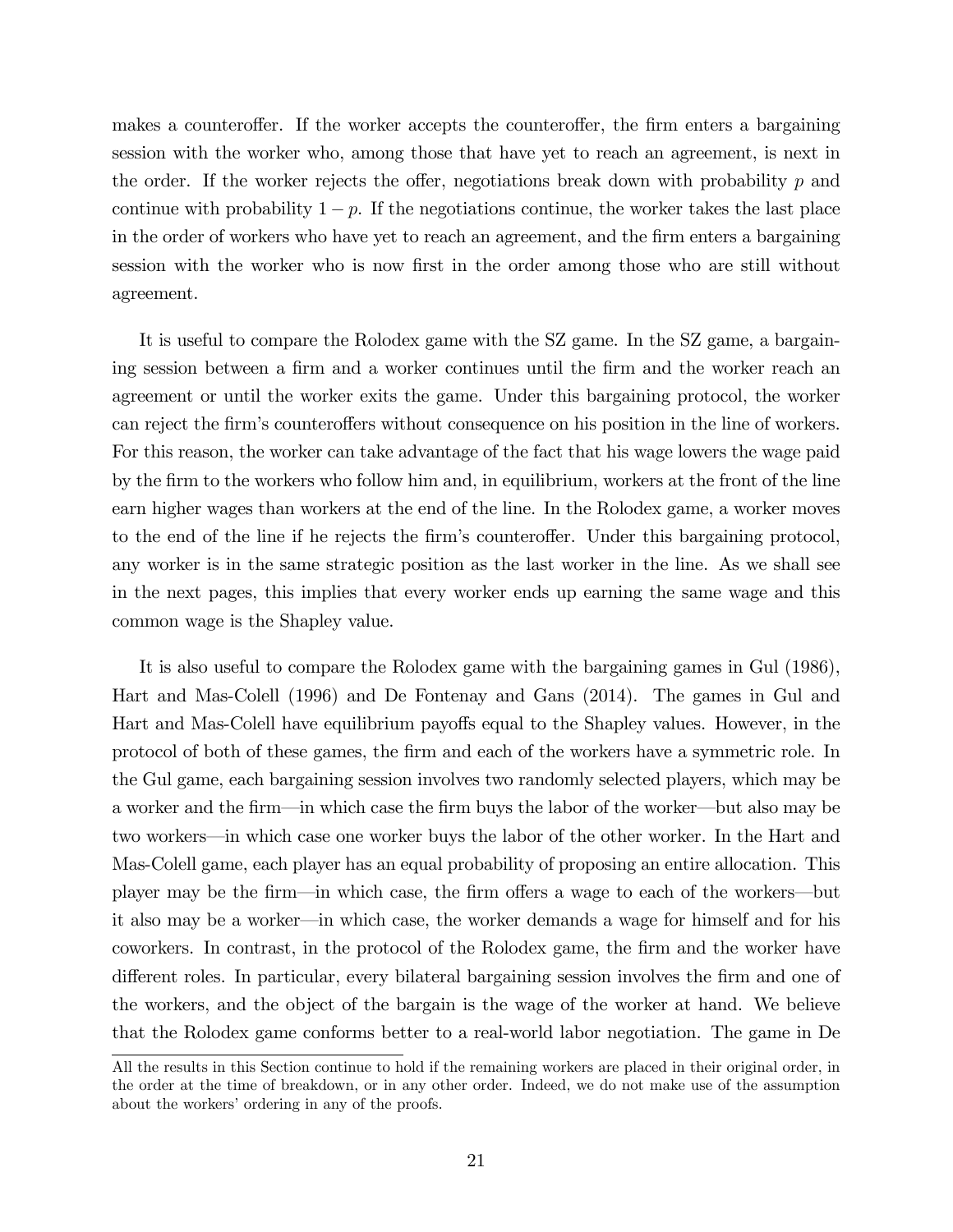Fontenay and Gans assumes that the firm bargains with each worker through a different delegate, and that the outcome of each bargain is observed only by the delegate and the worker directly involved unless it is a breakdown.<sup>8</sup> In contrast, in the Rolodex game, the firm bargains directly with every worker and all the outcomes are publicly observed.

#### 3.2 Rolodex Game with Two Workers

Let us begin the analysis of the Rolodex game by introducing some notation. We shall refer to  $\Gamma_n^n(0)$  as the subgame in which the firm is left with n workers, it has yet to reach an agreement with any of the workers, and it is about to enter a bargaining session with the first one in line. We denote with  $\pi_n$  the payoff to the firm in this game, and with  $w_{n,i}$  the payoff to the *i*-th of *n* workers. Clearly, the Rolodex game between the firm and *n* workers is the subgame  $\Gamma_n^n(0)$ . We shall refer to  $\Gamma_k^n(s)$  as the subgame in which there are n workers left in the game,  $n - k$  of them have reached an agreement with the firm for wages summing up to s, k workers have yet to reach an agreement with the firm, and the firm is about to start a bargaining session with the first of those k workers. We denote with  $w_{k,i}^n(s)$  the equilibrium wage of the *i*-th of the k workers without agreement, and with  $t_k^n(s)$  the sum of wages of the k workers without agreement.

As we did for the SZ game, we shall focus on Subgame Perfect Equilibria. Here, however, we restrict attention to SPE with two additional properties. First, we restrict attention to Markov SPE, i.e. SPE such that the players follow the same strategies whenever they are in subgames with the same payoff relevant states  $(n, k, s)$ . Second, we restrict attention to SPE without delay, i.e. SPE such that, in any subgame where the gains from trade are positive, the Örm reaches an immediate agreement with all the remaining workers. For the sake of brevity, we shall refer to the SPE with these two properties as Markov SPE.<sup>9</sup>

In order to build some intuition, it is useful to consider the Rolodex game with 2 workers. We solve the game backwards. First, we characterize the outcome of the subgame  $\Gamma_1^1(0)$  in which, after a breakdown in negotiations with one worker, the firm starts bargaining with the other one. The subgame begins with the worker making an offer. If the offer is rejected the firm makes a counteroffer. If the counteroffer is rejected, the worker moves to the end of

<sup>&</sup>lt;sup>8</sup>Notice also that the firm would have an incentive to hide the fact that the bargain between a delegate and a worker ended with a breakdown.

<sup>&</sup>lt;sup>9</sup>The restriction to Markov SPE is common in the literature (see, e.g., Gul 1989 and Hart and Mas-Colell 1996). The restriction to SPE without delay is also common (see, e.g., Muthoo 1999). The second restriction greatly simplifies the expositions. However, we suspect that there are no Markov SPE with delay when the gains from trade are strictly positive.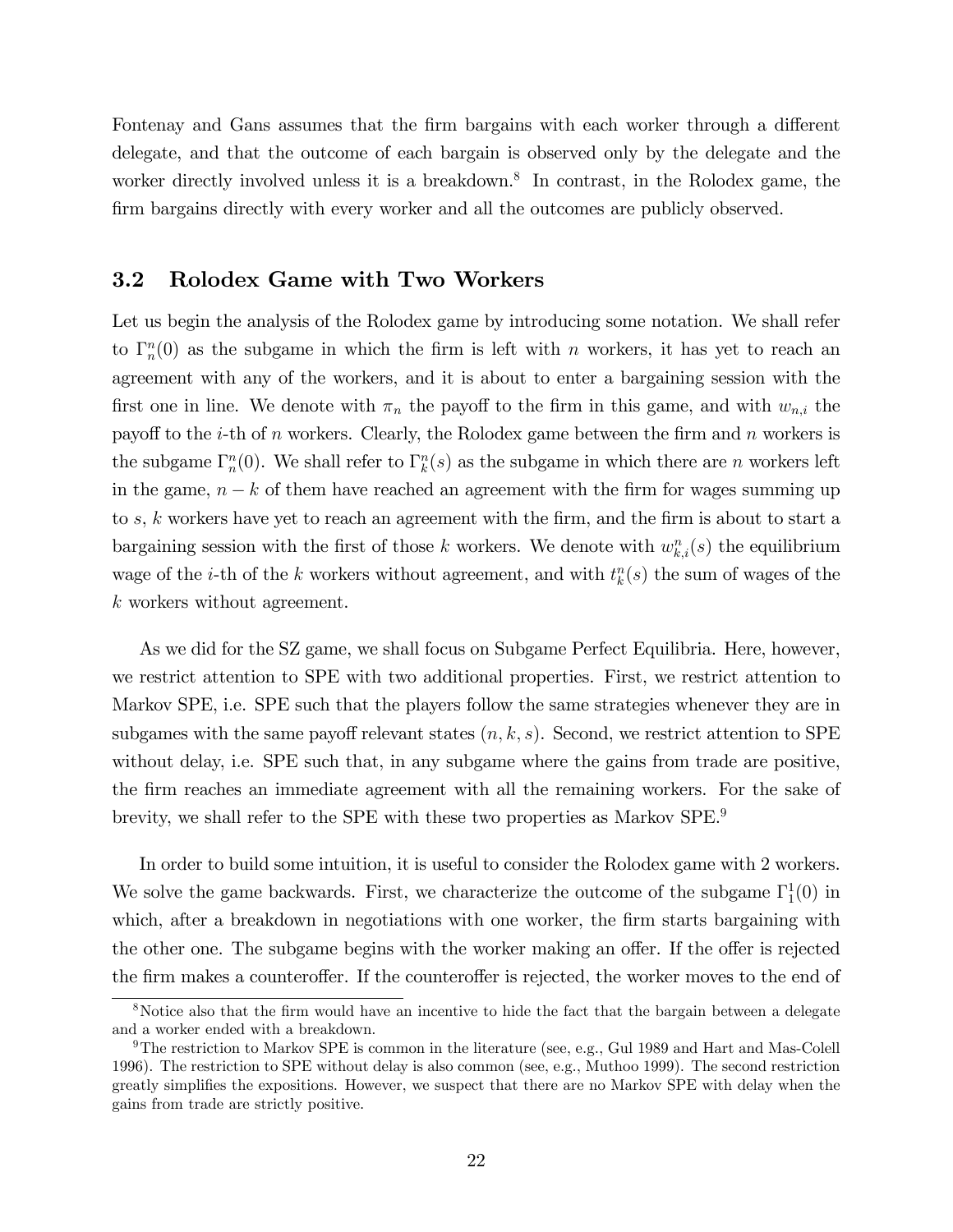the line of workers without agreement. However, since there are no other workers left, the worker gets to make another offer right away. If the worker and the firm eventually reach an agreement at the wage w, the firm's payoff is  $y_1 - w$  and the worker's payoff is w. If the firm and the worker do not reach an agreement, the firm's payoff is  $y_0$  and the worker's payoff is b. The protocol described above boils down to the protocol of the BRW game. Hence, assuming that the gains from trade  $y_1 - y_0 - b$  are positive, the unique (Markov) SPE of the subgame is such that the Örm and the worker immediately reach an agreement over the wage

$$
w_{1,1} = b + \frac{1}{2-p} \left[ y_1 - y_0 - b \right]. \tag{30}
$$

In turn, this implies that the firm's equilibrium payoff in the subgame is

$$
\pi_1 = y_0 + \frac{1-p}{2-p} [y_1 - y_0 - b]. \tag{31}
$$

Second, we characterize the outcome of the subgame  $\Gamma_1^2(w_1)$  in which, after the firm and the first worker have reached an agreement at some arbitrary wage  $w_1$ , the firm starts bargaining with the second worker. The subgame begins with the second worker making an offer. If the offer is rejected, the firm makes a counteroffer. If the counteroffer is rejected, the worker moves to the end of the line of workers who have yet to reach an agreement with the Örm. Since there are no other workers with whom the Örm has yet to agree, the worker gets to make another offer right away. If the firm and the second worker eventually agree on a wage  $w_2$ , the firm's payoff is  $y_2 - w_1 - w_2$  and the worker's payoff is  $w_2$ . If the firm and the second worker do not reach an agreement, the worker exits the game and the firm enters a bargaining session with the first worker. In this case, the firm's payoff is  $\pi_1$  and the worker's payoff is b. Overall, the protocol and the payoff structure of the bargaining session between the firm and the second worker are the same as in the BRW game. Hence, if the gains from trade  $y_2 - \pi_1 - w_1 - b$  are negative, any (Markov) SPE is such that the firm and the second worker do not reach an agreement. If the gains from trade are positive, the unique (Markov) SPE is such that the firm and the second worker immediately agree to the wage

$$
w_{1,1}^2(w_1) = b + \frac{1}{2-p} \left[ y_2 - w_1 - \pi_1 - b \right]. \tag{32}
$$

Since the second worker is the only worker without an agreement in the  $\Gamma_1^2(w_1)$  subgame,  $t_1^2(w_1)$  is equal to  $w_{1,1}^2(w_1)$ .

Third, we characterize the outcome of the subgame  $\Gamma_2^2(0)$  in which the firm has yet to reach an agreement with both workers. To this aim, consider the bargaining session between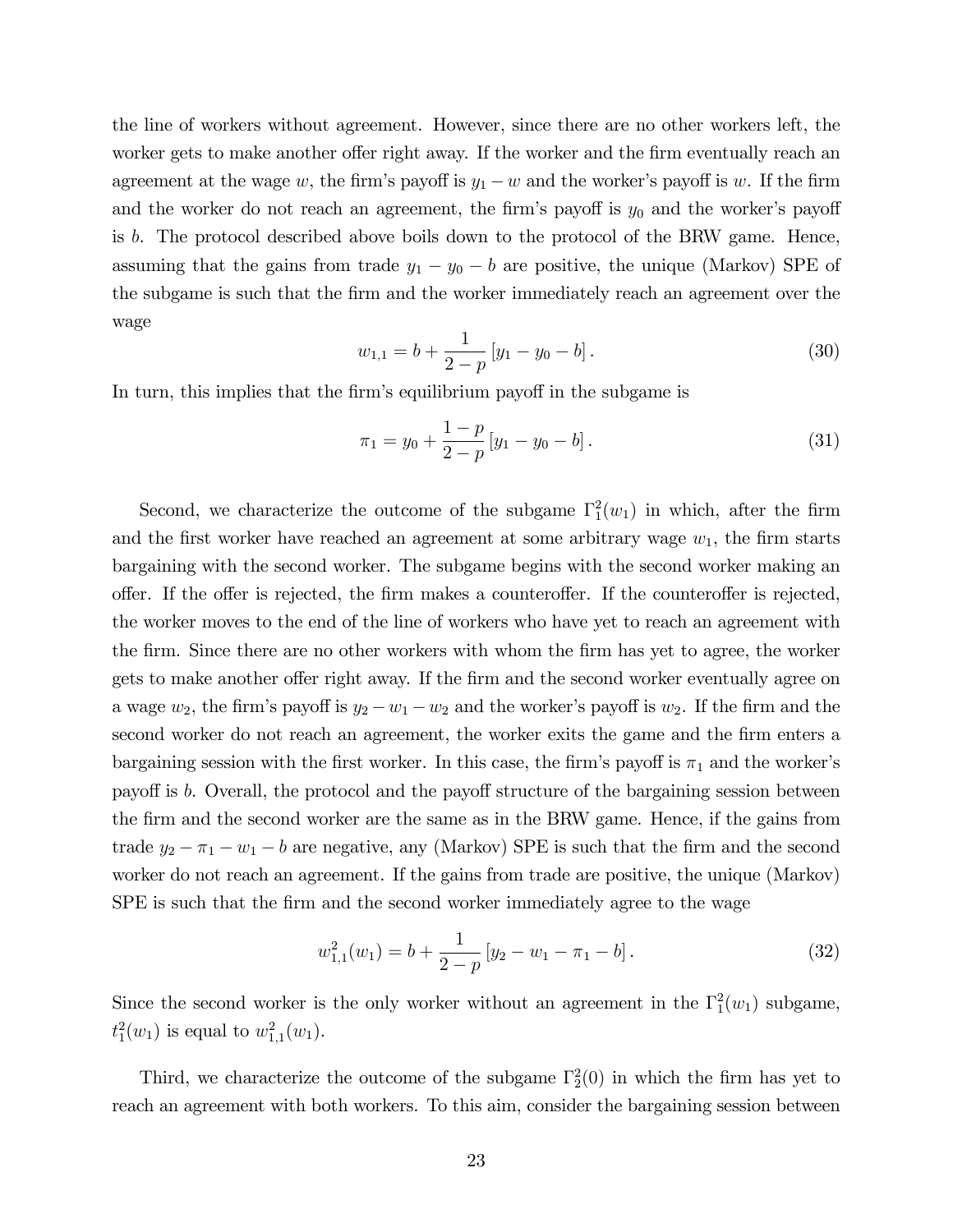the Örm and the Örst worker. We analyze this bargaining session backwards. That is, we first characterize the optimal response of the worker to an arbitrary counteroffer of the firm. Then, we solve for the optimal counteroffer of the firm. Next, we characterize the optimal response of the firm to an arbitrary offer of the worker. Finally, we solve for the optimal offer of the worker. We carry out the analysis for the case in which there are strictly positive gains from trade, i.e.  $y_2 - \pi_1 - b - t_1^2(b) > 0$  or, equivalently,  $y_2 - \pi_1 - 2b > 0$ .

As a preliminary step, we establish some properties of the wage  $w_{2,1}$  that the firm and the first worker agree upon. First, notice that  $w_{2,1}$  must be greater than b, as the worker never finds it optimal to accept or offer a wage that is lower than his outside option. Second, notice that  $w_{2,1}$  must be smaller than  $y_2 - \pi_1 - b$ . In fact, if  $w_{2,1} > y_2 - \pi_1 - b$ , the firm would not reach an agreement with the second worker and  $w_{2,1}$  could not be part of an SPE in which the firm trades without delay with both employees. Third, notice that  $w_{2,1}$  must be greater than  $pb + (1-p)w_{1,1}^2(w_{2,1})$ . To see why this is the case, note that when the firm makes a counteroffer, the worker can always attains a payoff of  $u_w = pb + (1-p)w_{1,1}^2(w_{2,1})$  by rejecting the counteroffer, moving to the end of the line of workers who have yet to reach an agreement, and then agree to the wage  $w_{1,1}^2(w_{2,1})$ . This implies that, in an SPE without delay, the firm's payoff when making a counteroffer cannot be greater than  $u_f = y_2 - u_w - t_1^2(u_w)$  and that the firm will always be willing to accept any offer w such that  $y_2 - w - t_1^2(w) \ge u_f$ . Since  $y_2-w-t_1^2(w)$  is decreasing in w and the firm accepts any offer w such that  $y_2-w-t_1^2(w) \geq u_f$ , the worker can always attain a payoff of  $u_w$ . In a Markov SPE without delay, this implies that  $w_{2,1} \geq pb + (1-p)w_{1,1}^2(w_{2,1}).$ 

Given the preliminary results above, we can solve for the optimal response of the worker to some arbitrary counteroffer by the firm. Suppose that the firm makes a counteroffer  $w \leq y_2 - \pi_1 - b$  to the worker. The worker finds it optimal to accept w if and only if

$$
w \ge pb + (1 - p)w_{1,1}^2(w_{2,1}).
$$
\n(33)

The condition above is easy to understand. The left-hand side of  $(33)$  is the worker's payoff if he accepts the counteroffer of the firm. The right-hand side of  $(33)$  is the worker's expected payoff is he rejects the counteroffer of the firm. With probability  $p$ , there is a breakdown and the worker exits the game. In this case, the worker's payoff is b. With probability  $1 - p$ , the worker remains in the game but moves to the end of the line of workers without agreement. In this case, the worker's payoff is  $w_{1,1}^2(w_{2,1})$ . In fact, the firm will reach an agreement with the next worker for a wage of  $w_{2,1}$  and, when the firm returns to bargaining with the first worker, there will be an immediate agreement over the wage  $w_{1,1}^2(w_{2,1})$ . As we shall see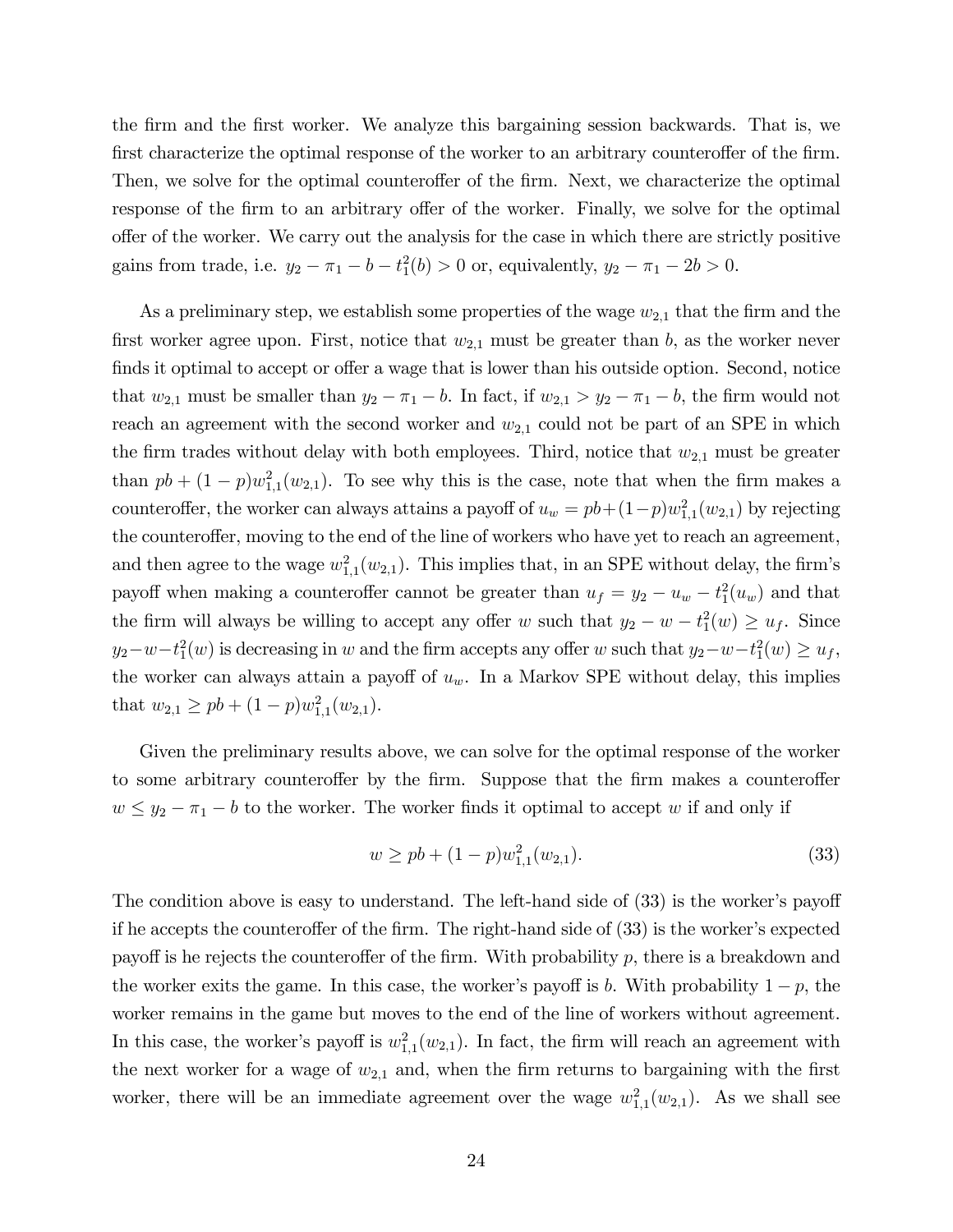below, the firm never finds it optimal to make a counteroffer  $w > y_2 - \pi_1 - b$ , whether the worker accepts it or not.

The firm chooses its counteroffer taking as given the worker's acceptance strategy. If the firm makes a counteroffer  $w \leq y_2 - \pi_1 - b$  that satisfies (33), it attains a payoff of  $y_2 - w - t_1^2(w)$ . In fact, the worker accepts the counteroffer  $w$  and the firm immediately reaches an agreement with the next worker for the wage  $t_1^2(w)$ . If the firm makes a counteroffer  $w \leq y_2 - \pi_1 - b$ that violates (33), it attains a payoff of  $p\pi_1 + (1-p) [y_2 - w_{2,1} - t_1^2(w_{2,1})]$ . In fact, the worker rejects the counteroffer w. Then, with probability  $p$ , the worker exits the game and the firm is left with only one worker. In this case, the firm's payoff is  $\pi_1$ . With probability  $1 - p$ , the worker remains in the game, but moves to the end of the line of workers without agreement. In this case, the firm's payoff is  $y_2 - w_{2,1} - t_1^2(w_{2,1})$ . Finally, if the firm makes a counteroffer  $w > y_2 - \pi_1 - b$ , it attains a payoff of  $\pi_1$  if the worker accepts the counteroffer, and a payoff of  $p\pi_1 + (1-p) [y_2 - w_{2,1} - t_1^2(w_{2,1})]$  if the worker rejects the counteroffer.

The counteroffer that maximizes the payoff of the firm is

$$
w_c = pb + (1 - p)w_{1,1}^2(w_{2,1}).
$$
\n(34)

It is easy to show why this is the case. Recall that  $w_c \leq w_{2,1}$  and  $w_{2,1} \leq y_2 - \pi_1 - b$ , and notice that at least one inequality is strict as  $w_c = w_{2,1} = y_2 - \pi_1 - b$  contradicts the assumption of strictly positive gains from trade. Since  $w_c < y_2 - \pi_1 - b$  and satisfies condition (33), the firm's payoff from making the counteroffer  $w_c$  is

$$
y_2 - w_c - t_1^2(w_c). \tag{35}
$$

Now, consider the firm's payoff from making some alternative counteroffer  $w'$ , with  $w' \leq$  $y_2 - \pi_1 - b$ . If the firm makes a counteroffer  $w' > w_c$ , condition (33) is satisfied and the firm attains a payoff of

$$
y_2 - w' - t_1^2(w') < y_2 - w_c - t_1^2(w_c). \tag{36}
$$

If the firm makes a counteroffer  $w' < w_c$ , condition (33) is violated and the firm attains a payo§ of

$$
p\pi_1 + (1-p) [y_2 - w_{2,1} - t_1^2(w_{2,1})]
$$
  
\n
$$
\leq y_2 - w_{2,1} - t_1^2(w_{2,1})
$$
  
\n
$$
\leq y_2 - w_c - t_1^2(w_c),
$$
\n(37)

where at least one of the two inequalities in  $(37)$  is strict. The first inequality follows from the fact that  $y_2 - w - t_1^2(w) \ge \pi_1$  for all  $w \le y_2 - \pi_1 - b$  and  $w_{2,1} \le y_2 - \pi_1 - b$ . The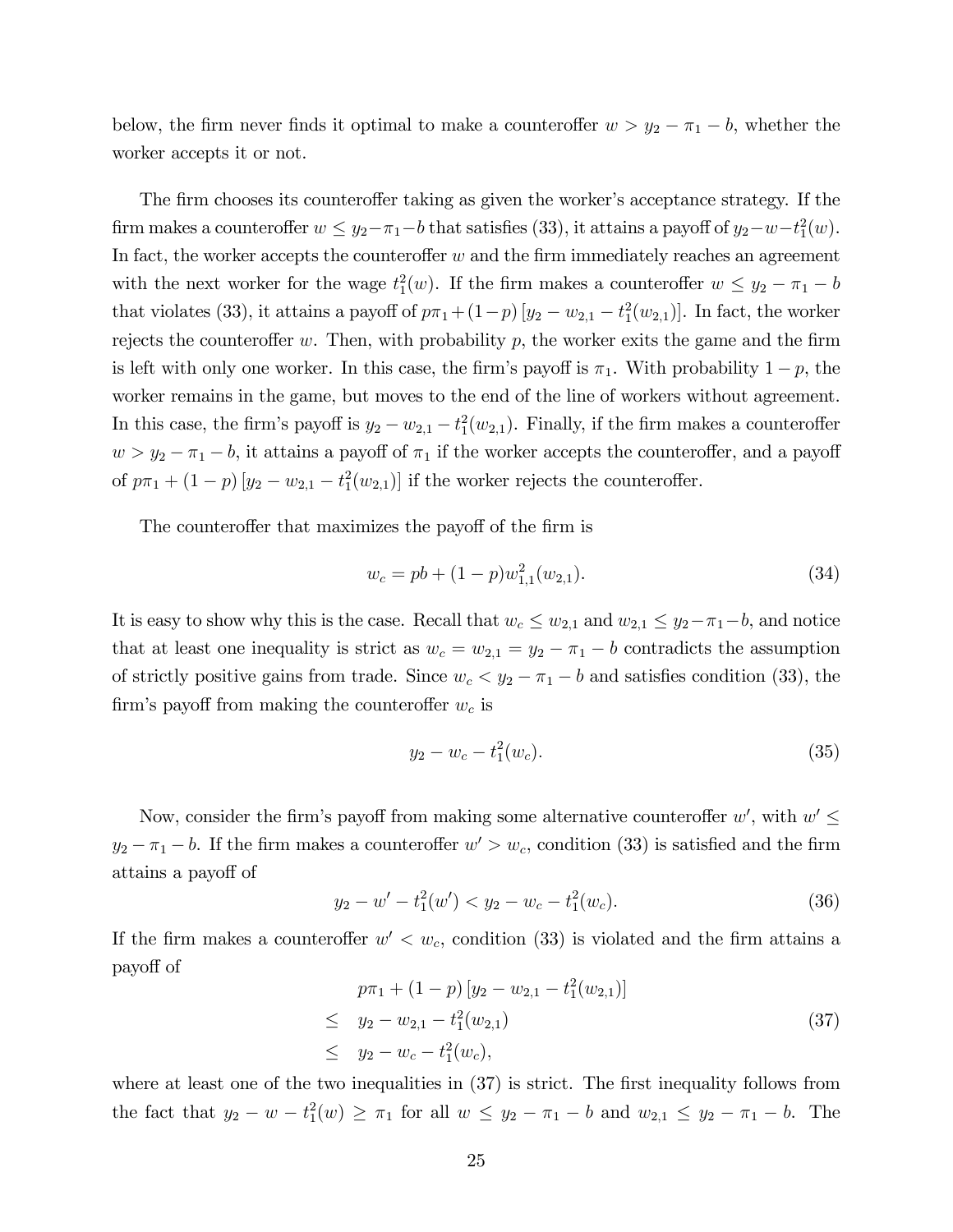second inequality follows from the fact that  $y_2 - w - t_1^2(w)$  is strictly decreasing in w and  $w_c \leq w_{2,1}$ . At least one of the two inequalities is strict, as they both hold as equalities only when  $w_c = w_{2,1} = y_2 - \pi_1 - b$ , which is a possibility we have already ruled out. Now, consider the firm's payoff from making some alternative counteroffer w', with  $w' > y_2 - \pi_1 - b$ . If the firm makes a counteroffer  $w' > y_2 - \pi_1 - b$  which is accepted, it attains a payoff of

$$
\pi_1 \leq p\pi_1 + (1-p) [y_2 - w_{2,1} - t_1^2(w_{2,1})]
$$
  

$$
< y_2 - w_c - t_1^2(w_c),
$$
 (38)

where the first inequality follows from the fact that  $y_2 - w_{2,1} - t_1^2(w_{2,1})$  is greater than  $\pi_1$ , and the second inequality follows from (37). If the firm makes a counteroffer  $w' > y_2 - \pi_1 - b$ which is rejected, it attains a payoff of  $p\pi_1 + (1-p)[y_2 - w_{2,1} - t_1^2(w_{2,1})]$ , which is strictly smaller than  $y_2 - w_c - t_1^2(w_c)$ . We have thus established that  $w_c$  is the counteroffer that maximizes the payoff to the firm.

Given the characterization of the optimal counteroffer  $w_c$ , we can find the optimal acceptance strategy of the firm to an arbitrary wage offer by the worker. Suppose that the worker makes an offer  $w \leq y_2 - \pi_1 - b$ . The firm finds it optimal to accept w if and only if

$$
y_2 - w - t_1^2(w) \ge p\pi_1 + (1 - p) \left[ y_2 - w_c - t_1^2(w_c) \right]. \tag{39}
$$

The condition above is easy to understand. The left-hand side of  $(39)$  is the payoff to the firm from accepting the offer w. If the firm accepts the offer of the first worker, it starts bargaining with the second worker and immediately reaches an agreement at the wage  $w_{1,1}^2(w)$ . Hence, the firm's payoff from accepting the offer w is  $y_2 - w - t_1^2(w)$ . The right-hand side of  $(39)$  is the payoff to the firm from rejecting the offer w. If the firm rejects the offer, the worker exits with probability  $p$ . In this case, the firm is left with one worker and its payoff is  $\pi_1$ . With probability  $1 - p$ , the worker remains in the game and the firm makes him a counteroffer  $w_c$ . The worker accepts it and the firm and the second worker reach an immediate agreement at the wage  $w_{1,1}^2(w_c)$ . Hence, the firm's payoff from rejecting the offer w is  $p\pi_1 + (1-p)[y_2 - w_c - t_1^2(w_c)]$ . Now, suppose that the worker makes an offer  $w > y_2 - \pi_1 - b$ . In this case the firm rejects the offer w, as (38) guarantees that the firm's payoff from rejecting,  $p\pi_1 + (1-p) [y_2 - w_c - t_1^2(w_c)]$ , is strictly greater than the firm's payoff from accepting,  $\pi_1$ .

The worker chooses the offer  $w$  taking as given the firm's acceptance strategy. If the worker makes an offer  $w \leq y_2 - \pi_1 - b$  that satisfies (39), the firm accepts the offer and reaches an immediate agreement with the other worker. In this case, the worker's payoff is w. If the worker makes an offer  $w \leq y_2 - \pi_1 - b$  that violates (39), the firm rejects the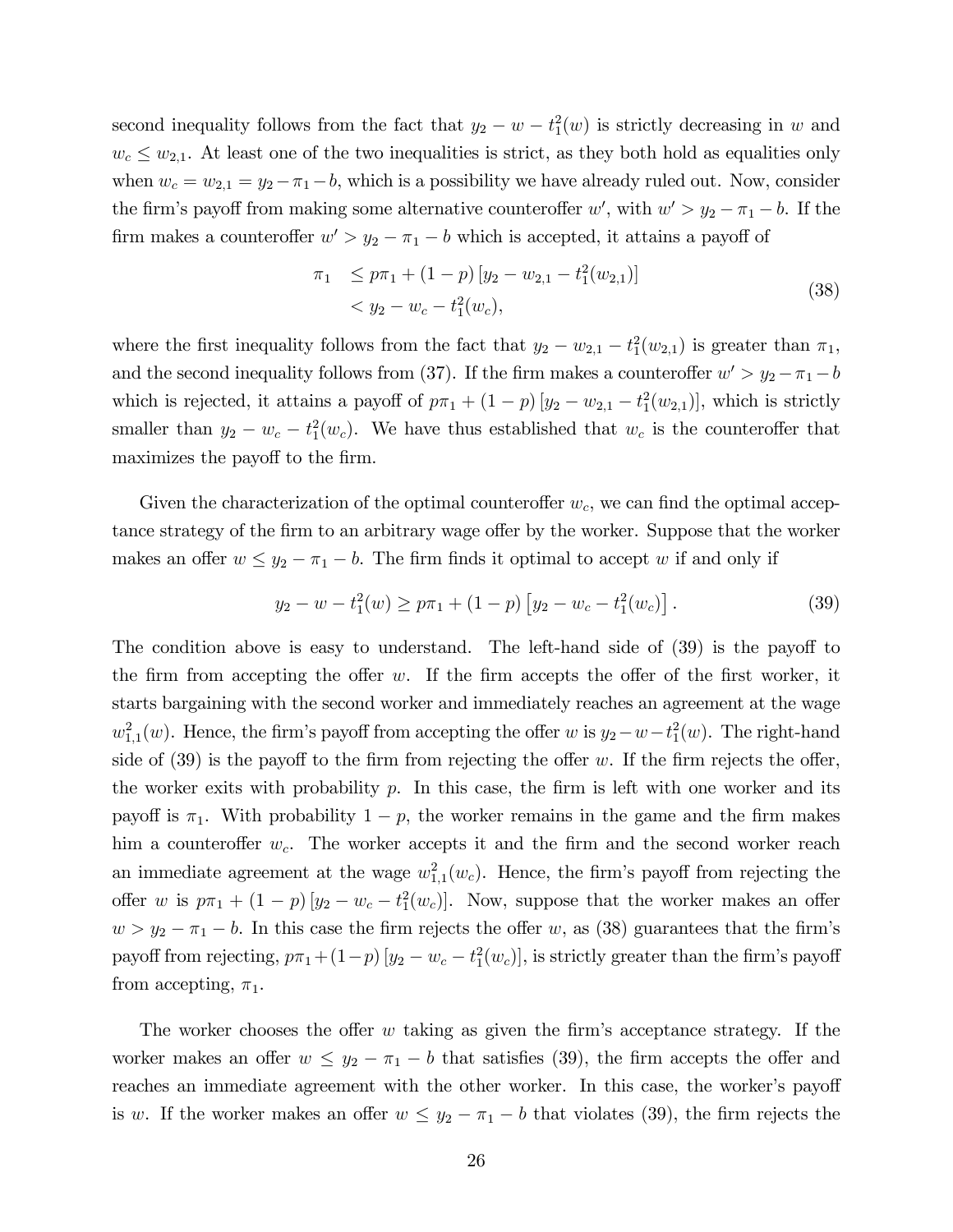offer w. Then, with probability p, the worker exits the game. With probability  $1 - p$ , the firm makes the counteroffer  $w_c$ , which the worker accepts, and then it reaches an immediate agreement with the other worker. In this case, the worker's payoff is  $pb + (1-p)w_c$ . Finally, if the worker makes an offer  $w > y_2 - \pi_1 - b$ , the firm rejects the offer and the worker's payoff is  $pb + (1 - p)w_c$ .

The offer that maximizes the worker's payoff is  $w<sub>o</sub>$  such that

$$
y_2 - w_o - t_1^2(w_o) = p\pi_1 + (1 - p) \left[ y_2 - w_c - t_1^2(w_c) \right]. \tag{40}
$$

It is easy to verify that this is the case. Notice that  $w<sub>o</sub>$  is strictly greater than  $w<sub>c</sub>$  and strictly smaller than  $y_2 - \pi_1 - b$ . In fact, since  $y_2 - w_c - t_1^2(w_c) > \pi_1$ , the right-hand side of (40) is strictly greater than  $\pi_1$  and strictly smaller than  $y_2 - w_c - t_1^2(w_c)$ . The left-hand side of (40) is strictly decreasing in  $w_o$  and takes the value  $y_2 - w_c - t_1^2(w_c)$  for  $w_o = w_c$ , and the value  $\pi_1$  for  $w_o = y_2 - \pi_1 - b$ . Hence, the offer  $w_o$  that equates the left and the right-hand sides of (40) is strictly greater than  $w_c$  and strictly smaller than  $y_2 - \pi_1 - b$ . Since  $w_o < y_2 - \pi_1 - b$ and it satisfies (39), the worker's payoff from making the offer  $w<sub>o</sub>$  is  $w<sub>o</sub>$ . If the worker makes an offer  $w' < w_o$ , condition (39) is satisfied. Hence, the worker's payoff is  $w' < w_o$ . If the worker makes an offer  $w' > w_o$ , either condition (39) is violated or  $w' > y_2 - \pi_1 - b$ . In either case, the firm rejects the offer and the worker's payoff is  $pb + (1-p)w_c < w_o$ . Thus we have established that  $w<sub>o</sub>$  is the offer that maximizes the payoff to the worker.

We are now in the position to explicitly solve for the optimal counteroffer of the firm,  $w_c$ , and the optimal offer of the worker,  $w_o$ . Using (32) to substitute out  $w_{1,1}^2(w_{2,1})$  in (34), we find that  $w_c$  is given by

$$
w_c = b + \frac{1-p}{2-p} [y_2 - \pi_1 - 2b] - \frac{1-p}{2-p} [w_{2,1} - b]. \tag{41}
$$

Using (32) to substitute out  $w_{1,1}^2(w_o)$  in (40), we find that  $w_o$  is given by

$$
w_o = b + p [y_2 - \pi_1 - 2b] + (1 - p) [w_c - b]. \tag{42}
$$

Using the fact that in a Markov SPE  $w_0 = w_{2,1}$ , we can use the above equations to find that  $w_{2,1}$  is given by

$$
w_{2,1} = b + \frac{1}{1 + (1 - p) + (1 - p)^2} \left[ y_2 - \pi_1 - 2b \right]. \tag{43}
$$

This completes the characterization of the Rolodex game  $\Gamma_2^2(0)$  between the firm and 2 workers. To summarize, if the gains from trade are strictly positive, i.e.  $y_2 - \pi_1 - 2b > 0$ ,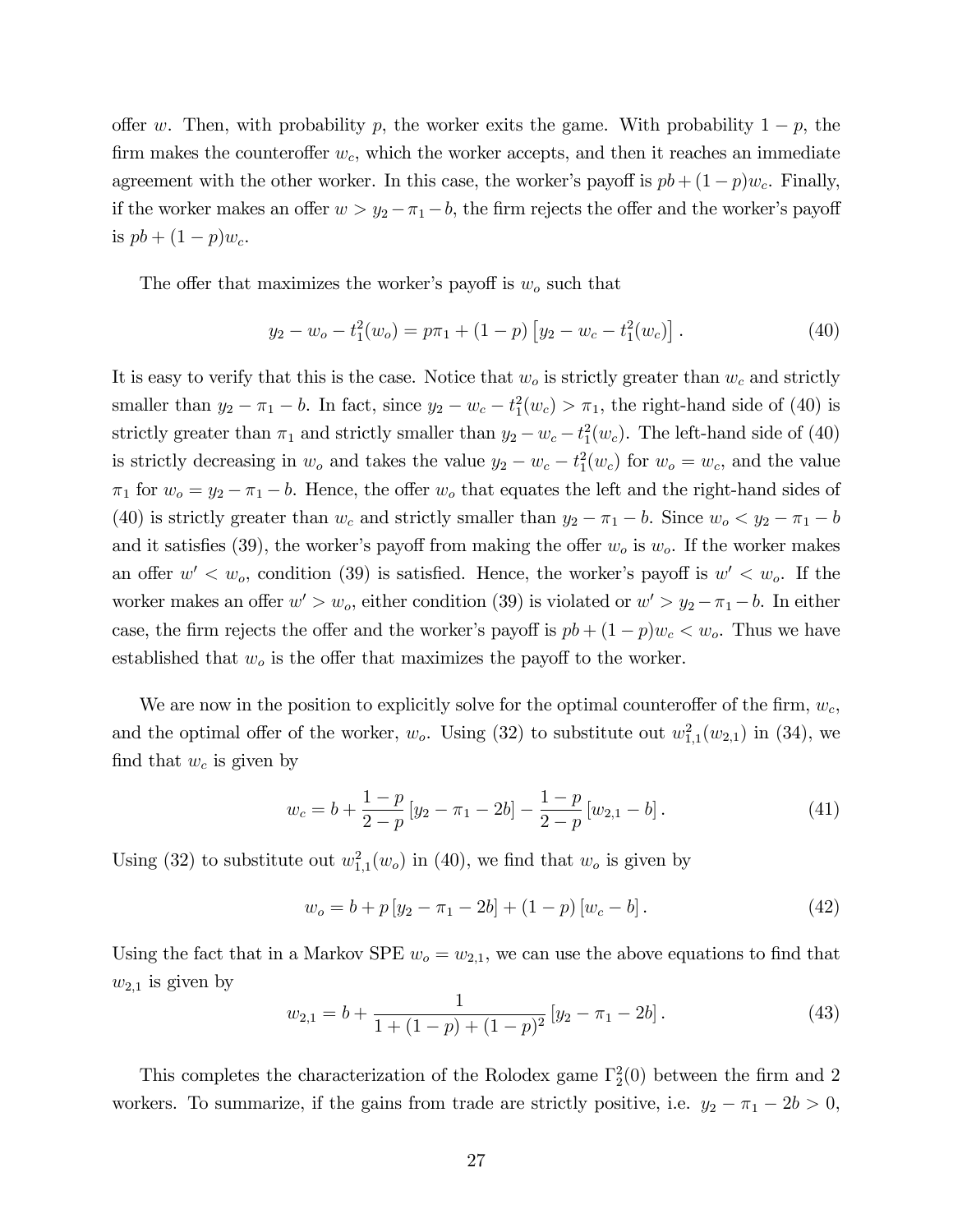the unique Markov SPE has the following features. The firm and the first worker reach an immediate agreement at the wage  $w_{2,1}$  in (43). The firm and the second worker reach an immediate agreement at the wage  $w_{2,2} = t_1^2(w_{2,1})$  given by

$$
w_{2,2} = b + \frac{1-p}{1 + (1-p) + (1-p)^2} [y_2 - \pi_1 - 2b]. \tag{44}
$$

The profit of the firm  $\pi_2 = y_2 - w_{2,1} - w_{2,2}$  is given by

$$
\pi_2 = \pi_1 + \frac{(1-p)^2}{1 + (1-p) + (1-p)^2} [y_2 - \pi_1 - 2b]. \tag{45}
$$

In the limit for  $p$  going to zero, the equilibrium payoff to the first worker is

$$
\begin{array}{ll}\nw_{2,1} & = b + \frac{1}{3} \left[ y_2 - \pi_1 - 2b \right] \\
& = b + \frac{1}{3} \left[ y_2 - y_1 - b \right] + \frac{1}{6} \left[ y_1 - y_0 - b \right].\n\end{array} \tag{46}
$$

The equilibrium payoff to the second worker is

$$
w_{2,2} = b + \frac{1}{3} [y_2 - \pi_1 - 2b] = b + \frac{1}{3} [y_2 - y_1 - b] + \frac{1}{6} [y_1 - y_0 - b].
$$
 (47)

The equilibrium payoff to the firm is

$$
\begin{array}{rcl}\n\pi_2 & = \pi_1 + \frac{1}{3} \left[ y_2 - \pi_1 - 2b \right] \\
& = y_0 + \frac{1}{3} \left[ y_2 - y_1 - b \right] + \frac{2}{3} \left[ y_1 - y_0 - b \right].\n\end{array} \tag{48}
$$

The payoffs in  $(46)-(48)$  are equal to the Shapley values to the workers and the firm. Hence, the Rolodex game offers a game-theoretic foundation to the standard cooperative solution to the bargaining problem between a firm and two workers. The Rolodex game follows a natural protocol, in which the firm participates in every bilateral negotiation and, in any bilateral negotiation, only the wage of the participating worker is discussed. Moreover, the Rolodex game is one of perfect information, where there is no need to make assumptions about off-equilibium beliefs.

There is a simple intuition behind the equivalence of the equilibrium payoffs of the Rolodex game and the Shapley values. First, notice that every worker earns the same wage as the last worker in line. Indeed, a worker at any position in the line knows that if he rejects the firm's counteroffer he will become the last worker in line and, for this reason, he has the same outside option and earns the same wage as the last worker in line. That is,  $w_{2,1} = w_{2,2} = w_2$ . Second, notice that the wage of the last worker is such that the gains from trade accruing to the worker are equal to the gains from trade accruing to the firm, as the last worker's wage does not affect the wage agreement with any other worker. Under the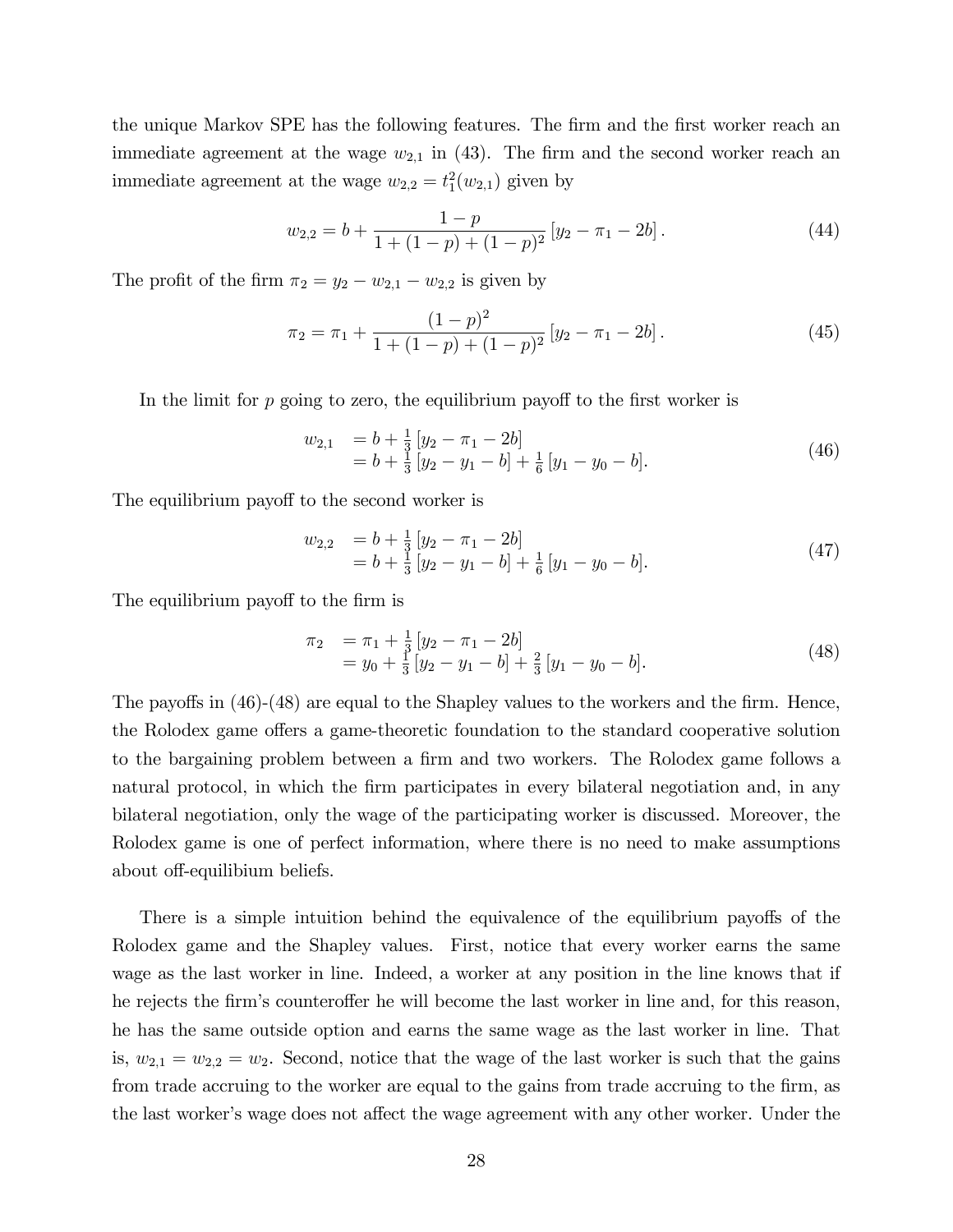assumption that a disagreement causes the bargaining game to start over, the wage of the last worker is such that  $w_{2,2} - b = y_2 - w_{2,1} - w_{2,2} - \pi_1$ . Combining the two observations above, we find that  $w_2 - b = y_2 - \pi_1 - 2w_2$ . As explained in Stole and Zwiebel (1996a), the solution to this equation is equal to the worker's Shapley value.

#### 3.3 Rolodex Game with n Workers

The properties of the solution of the Rolodex game with 2 workers generalize to the case of an arbitrary number of workers. The following proposition contains the characterization of the unique Markov SPE of the subgame  $\Gamma_n^n(0)$  in which the firm has yet to reach an agreement with all of the n workers remaining in the game.

**Proposition 2**: Consider the subgame  $\Gamma_n^n(0)$ . (i) If  $y_n - \pi_{n-1} - nb < 0$ , any Markov SPE is such that the firm does not reach an agreement with all of the  $n$  workers. The payoff to the firm is given by  $\pi_n = \pi_{n-1}$ , with  $\pi_0 = y_0$ . (ii) If  $y_n - \pi_{n-1} - nb \ge 0$ , the unique Markov  $SPE$  is such that the firm immediately reaches an agreement with all of the n workers. The payoff to the firm is given by

$$
\pi_n = \pi_{n-1} + \frac{(1-p)^n}{\sum_{j=0}^n (1-p)^j} \left[ y_n - \pi_{n-1} - nb \right], \text{ with } \pi_0 = y_0. \tag{49}
$$

The payoff to the  $i$ -th worker is given by

$$
w_{n,i} = b + \frac{1}{\sum_{j=0}^{n+1-i} (1-p)^j} \left[ y_n - \sum_{j=1}^{i-1} w_{n,j} - \pi_{n-1} - (n+1-i)b \right]. \tag{50}
$$

For  $n = 1$ , Proposition 2 holds as the payoffs in (49) and (50) boil down to the equilibrium payoffs of the BRW game. For  $n = 2$ , Proposition 2 holds as the payoffs in (49) and (50) coincide with those derived in the previous subsection. In the next pages, we are going to prove that Proposition 2 holds for a generic n by induction. That is, we are going to prove that if the proposition holds for the subgame  $\Gamma_n^n(0)$ , it also holds for the subgame  $\Gamma_{n+1}^{n+1}(0)$  in which the firm has yet to reach an agreement with all of the  $n + 1$  workers left in the game.

Central to the characterization of the subgame  $\Gamma_{n+1}^{n+1}(0)$  is the following lemma.

**Lemma 3:** Consider the subgame  $\Gamma_k^{n+1}$  $\binom{n+1}{k}(s)$  in which the firm has  $n+1$  workers, it has yet to reach an agreement with  $k \leq n + 1$  workers, and it has agreed to wages summing up to s with the other  $n + 1 - k$  workers. (i) If  $y_{n+1} - s - \pi_n - kb < 0$ , any Markov  $SPE$  is such that the firm does not reach an agreement with all of the k remaining workers; (ii) If  $y_{n+1} - s - \pi_n - kb \geq 0$ , the unique Markov SPE is such that the firm reaches an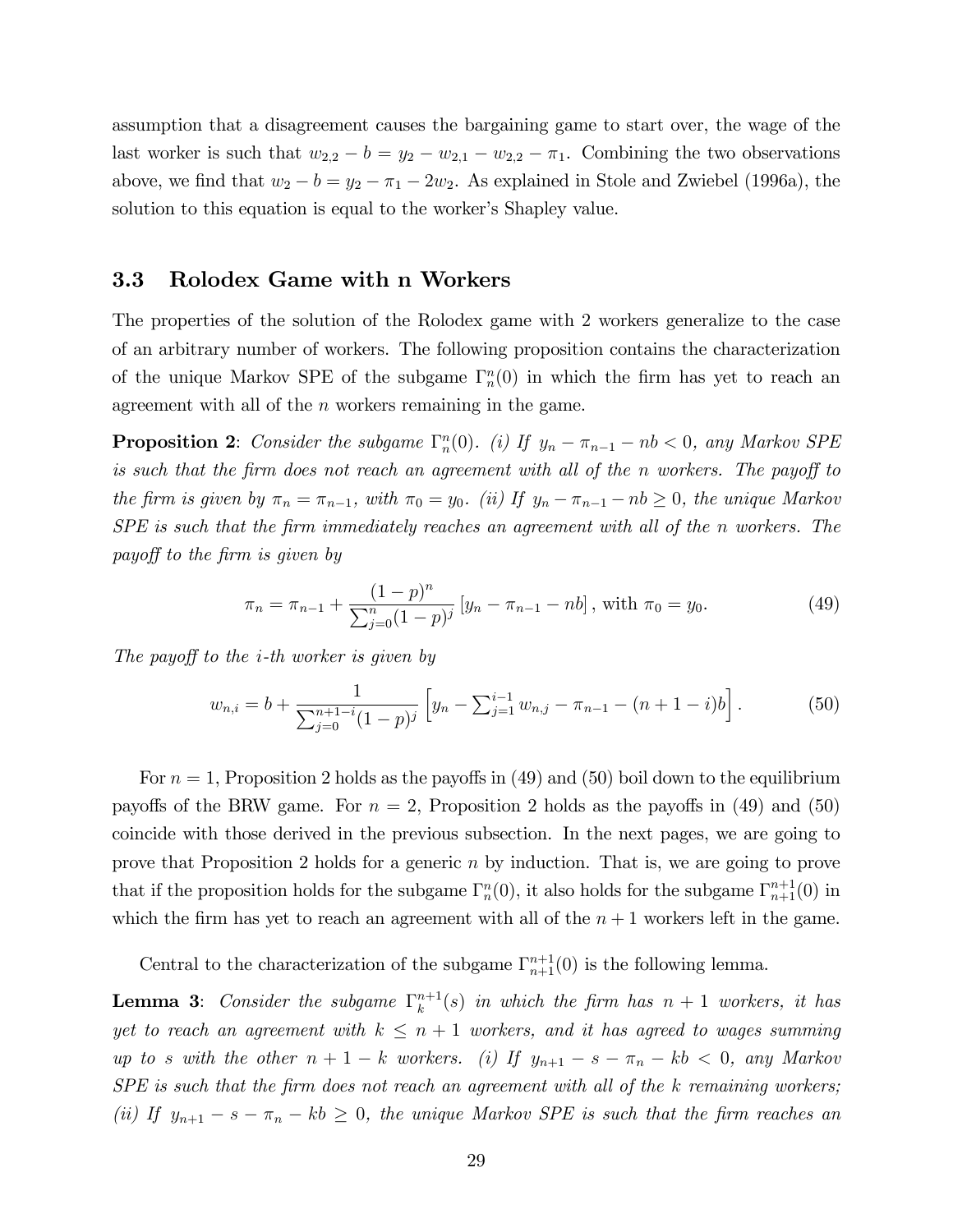immediate agreement with each of the k remaining workers. The sum of the wages paid to the k remaining workers is

$$
t_k^{n+1}(s) = kb + \frac{\sum_{j=0}^{k-1} (1-p)^j}{\sum_{j=0}^k (1-p)^j} \left[ y_{n+1} - s - \pi_n - kb \right]. \tag{51}
$$

The wage paid to the first of the k remaining workers is

$$
w_{k,1}^{n+1}(s) = b + \frac{1}{\sum_{j=0}^{k} (1-p)^j} \left[ y_{n+1} - s - \pi_n - kb \right]. \tag{52}
$$

The wage paid to the last of the k remaining workers is

$$
w_{k,k}^{n+1}(s) = b + \frac{(1-p)^{k-1}}{\sum_{j=0}^{k} (1-p)^j} \left[ y_{n+1} - s - \pi_n - kb \right].
$$
 (53)

For  $k = 1$ , Lemma 3 holds as the payoffs in (51)-(53) are the same as in the BRW game. We prove that Lemma 3 holds for any  $k \leq n + 1$  by induction. That is, we prove that, if Lemma 3 holds for some arbitrary  $k \leq n$ , then it also holds for  $k + 1$ . To this aim, we consider the subgame  $\Gamma_{k+1}^{n+1}(s)$ , in which the firm has  $n+1$  employees, it has yet to reach an agreement with  $k+1$  of them and it has agreed to wages summing up to s with the other  $n - k$ . As usual, we characterize the solution to this subgame by backward induction.

First, consider the subgame  $\Gamma_n^n(0)$  in which, after a breakdown in negotiations between the firm and the first of the  $k+1$  workers without agreement, bargaining starts over between the firm and the  $n$  workers left in the game. Since we have conjectured that Proposition 2 holds when the firm has n workers, the SPE payoff of the firm in this subgame is uniquely determined and given by  $\pi_n$ .

Second, consider the subgame  $\Gamma_k^{n+1}$  $\binom{n+1}{k}(s+w_1)$  in which, after the firm has reached an agreement at some wage  $w_1$  with the first worker without an agreement, the firm starts bargaining with the other k workers without an agreement. Since we conjectured that Lemma 3 holds when the firm has  $n + 1$  workers and has yet to reach an agreement with k of them, there is a unique Markov SPE to this subgame. In particular, if  $w_1 > \overline{w}_{k+1}^{n+1}(s) \equiv$  $y_{n+1} - s - \pi_n - kb$ , any SPE is such that the firm does not reach an agreement with all of the k remaining workers. In this case, the firm's payoff is  $\pi_n$ . If  $w_1 \leq \overline{w}_{k+1}^{n+1}(s)$ , the unique SPE is such that the firm immediately reaches an agreement with all of the k remaining workers. In this case, the firm's payoff is  $y_{n+1} - s - w_1 - t_k^{n+1}$  $_{k}^{n+1}(s+w_{1}).$ 

Third, we characterize the outcome of the subgame  $\Gamma_{k+1}^{n+1}(s)$ . To this aim, consider the bargaining session between the firm and the first of the  $k + 1$  workers without an agreement.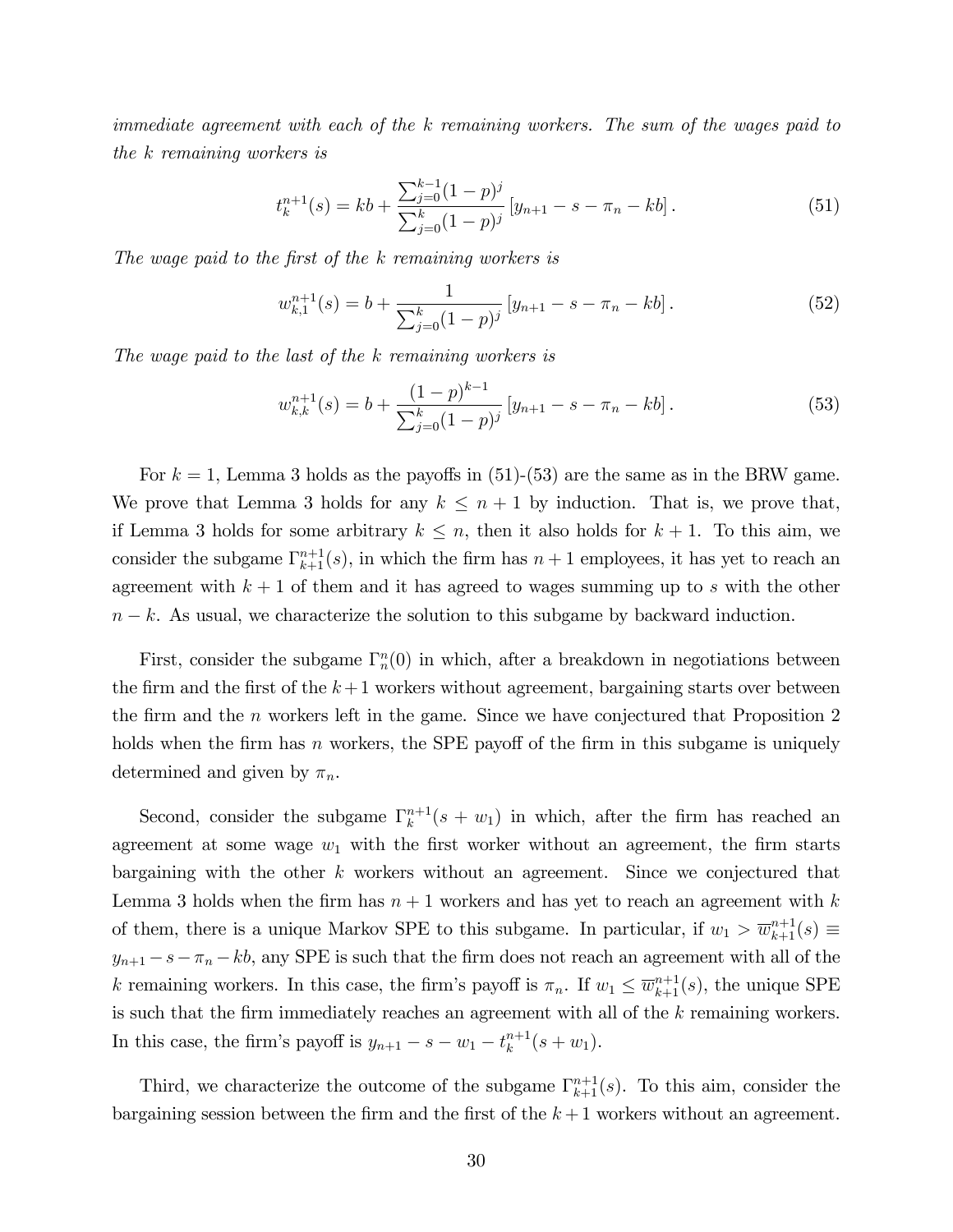We analyze this bargaining session backwards. We first characterize the optimal response of the worker to an arbitrary counteroffer of the firm. We then solve for the optimal counteroffer of the firm. Next, we characterize the optimal response of the firm to an arbitrary offer of the worker. And, finally, we solve for the optimal offer of the worker. We carry out the analysis for the case in which there are strictly positive gains from trade, i.e.  $y_{n+1}-s-\pi_n-b-t_k^{n+1}$  $_{k}^{n+1}(s+b) >$ 0 or equivalently  $y_{n+1} - s - \pi_n - (k+1)b > 0$ .

As in the case of two workers, let us establish some basic properties of the wage  $w_{k+1}^{n+1}$  $_{k+1,1}^{n+1}(s)$ that the firm negotiates with the first of the  $k+1$  workers without agreement. First,  $w_{k+1}^{n+1}$  $_{k+1,1}^{n+1}(s)$ is greater than  $b$ , as the worker never finds it optimal to accept or offer a wage lower than his outside option. Second,  $w_{k+1}^{n+1}$  $_{k+1,1}^{n+1}(s)$  is smaller than  $\overline{w}_{k+1}^{n+1}(s)$ . In fact, if  $w_{k+1}^{n+1}$  $\overline{w}_{k+1,1}^{n+1}(s) > \overline{w}_{k+1}^{n+1}(s)$ , the firm would not reach an agreement with all of the remaining workers and, hence,  $w_{k+1}^{n+1}$  $_{k+1,1}^{n+1}(s)$ could not be part of an SPE in which the firm trades without delay with all of its  $k + 1$ employees. Third,  $w_{k+1}^{n+1}$  $_{k+1,1}^{n+1}(s)$  is greater than  $pb + (1-p)w_{k,k}^{n+1}(s+w_{k+1}^{n+1})$  $_{k+1,1}^{n+1}(s)$ . To see why, notice that when the firm makes a counteroffer, the worker can attains a payoff of  $u_w$  =  $pb + (1-p)w_{k,k}^{n+1}(s+w_{k+1}^{n+1})$  $_{k+1,1}^{n+1}(s)$  by rejecting such offer, moving to the end of the line, and agreeing to the wage  $w_{k,k}^{n+1}(s+w_{k+1}^{n+1})$  $_{k+1,1}^{n+1}(s)$  after the firm reaches an agreement with the other workers. This implies that, in an SPE without delay, the firm's payoff when making a counteroffer cannot be greater than  $u_f = y_{n+1} - u_w - t_k^{n+1}$  $\binom{n+1}{k}(s+u_w)$  and that the firm will always be willing to accept any offer w such that  $y_{n+1} - s - w - t_k^{n+1}$  $_{k}^{n+1}(s+w) \geq u_f$ . Since  $y_{n+1} - s - w - t_k^{n+1}$  $\binom{n+1}{k}(s+w)$  is decreasing in w and the firm accepts any offer w such that  $y_{n+1} - s - w - t_k^{n+1}$  $u_k^{n+1}(s+w) \geq u_f$ , the worker can always attain a payoff of  $u_w$ . In a Markov SPE without delay, this implies that  $w_{k+1}^{n+1}$  $_{k+1,1}^{n+1}(s)$  is greater than  $u_w = pb + (1-p)w_{k,k}^{n+1}(s+w_{k+1}^{n+1})$  $_{k+1,1}^{n+1}(s)$ ).

Given the preliminary results above, we can solve for the optimal response of the worker to an arbitrary counteroffer by the firm. Suppose that the firm makes a counteroffer  $w \leq$  $\overline{w}_{k+1}^{n+1}(s)$  to the worker. The worker finds it optimal to accept w if and only if

$$
w \ge pb + (1 - p)w_{k,k}^{n+1}(s + w_{k+1,1}^{n+1}(s)).
$$
\n(54)

The above condition is easy to understand. The left-hand side of  $(54)$  is the worker's payoff if he accepts the counteroffer of the firm. In fact, if the worker accepts  $w \leq \overline{w}_{k+1}^{n+1}(s)$ , the firm immediately reaches an agreement with all the other  $k$  workers and the worker is paid the agreed upon wage w. The right-hand side of  $(54)$  is the worker's payoff if he rejects the counteroffer of the firm. In fact, if the worker rejects  $w$ , he exits the game and attains the payoff b with probability p. With probability  $1 - p$ , the worker moves to the end of the line of workers without an agreement. The Örm immediately agrees with the next worker to a wage  $w_{k+1}^{n+1}$  $k+1, 1, 1$  (s) and, then, it starts bargaining with the k remaining workers. From Lemma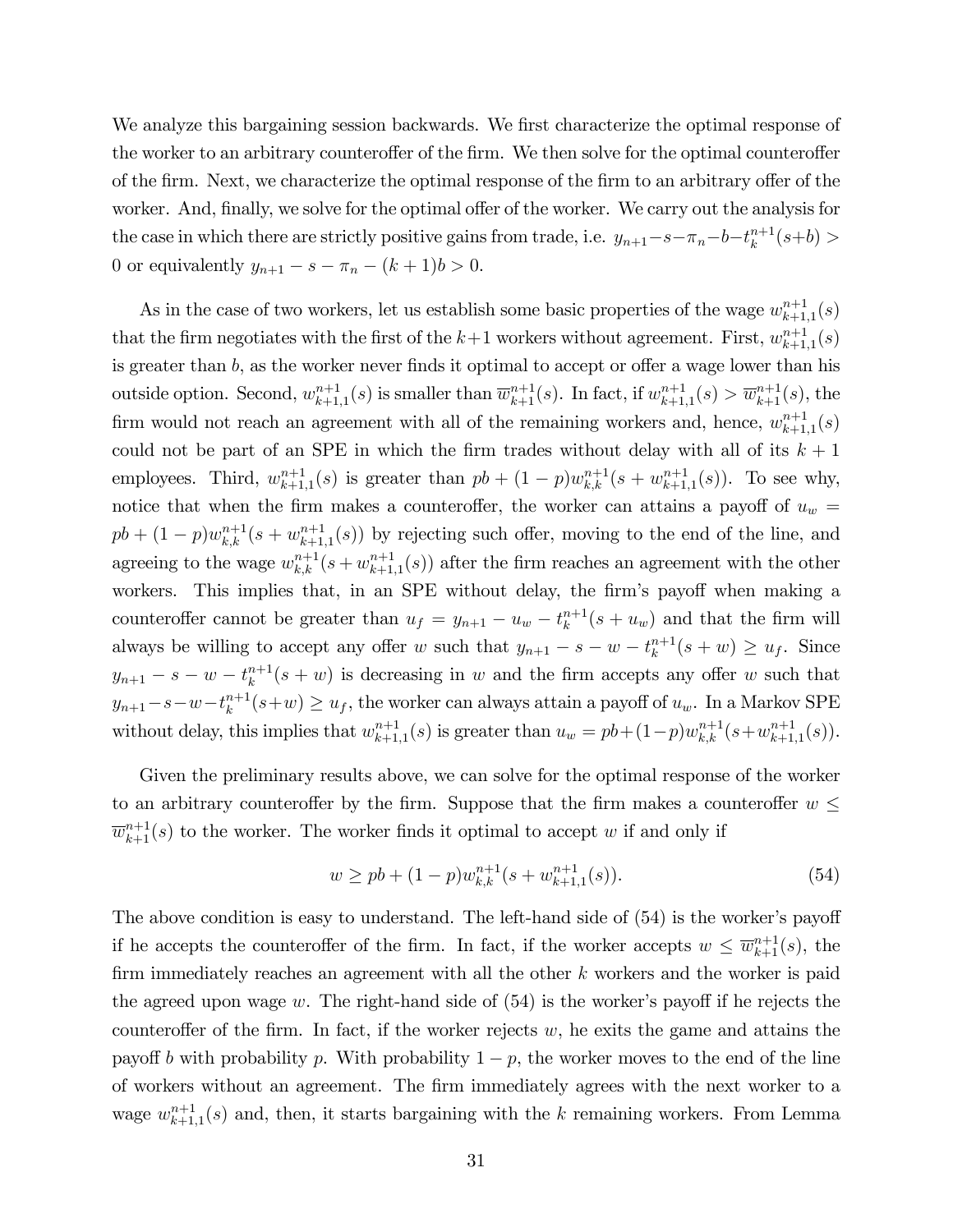3, it follows that the last of these k workers (who is the worker who rejected  $w$ ) agrees to a wage  $w_{k,k}^{n+1}(s + w_{k+1}^{n+1})$  ${}_{k+1,1}^{n+1}(s)$ . Hence, the right-hand side of (54) is the worker's payoff if he rejects the counteroffer of the firm. As we shall see below, the firm never finds it optimal to make a counteroffer  $w > \overline{w}_{k+1}^{n+1}(s)$ , whether the worker accepts it or not.

The firm chooses its counteroffer taking as given the acceptance strategy of the worker. If the firm makes a counteroffer  $w \leq \overline{w}_{k+1}^{n+1}(s)$  such that condition (54) is satisfied, its payoff is  $y_{n+1} - s - w - t_k^{n+1}$  $\binom{n+1}{k}(s+w)$ . In fact, the worker accepts w and the firm immediately reaches an agreement with the k remaining workers for a total wage bill of  $t_k^{n+1}$  $\binom{n+1}{k}(s+w)$ . If the firm makes a counteroffer  $w \leq \overline{w}_{k+1}^{n+1}(s)$  such that condition (54) is violated, its expected payoff is  $p\pi_n + (1-p) \left[ y_{n+1} - s - w_{k+1}^{n+1} \right]$  $_{k+1,1}^{n+1}(s) - t_k^{n+1}$  $_{k}^{n+1}(s+w_{k+1}^{n+1})$  $_{k+1,1}^{n+1}(s)$ ]. In fact, the worker rejects w. With probability  $p$ , the worker exits the game and the bargaining game starts over between the firm and the surviving n workers. In this case, the firm's payoff is  $\pi_n$ . With probability  $1-p$ , the worker moves to the end of the line of workers without agreement. Then, the firm reaches an agreement with the next worker for a wage of  $w_{k+1}^{n+1}$  $_{k+1,1}^{n+1}(s)$  and with the remaining k workers for wages summing up to  $t_k^{n+1}$  $_{k}^{n+1}(s+w_{k+1}^{n+1})$  $\lim_{k+1,1}(s)$ . In this case, the firm's payoff is  $y_{n+1} - s - w_{k+1}^{n+1}$  $\binom{n+1}{k+1,1}(s) - t^{n+1}_k$  $_{k}^{n+1}(s+w_{k+1}^{n+1})$  $_{k+1,1}^{n+1}(s)).$ 

The counteroffer that maximizes the payoff of the firm is

$$
w_c = pb + (1 - p)w_{k,k}^{n+1}(s + w_{k+1,1}^{n+1}(s)).
$$
\n(55)

It is easy to show why this is the case. Recall that  $w_c \leq w_{k+1}^{n+1}$  $_{k+1,1}^{n+1}(s)$  and  $w_{k+1}^{n+1}$  $_{k+1,1}^{n+1}(s) \leq \overline{w}_{k+1}^{n+1}(s),$ and notice that at least one inequality is strict as  $w_c = w_{k+1}^{n+1}$  $\overline{w}_{k+1,1}^{n+1}(s) = \overline{w}_{k+1}^{n+1}(s)$  contradicts the assumption of strictly positive gains from trade. Since  $w_c < \overline{w}_{k+1}^{n+1}(s)$  and satisfies condition (54), the firm's payoff from making the counteroffer  $w_c$  is

$$
y_{n+1} - s - w_c - t_k^{n+1}(s + w_c). \tag{56}
$$

Now, consider the firm's payoff from making some alternative counteroffer  $w' \leq \overline{w}_{k+1}^{n+1}(s)$ . If the firm makes a counteroffer  $w' > w_c$ , condition (54) is satisfied and the firm attains a payo§ of

$$
y_{n+1} - s - w' - t_k^{n+1}(s + w') < y_{n+1} - s - w_c - t_k^{n+1}(s + w_c). \tag{57}
$$

If the firm makes a counteroffer  $w' \leq \overline{w}_{k+1}^{n+1}(s)$  such that  $w' < w_c$ , condition (54) is violated and the firm attains a payoff of

$$
p\pi_n + (1-p) \left[ y_{n+1} - s - w_{k+1,1}^{n+1}(s) - t_k^{n+1}(s + w_{k+1,1}^{n+1}(s)) \right]
$$
  
\n
$$
\leq y_{n+1} - s - w_{k+1,1}^{n+1}(s) - t_k^{n+1}(s + w_{k+1,1}^{n+1}(s))
$$
  
\n
$$
\leq y_{n+1} - s - w_c - t_k^{n+1}(s + w_c),
$$
\n(58)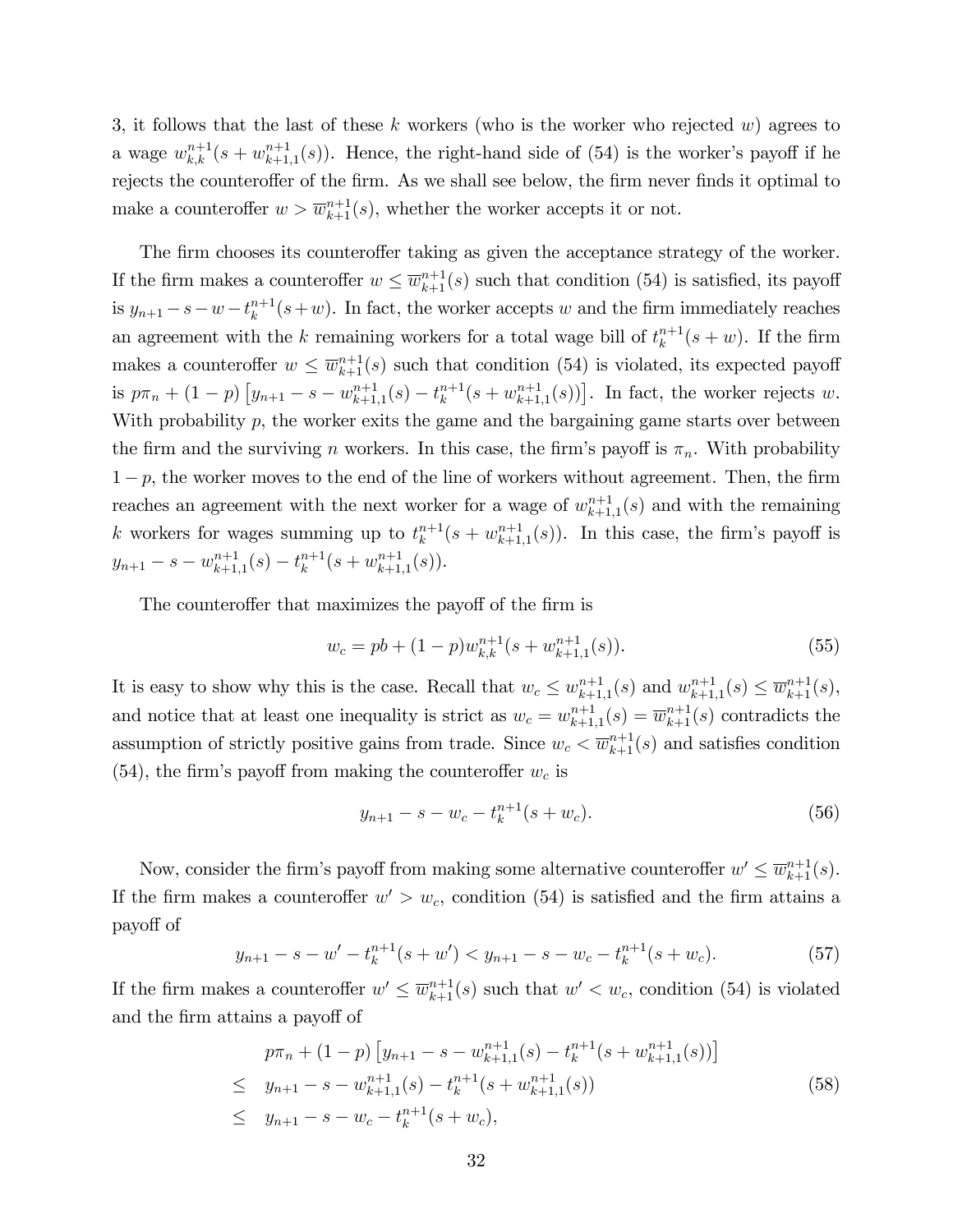where at least one of the two inequalities in  $(58)$  is strict. The first inequality follows from the fact that  $y_{n+1} - s - w - t_k^{n+1}$  $\sum_{k=1}^{n+1}(s+w) \geq \pi_n$  for all  $w \leq \overline{w}_{k+1}^{n+1}(s)$  and  $w_{k+1}^{n+1}$  $_{k+1,1}^{n+1}(s) \leq \overline{w}_{k+1}^{n+1}(s)$ . The second inequality follows from the fact that  $y_{n+1} - s - w - t_k^{n+1}$  $\binom{n+1}{k}(s+w)$  is strictly decreasing in w and  $w_c \leq w_{k+1}^{n+1}$  $_{k+1,1}^{n+1}(s)$ . At least one of the two inequalities is strict, as they are both equalities only when  $w_c = w_{k+1}^{n+1}$  $\overline{w}_{k+1,1}^{n+1}(s) = \overline{w}_{k+1}^{n+1}(s)$ , a possibility we have already ruled out.

Now, consider the firm's payoff from making some alternative counteroffer  $w' > \overline{w}_{k+1}^{n+1}(s)$ . If the firm makes a counteroffer  $w' > \overline{w}_{k+1}^{n+1}(s)$  which is accepted, it attains a payoff of

$$
\pi_n \le p\pi_n + (1-p) \left[ y_{n+1} - s - w_{k+1,1}^{n+1}(s) - t_k^{n+1}(s + w_{k+1,1}^{n+1}(s)) \right]
$$
  

$$
< y_{n+1} - s - w_c - t_k^{n+1}(s + w_c),
$$
 (59)

where the first inequality follows from the fact that  $y_{n+1} - s - w - t_k^{n+1}$  $\binom{n+1}{k}(s+w)$  is greater than  $\pi_n$  for  $w = w_{k+1}^{n+1}$  ${}_{k+1,1}^{n+1}(s)$ , and the second inequality follows from (58). If the firm makes a counteroffer  $w' > \overline{w}_{k+1}^{n+1}(s)$  which is rejected, it attains the same payoff as in the first line of (58), which is strictly smaller than  $y_{n+1} - s - w_c - t_k^{n+1}$  $\binom{n+1}{k}(s+w_c)$ . Thus, we have established that  $w_c$  is the counteroffer that maximizes the payoff to the firm.

Given the characterization of  $w_c$ , we can find the optimal acceptance strategy of the firm to an arbitrary wage offer by the worker. Suppose that the worker makes an offer  $w \leq \overline{w}_{k+1}^{n+1}(s)$ . The firm finds it optimal to accepts w if and only if

$$
y_{n+1} - s - w - t_k^{n+1}(s+w) \ge p\pi_n + (1-p) \left[ y_{n+1} - s - w_c - t_k^{n+1}(s+w_c) \right].
$$
 (60)

The above condition is easy to understand. The left-hand side of  $(60)$  is the firm's payoff from accepting the offer. If fact, if the firm accepts an offer  $w \leq \overline{w}_{k+1}^{n+1}(s)$ , it immediately reaches an agreement with the k remaining workers for wages summing up to  $t_k^{n+1}$  $_{k}^{n+1}(s+w).$ Hence, if the firm accepts the offer  $w \leq \overline{w}_{k+1}^{n+1}(s)$ , its payoff is given by the left-hand side of  $(60)$ . The right-hand side of  $(60)$  is the firm's expected payoff from rejecting the offer. In fact, if the firm rejects w, with probability  $p$ , the worker exits and the bargaining game starts over with the *n* surviving workers. In this case, the firm's payoff is  $\pi_n$ . With probability  $1 - p$ , the worker remains in the game and the firm makes him the counteroffer  $w_c$ . In this case, the firm's payoff is  $y_{n+1} - s - w_c - t_k^{n+1}$  $\binom{n+1}{k}(s+w_c)$ . Hence, if the firm rejects the offer  $w \leq \overline{w}_{k+1}^{n+1}(s)$ , its expected payoff is given by the right-hand side of (60). Now, suppose that the worker makes an offer  $w > \overline{w}_{k+1}^{n+1}(s)$ . In this case the firm rejects the offer, as (59) guarantees that the firm's payoff from rejecting,  $p\pi_n + (1-p) \left[ y_{n+1} - s - w_c - t_k^{n+1} \right]$  $_{k}^{n+1}(s+w_{c})\big],$ is strictly greater than the firm's payoff from accepting,  $\pi_n$ .

The worker chooses the offer  $w$  taking as given the firm's acceptance strategy. If the worker makes an offer  $w \leq \overline{w}_{k+1}^{n+1}(s)$  that satisfies (60), the worker's payoff is w as the firm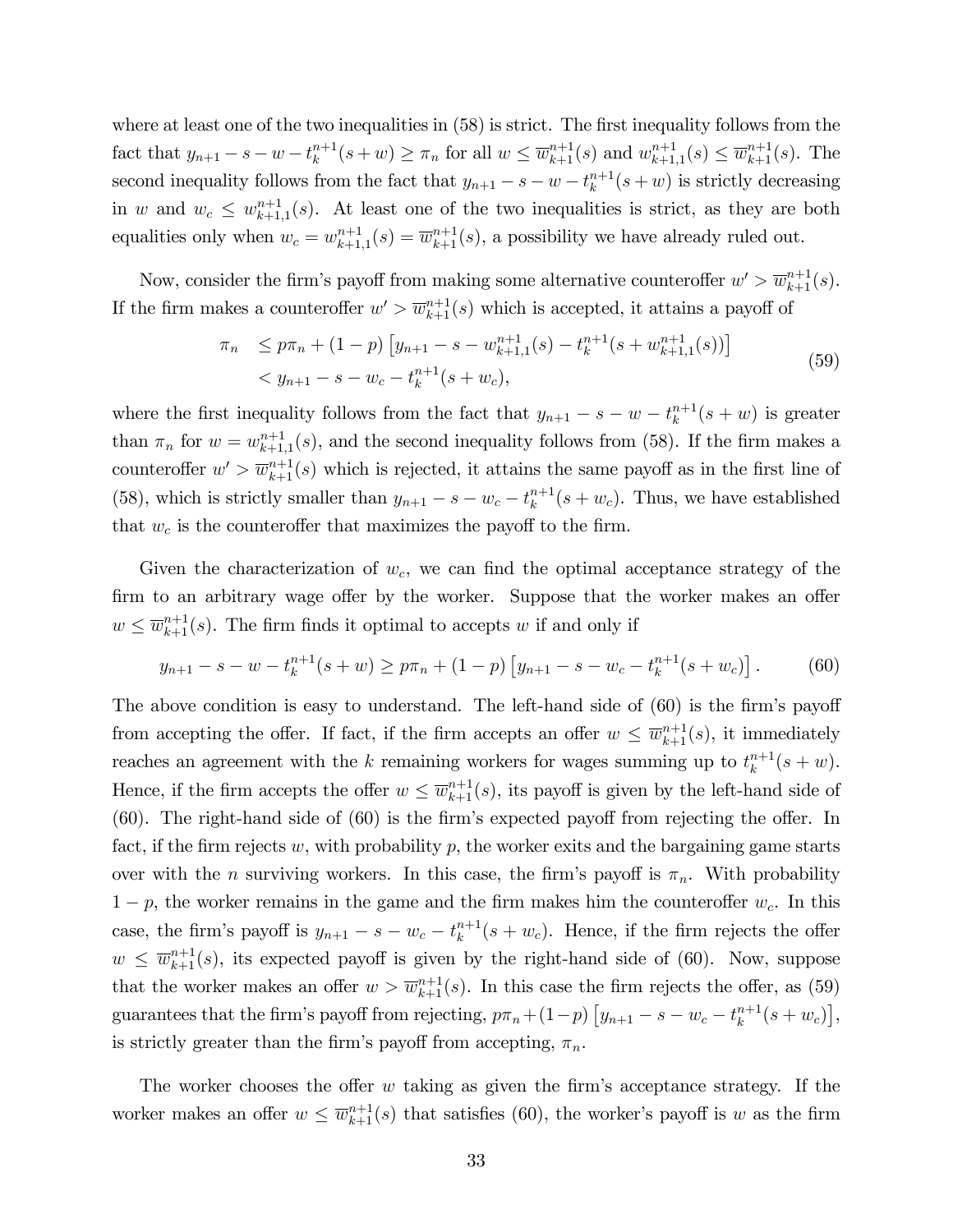accepts the offer and reaches an immediate agreement with all the  $k$  remaining workers. If the worker makes an offer  $w \leq \overline{w}_{k+1}^{n+1}(s)$  that violates (60), the worker's expected payoff is  $pb + (1-p)w_c$ . In fact, the firm rejects the offer w. Then, with probability p, the worker exits the game and achieves the payoff b. With probability  $1 - p$ , the worker remains in the game and the firm makes him the acceptable counteroffer  $w_c$ . Similarly, if the worker makes an offer  $w > \overline{w}_{k+1}^{n+1}(s)$ , the firm rejects the offer and the worker's expected payoff is  $pb + (1-p)w_c.$ 

The worker finds it optimal to make to the firm the offer  $w<sub>o</sub>$  such that

$$
y_{n+1} - s - w_o - t_k^{n+1}(s + w_o) = p\pi_n + (1 - p) \left[ y_{n+1} - s - w_c - t_k^{n+1}(s + w_c) \right].
$$
 (61)

It is easy to verify that this is the case. To this aim, notice that  $w<sub>o</sub>$  is greater than  $w<sub>c</sub>$  and smaller than  $\overline{w}_{k+1}^{n+1}(s)$ . In fact, since  $y_{n+1} - s - w_c - t_k^{n+1}$  $\binom{n+1}{k}(s+w_c) > \pi_n$ , the right-hand side of (61) is strictly greater than  $\pi_n$  and strictly smaller than  $y_{n+1} - s - w_c - t_k^{n+1}$  $_{k}^{n+1}(s+w_c)$ . The left-hand side of (61) is strictly decreasing in  $w_o$ , it takes the value  $y_{n+1}-s-w_c-t_k^{n+1}$  $_{k}^{n+1}(s+w_{c})$ for  $w_o = w_c$ , and it takes the value  $\pi_n$  for  $w_o = \overline{w}_{k+1}^{n+1}(s)$ . Hence, the  $w_o$  that equates the left and the right-hand side of (61) is strictly greater than  $w_c$  and strictly smaller than  $\overline{w}_{k+1}^{n+1}(s)$ . Now, notice that, since the offer  $w_o$  satisfies (60) and it is smaller than  $\overline{w}_{k+1}^{n+1}(s)$ , the firm accepts it and the worker's payoff is  $w_o$ . In contrast, if the worker makes an offer  $w' < w_o$ , the firm accepts it and the worker's payoff is  $w' < w_o$ . Similarly, if the worker makes an offer  $w' > w_o$ , the firm rejects it, as either w' violates (60) or  $w' > \overline{w}_{k+1}^{n+1}(s)$ . In this case, the worker's payoff is  $pb + (1-p)w_c$ , which we argued is smaller than  $w_o$ . Thus, we have established that  $w<sub>o</sub>$  is the offer that maximizes the payoff to the worker.

Now, we are in the position to explicitly solve for the optimal counteroffer of the firm,  $w_c$ , and the optimal offer of the worker,  $w_o$ . Using (53) to substitute out  $w_{k,k}^{n+1}(s + w)$  in  $(55)$ , we find that  $w_c$  is given by

$$
w_c = b + \frac{(1-p)^k}{\sum_{j=0}^k (1-p)^j} \left\{ [y_{n+1} - s - \pi_n - (k+1)b] - [w_{k+1,1}^{n+1}(s) - b] \right\}.
$$
 (62)

Using (51) to substitute out  $t_k^{n+1}$  $\binom{n+1}{k}(s+w)$  in (61), we find that  $w_o$  is given by

$$
w_o = b + p \left[ y_{n+1} - s - \pi_n - (k+1)b \right] + (1-p) \left[ w_c - b \right]. \tag{63}
$$

Using the fact that in a Markov SPE  $w_o = w_{k+1}^{n+1}$  $_{k+1,1}^{n+1}(s)$ , we can use the above equations to find that  $w_{k+1}^{n+1}$  $_{k+1,1}^{n+1}(s)$  is given by

$$
w_{k+1,1}^{n+1}(s) = b + \frac{1}{\sum_{j=0}^{k+1} (1-p)^j} \left[ y_{n+1} - s - \pi_n - (k+1)b \right]. \tag{64}
$$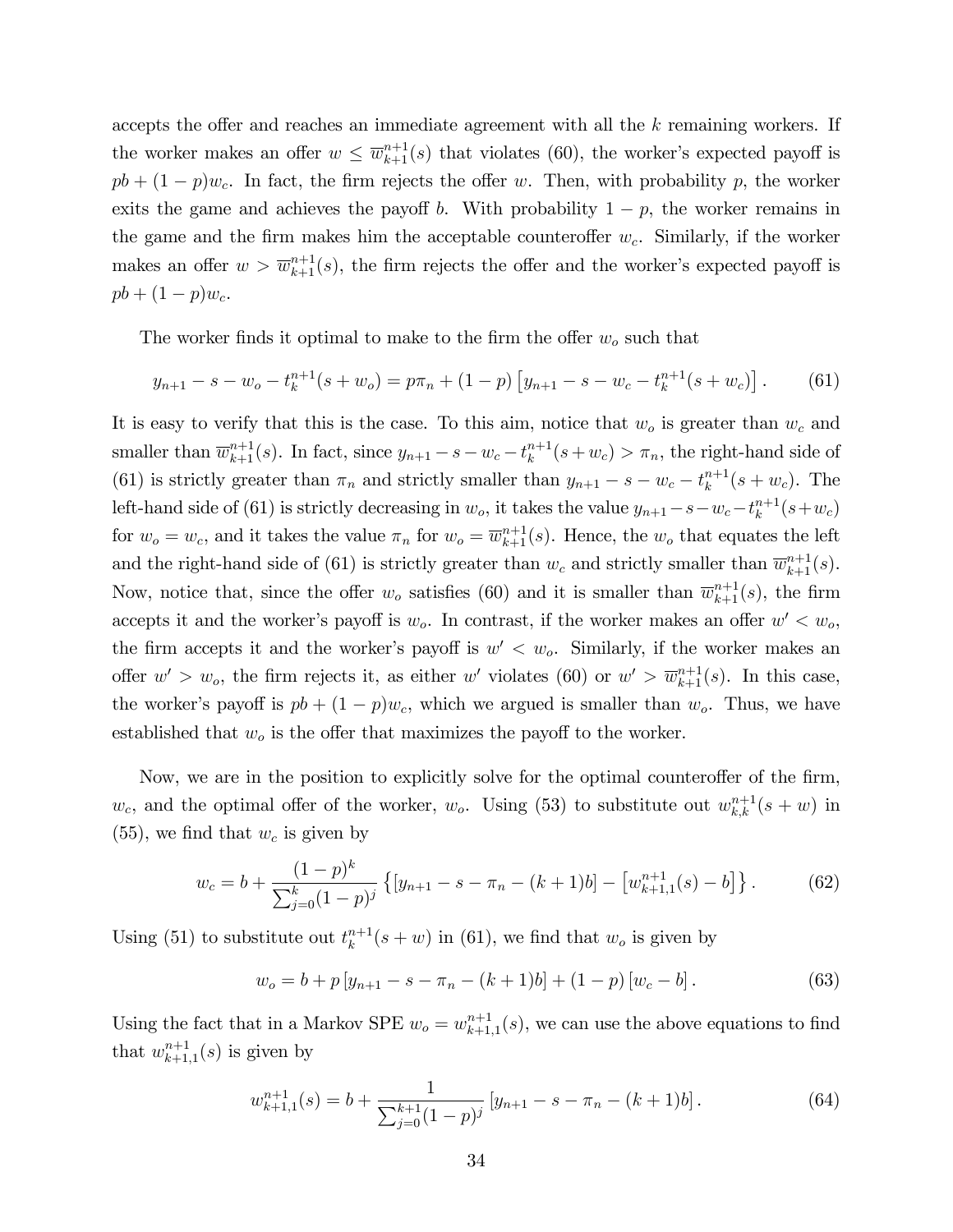We have completed the characterization of the subgame  $\Gamma_{k+1}^{n+1}(s)$ . If the gains from trade are positive, i.e.  $y_{n+1} - s - \pi_n - (k+1)b > 0$ , the unique Markov SPE is such that the firm and the first of the  $k + 1$  remaining workers reach an immediate agreement at the wage  $w_{k+1}^{n+1}$  $k+1, 1, 1, 1$  (s), and the firm and the *i*-th of the  $k+1$  remaining workers reach an immediate agreement at the wage  $w_{k+1,i}^{n+1}(s) = w_{k+2}^{n+1}$  $_{k+2-i,1}^{n+1}(s+\sum_{j=1}^{i-1}w_{k+1,j}^{n+1}(s)).$  The wage  $w_{k+1,i}^{n+1}$  $_{k+1,1}^{n+1}(s)$  paid to the first worker is given by (64). The wage  $w_{k+1,k+1}^{n+1}(s) = w_{k,k}^{n+1}(s + w_{k+1}^{n+1})$  $_{k+1,1}^{n+1}(s)$  paid to the last worker is given by

$$
w_{k+1,k+1}^{n+1}(s) = b + \frac{(1-p)^k}{\sum_{j=0}^{k+1} (1-p)^j} \left[ y_{n+1} - s - \pi_n - (k+1)b \right]. \tag{65}
$$

The sum of wages  $t_{k+1}^{n+1}(s) = w_{k+1}^{n+1}$  $_{k+1,1}^{n+1}(s) + t_k^{n+1}$  $_{k}^{n+1}(s+w_{k+1}^{n+1})$  $_{k+1,1}^{n+1}(s)$  paid to the  $k+1$  workers is given by

$$
t_{k+1}^{n+1}(s) = (k+1)b + \frac{\sum_{j=0}^{k} (1-p)^j}{\sum_{j=0}^{k+1} (1-p)^j} \left[ y_{n+1} - s - \pi_n - (k+1)b \right]. \tag{66}
$$

If the gains from trade between the firm and the remaining  $k + 1$  workers are equal to zero, it is easy to verify that the unique Markov SPE also involves immediate agreement at the wages  $(65)$  and  $(66)$ . Finally, if the gains from trade between the firm and the remaining  $k + 1$  workers are strictly negative, it is easy to verify that any (Markov) SPE is such that the firm does not reach an agreement with all of the  $k+1$  workers. These observations show that, if Lemma 3 holds for some  $k < n+1$ , it also holds for  $k+1$ . Since the lemma trivially holds for  $k = 1$ , this means that it holds for any generic k. We have thus concluded the proof of Lemma 3.

Letting  $k = n + 1$  and  $s = 0$  in Lemma 3, we can characterize the payoffs of the subgame  $\Gamma_{n+1}^{n+1}(0)$ . In particular, if  $y_{n+1} - \pi_n - (n+1)b > 0$ , the unique Markov SPE is such that the firm immediately reaches an agreement with all of its  $n + 1$  employees. In this case, the payo§ to the Örm is given by

$$
\pi_{n+1} = \pi_n + \frac{(1-p)^{n+1}}{\sum_{j=0}^{n+1} (1-p)^j} \left[ y_{n+1} - \pi_n - (n+1)b \right]. \tag{67}
$$

The payoff to the  $i$ -th worker is given by

$$
w_{n+1,i} = b + \frac{1}{\sum_{j=0}^{n+2-i} (1-p)^j} \left[ y_{n+1} - \sum_{j=1}^{i-1} w_{n+1,j} - \pi_n - (n+2-i)b \right]. \tag{68}
$$

The above results show that, if Proposition 2 holds for some n, it also holds for  $n+1$ . Since the proposition holds for  $n = 1$ , this means that it holds for any generic  $n = 2, 3...$  We have thus completed the proof of Proposition 2.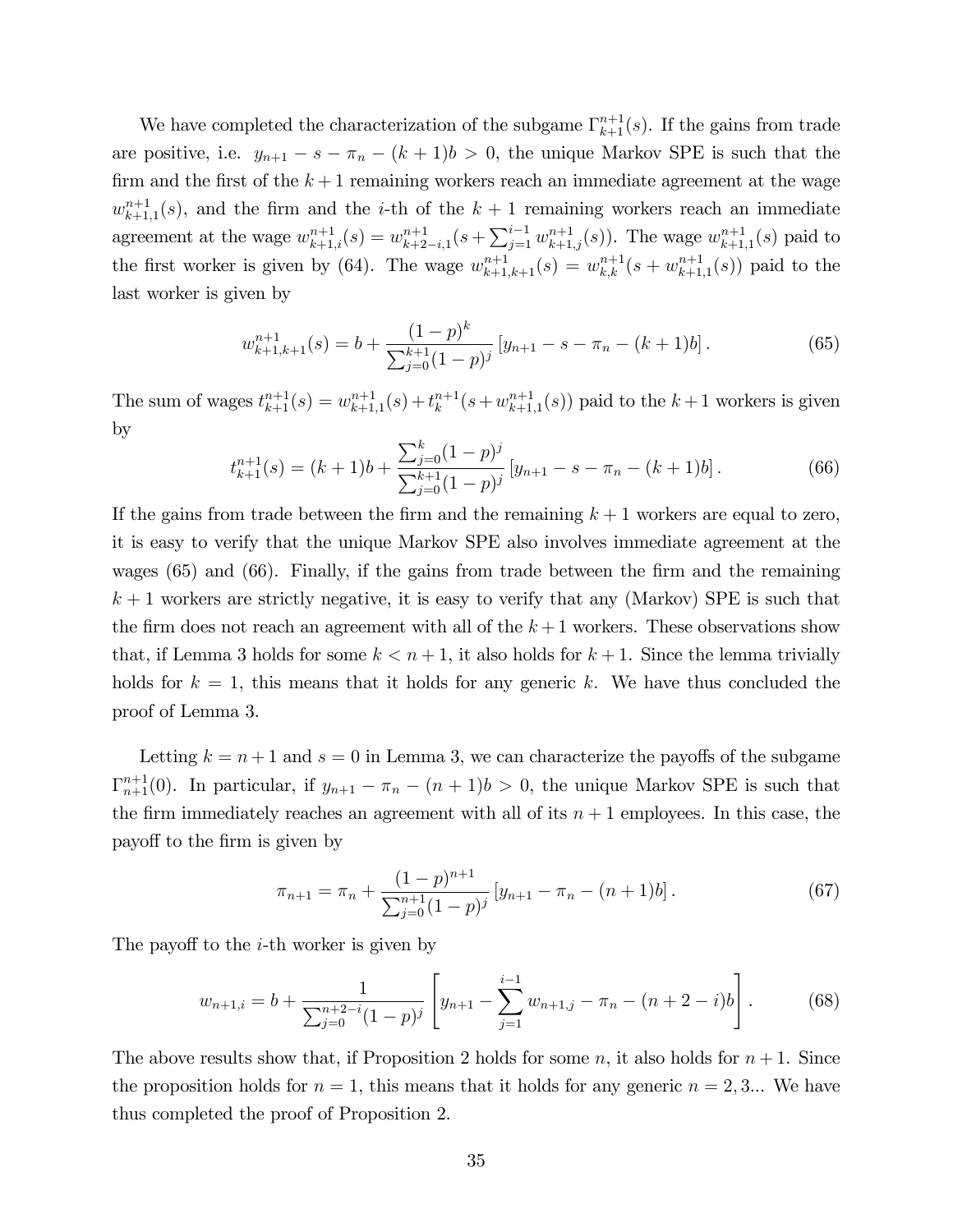We are now in the position to characterize the solution of the Rolodex game in the limit as the probability of breakdown goes to zero.

**Theorem 2:** (Rolodex game). Consider the Rolodex game between the firm and n workers. Assume that the total surplus is positive, i.e.  $y_n - \pi_{n-1} - nb > 0$ . In the limit for  $p \to 0$ , the unique Markov SPE of the game is such that the payoff  $\pi_n$  to the firm is given by the difference equation

$$
\pi_j = \pi_{j-1} + \frac{1}{j+1} \left[ y_j - \pi_{j-1} - jb \right], \text{ for } j = 1, 2, \dots n,
$$
\n(69)

with initial condition  $\pi_0 = y_0$ . The payoff  $w_{n,i}$  to the *i*-th of n workers is given by

$$
w_{n,i} = b + \frac{1}{n+1} \left[ y_n - \pi_{n-1} - nb \right]. \tag{70}
$$

*Proof*: It is straightforward to show that if  $y_n - \pi_{n-1} - nb > 0$  then  $y_j - \pi_{j-1} - jb > 0$  for  $j = 1, 2, \dots n-1$ . From this observation and Proposition 2, it follows that  $\pi_j$  is given by (49) for  $j = 1, 2, \ldots n$  and  $w_{n,i}$  is given by (50) for  $i = 1, 2, \ldots n$ . Taking the limit of (49) and (50) for  $p \rightarrow 0$ , we obtain (69) and (70).

Theorem 2 shows that, also in the case of a generic number of workers, the equilibrium payoffs of the Rolodex game converge to the Shapley values when the probability of a breakdown following a rejection goes to zero.

### 4 Conclusions

In this paper, we revisited the bargaining problem between a firm and  $n$  workers. In the first part of the paper, we analyzed the extensive-form bargaining game proposed by Stole and Zwiebel (1996a). We proved that the equilibrium of the SZ game is not such that all workers are paid their Shapley value, as incorrectly claimed by Stole and Zwiebel (1996a). Indeed, we showed that the unique Subgame Perfect Equilibrium of the SZ game is such that the first worker to bargain with the firm captures twice as much surplus as the second worker, who in turn captures twice as much surplus as the third worker, etc... The firm captures a fraction  $1/2<sup>n</sup>$  of the surplus. These payoffs are different from the Shapley values both for a particular realization of the initial ordering of workers, as well as in expectation over any distribution of orderings. In the second part of the paper, we presented an alternative extensive-form game, which we dubbed the Rolodex game. The Rolodex game follows a protocol that is sensible in the context of a wage negotiation between a firm and its workers. Moreover, the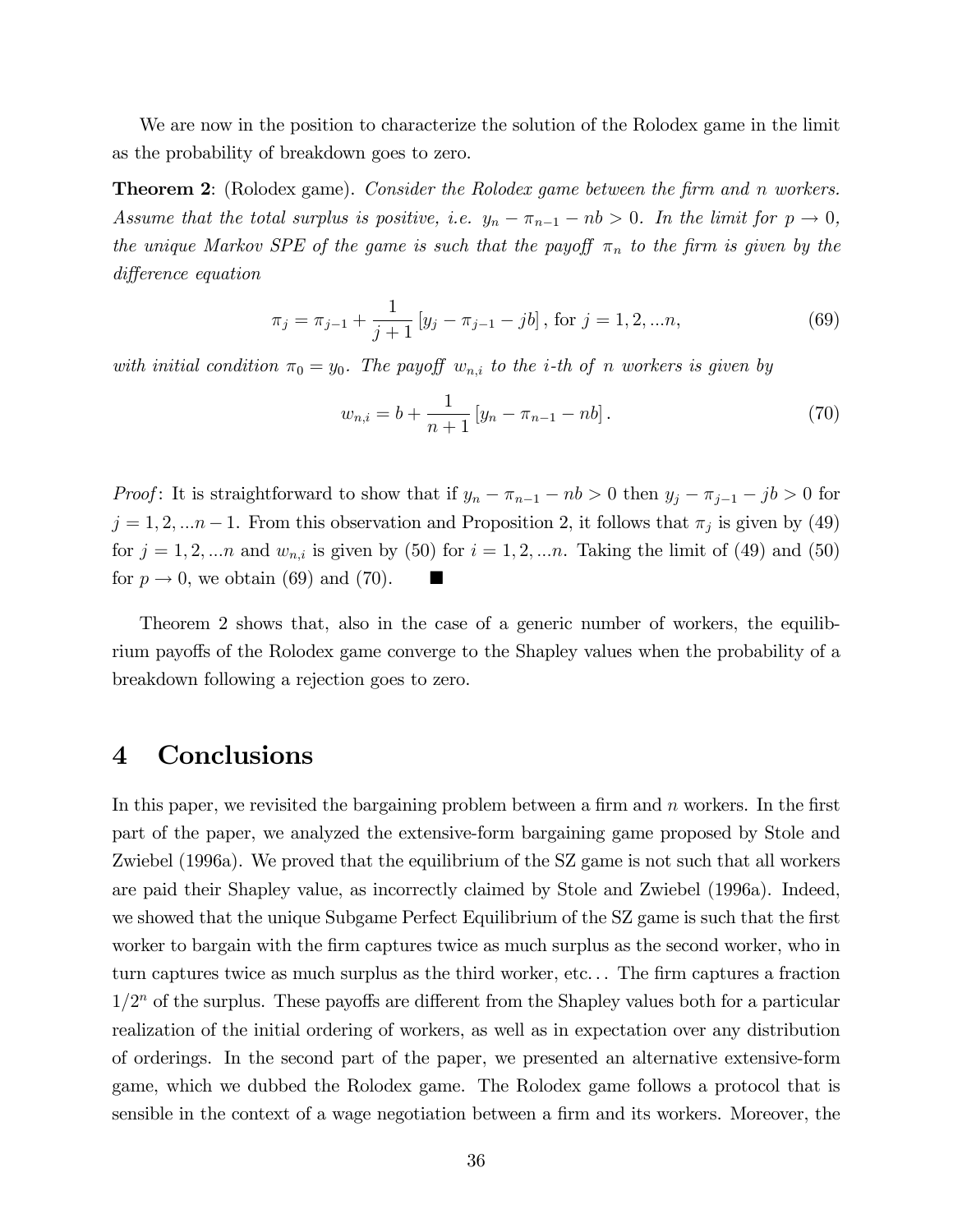Rolodex game admits, under some mild restrictions, a unique Subgame Perfect Equilibrium in which the profile of workers' wages and the profit of the firm coincide with the Shapley values.

We believe that there are two important results in the paper. First, a large number of papers in the labor/search literature have adopted the Shapley values as the solution to the bargaining problem between a firm and multiple workers and have referred to the SZ game for the game-theoretic foundation of that solution. Our paper shows that the reference to the SZ game is unwarranted and, instead, the literature should refer to the Rolodex game. Subject to replacing the SZ game with the Rolodex game, the conclusions reached in this applied literature are still valid. Second, we believe that the correct characterization of the solution of the SZ game is of interest on its own. Indeed, one might envision situations in which a firm needs to reach an agreement with one supplier before it can start bargaining with the next one. In these situations, we show that the upstream suppliers are in a superior bargaining position relative to the downstream suppliers and, in equilibrium, they end up extracting a larger fraction of the total surplus. This property of equilibrium suggests that it is important to investigate the actions that suppliers can take in order to bargain with a producer earlier rather than later.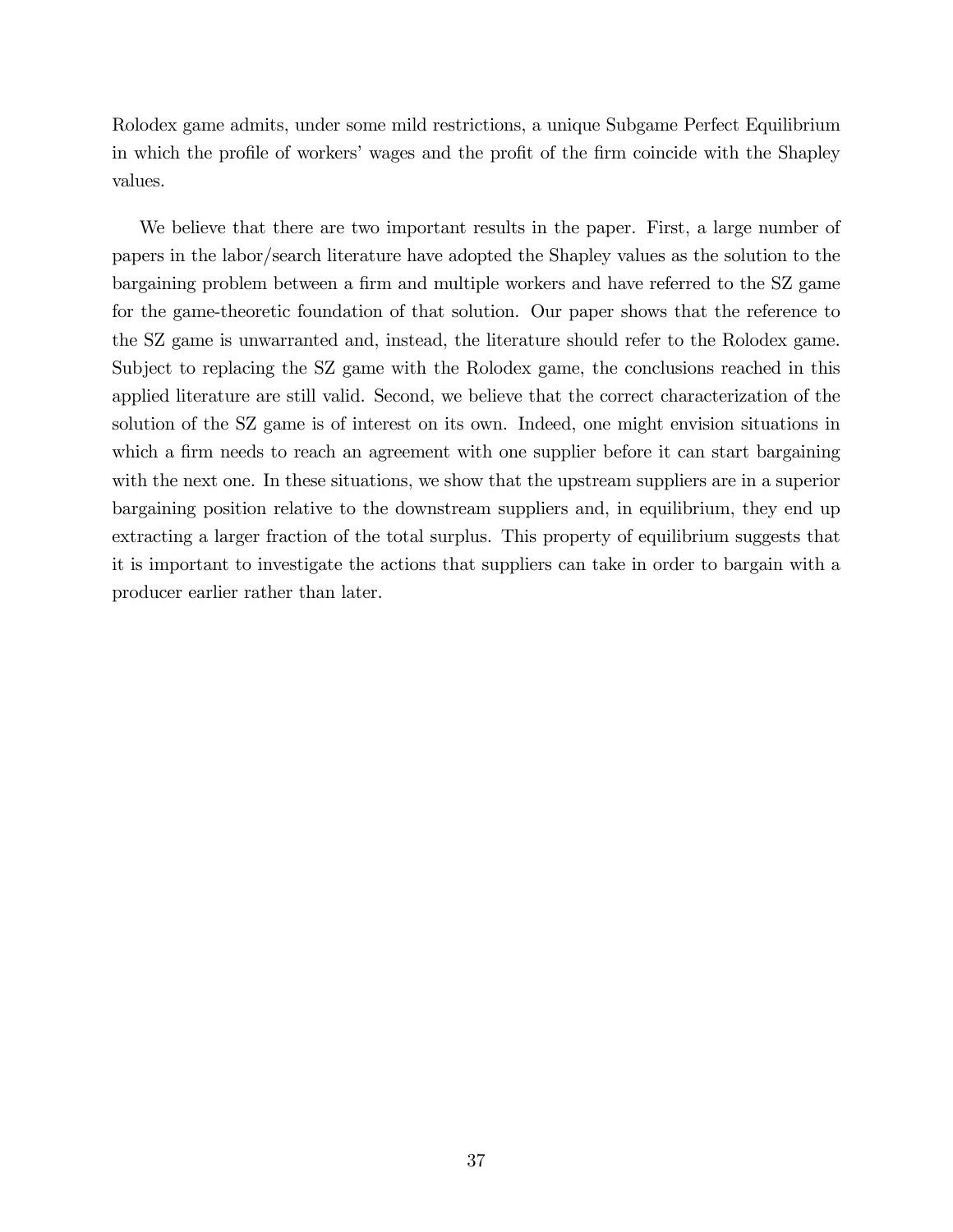## References

- [1] Acemoglu, D., and W. Hawkins. 2014. "Search with Multi-Worker Firms." Theoretical Economics, 9: 583-628.
- [2] Andolfatto, D. 1996. "Business Cycles and Labor Market Search." American Economic Review, 86: 112-132.
- [3] Bertola, G., and R. Caballero. 1994. "Cross-Sectional Efficiency and Labour Hoarding in a Matching Model of Unemployment." Review of Economic Studies, 61: 435-456.
- [4] Binmore, K., A. Rubinstein and A. Wolinsky. 1986. "The Nash Bargaining Solution in Economic Modelling." Rand Journal of Economics, 17: 176-188.
- [5] Cahuc, P., F. Marque, and E. Wasmer. 2008. "A Theory of Wages and Labor Demand with Intra-Firm Bargaining and Matching Frictions." *International Economic Review*, 49: 943-972.
- [6] Crawford, G., and A. Yurukoglu. 2012. "The Welfare Effects of Bundling in Multi-Channel Television Markets." American Economic Review, 102: 643-685.
- [7] Ebell, M., and C. Haefke. 2009. "Product Market Regulation and the US Employment Miracle." Review of Economic Dynamics, 12: 479-504
- [8] Elsby, M., and R. Michaels. 2013. "Marginal Jobs, Heterogeneous Firms and Unemployment Flows." *American Economic Journal: Macroeconomics*, 5: 1-48.
- [9] Fontanay, C., and J. Gans. 2014. "Bilateral Bargaining with Externalities." Journal of Industrial Organization, 62: 756-788.
- [10] Gul. F. 1989. "Bargaining Foundations of Shapley Value." *Econometrica*, 57: 81-95.
- [11] Hart, S., and A. Mas-Colell. 1996. "Bargaining and Value." *Econometrica*, 64: 357-380.
- [12] Helpman, E., and O. Itskhoki. 2015. "Firms, Trade, and Labor Market Dynamics." Manuscript, Princeton University.
- [13] Helpman, E., O. Itskhoki, and S. Redding. 2010. "Inequality and Unemployment in a Global Economy." Econometrica, 78: 1239-1283.
- [14] Muthoo, A. 1999. *"Bargaining Theory with Applications.*" Cambridge University Press, Cambridge, UK.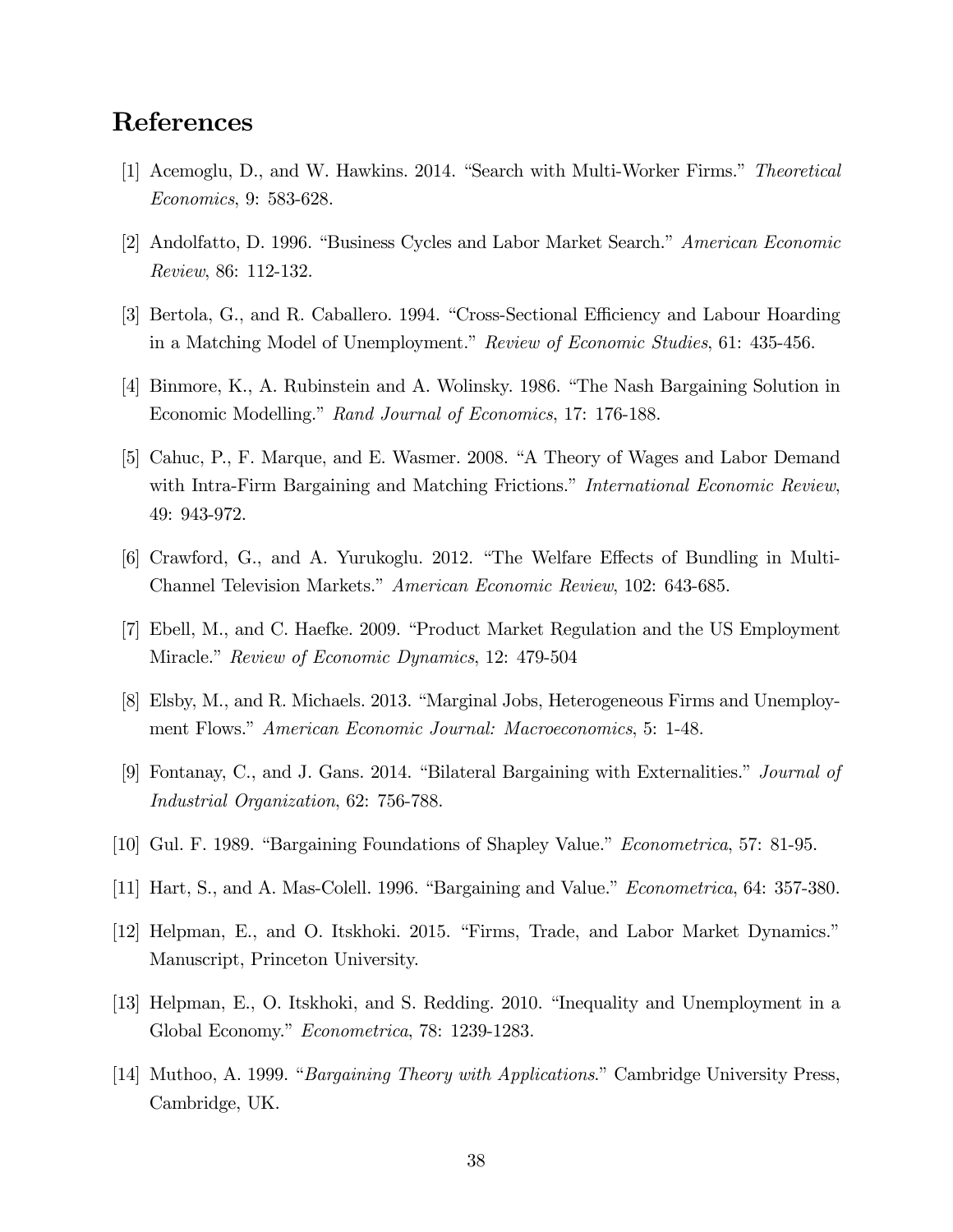- [15] Nash, J. 1953. "Two-Person Cooperative Games," Econometrica, 21: 128-140.
- [16] Rubinstein, A. 1982. "Perfect Equilibrium in a Bargaining Model," *Econometrica*, 50: 128-140.
- [17] Shapley, L. 1953. "A Value for *n*-Person Games." Contributions to the Theory of Games II, edited by H. Kuhn and A. Tucker. Princeton University Press, Princeton, NJ.
- [18] Smith, E. 1999. "Search, Concave Production, and Optimal Firm Size." Review of Economic Dynamics, 2: 456-471.
- [19] Stole, L., and J. Zwiebel. 1996a. "Intrafirm Bargaining under Non-Binding Contracts." Review of Economic Studies, 63: 375-410.
- [20] Stole, L., and J. Zwiebel. 1996b. "Organizational Design and Technology Choice Under Intrafirm Bargaining." American Economic Review, 86: 195-222.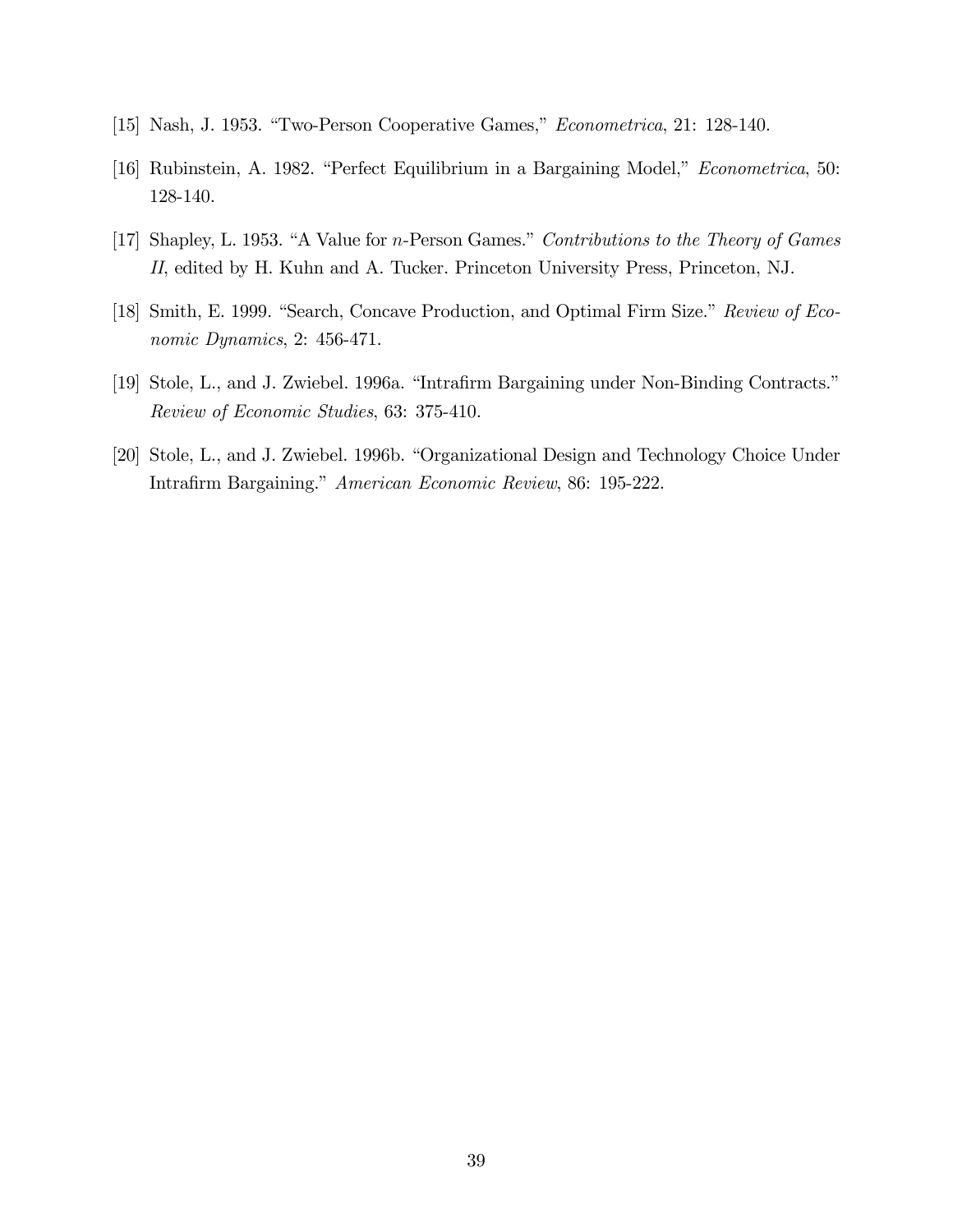## Appendix

## A SZ and BRW Stage Games: Equivalence

Consider the subgame  $\Gamma_{k+1}^{n+1}(s)$  in which there are  $n+1$  workers left in the game,  $n-k$  of them have reached an agreement with the firm for wages summing up to  $s, k + 1$  workers have yet to reach an agreement with the firm, and the firm is about to start a bargaining session with the first of those  $k + 1$  workers.

We want to characterize the outcome of the bargaining session between the firm and the first of the  $k + 1$  workers without agreement. As discussed in the main text, if the bargaining session ends with the firm and the worker agreeing to a wage  $w \leq \overline{w}_{k+1}^{n+1}(s)$ , with  $\overline{w}_{k+1}^{n+1}(s) \equiv y_{n+1} - s - \pi_n - kb$ , the firm reaches an agreement with all the k remaining workers for wages summing up to  $t_k^{n+1}$  $\binom{n+1}{k}(s+w)$ . Hence, in this case, the payoff to the firm is  $y_{n+1} - w - t_k^{n+1}$  $\binom{n+1}{k}(s+w)$  and the payoff to the worker is w. If the bargaining session ends with the firm and the worker agreeing to a wage  $w > \overline{w}_{k+1}^{n+1}(s)$ , the firm does not reach an agreement with the following worker. In this case, the bargaining process starts over with  $n$ workers; the payoff to the firm is  $\pi_n$  and the payoff to the worker is  $w_{n,n+1-k}$ . Finally, if the bargaining session ends with a breakdown, the payoff to the firm is  $\pi_n$  and the payoff to the worker is b.

We focus on Subgame Perfect Equilibria subject to a tie-breaking rule. In particular, whenever the firm is indifferent, we assume that it chooses to reject an offer  $w_o > \overline{w}_{k+1}^{n+1}(s)$ that leads to a breakdown with one of the other workers without agreement. Similarly, whenever the firm is indifferent, we assume that it does not make a counteroffer  $w_c > \overline{w}_{k+1}^{n+1}(s)$ that leads to a breakdown with one of the other workers without agreement. In order to carry out the analysis, it is useful to introduce some additional notation. Consider the subgame that starts with the worker making an offer to the firm, and denote as  $m_W$  and  $M_W$  the mimimum and the maximum payoff to the worker among all SPEs that satisfy the tie-breaking rule. Consider the subgame that starts with the firm making a counteroffer to the worker, and denote as  $m_F$  and  $M_F$  the minimum and the maximum payoff to the firm among all SPEs that satisfy the tie-breaking rule. Finally, it is useful to define the function  $\phi(x)$  as the solution with respect to w of the equation

$$
y_{n+1} - s - w - t_k^{n+1}(s + w) = x.
$$

That is,

$$
\phi(x) = b + [y_{n+1} - s - \pi_n - (k+1)b] - \left(\frac{2-p}{1-p}\right)^k [x - \pi_n].
$$
 (A1)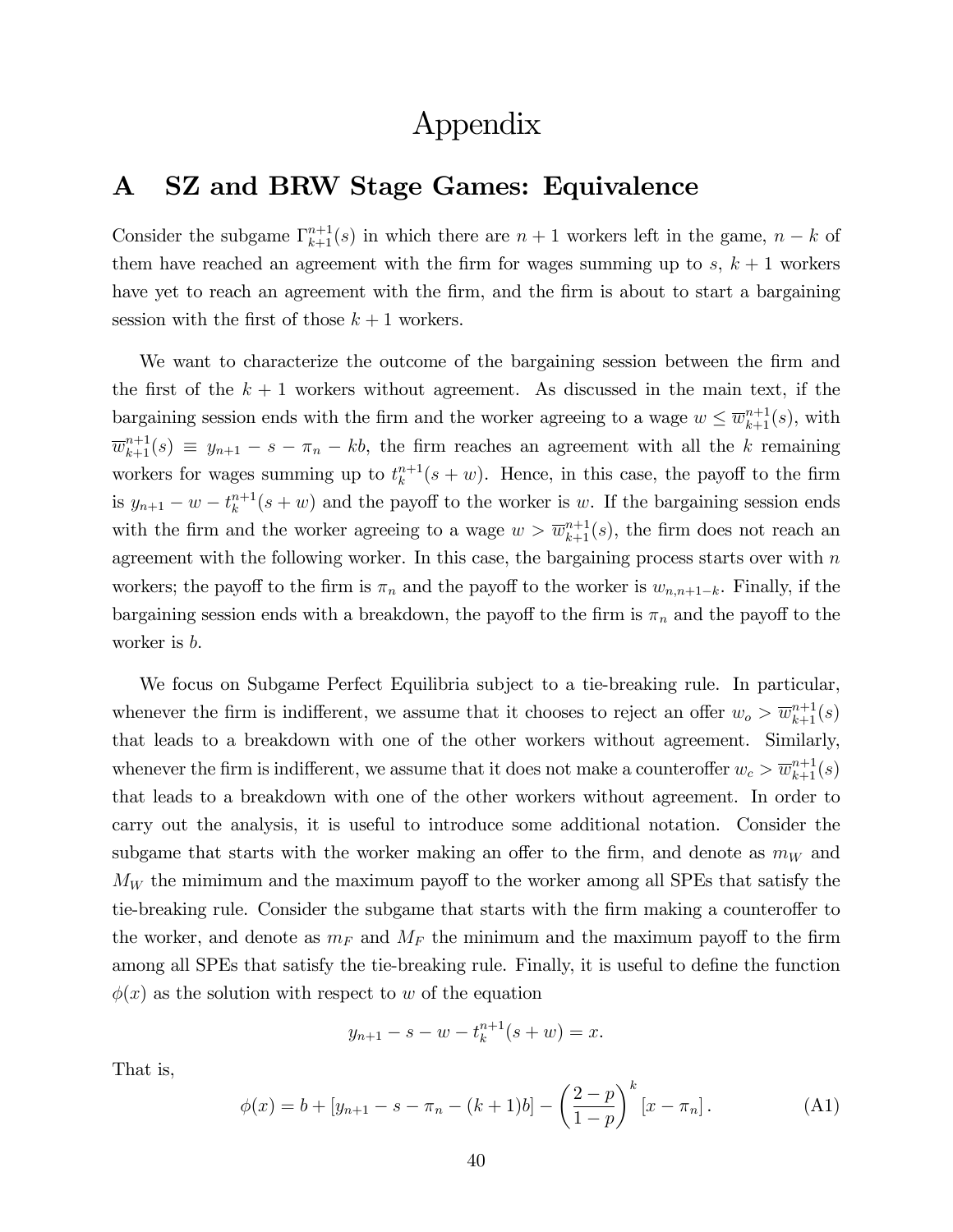In what follows, we show that there is a unique SPE satisfying the tie-breaking rule and that such SPE has the same solution as the BRW game. The proof involves three intermediate claims, which closely follow the steps in Chapter 3 of Muthoo (1999). We carry out the analysis under the assumption that there are strictly positive gains from trade, i.e.  $y_{n+1} - s - \pi_n - b - t_k^{n+1}$  $a_k^{n+1}(b) > 0$  or, equivalently,  $y_{n+1} - s - \pi_n - (k+1)b > 0$ .

**Claim 1:** The payoff bounds  $m_W$ ,  $M_W$ ,  $m_F$  and  $M_F$  are such that

$$
m_W \ge b, \quad M_W \le \overline{w}_k^{n+1}(s),
$$
  
\n
$$
m_F \ge \pi_n, \quad M_F \le y - s - b - t_k^{n+1}(s+b).
$$
\n(A2)

*Proof*: First, notice that the worker can always attain a payoff of b by making an offer  $w_o = b$  and by rejecting any counteroffer  $w_c < b$ . Hence,  $m_W \geq b$ . Similarly, the firm can always attain a payoff of  $\pi_n$  by making a counteroffer  $w_c = \overline{w}_k^{n+1}$  $\binom{n+1}{k}$  and by rejecting any wage offer  $w_o > \overline{w}_k^{n+1}$  $\binom{n+1}{k}(s)$ . Hence,  $m_F \geq \pi_n$ . Next, suppose there is an SPE with  $M_W > \overline{w}_{k+1}^{n+1}(s)$ . Then, at some point, the worker must either make an offer  $w_o > \overline{w}_{k+1}^{n+1}(s)$ that is accepted by the firm, or the firm must make a counteroffer  $w_c > \overline{w}_{k+1}^{n+1}(s)$  that is accepted by the worker. In the first case, if the firm accepts the offer it attains a payoff of  $\pi_n$ , and if it rejects the offer it attains a payoff greater than  $p\pi_n + (1-p)m_F \geq \pi_n$ . Under the assumption that, in case of indifference, the firm rejects an offer that causes a breakdown with a subsequent worker, the firm always rejects an offer  $w_o > \overline{w}_{k+1}^{n+1}(s)$ . If the firm makes a counteroffer  $w_c > \overline{w}_{k+1}^{n+1}(s)$  which is accepted by the worker, it attains a payoff  $\pi_n$ . If the firm makes instead a counteroffer  $w'_c < \overline{w}_{k+1}^{n+1}(s)$ , it attains a payoff non-smaller than  $\pi_n$ . Under the assumption that, in case of indifference, the firm does not make a counteroffer that causes a breakdown with a subsequent worker, the Örm never Önds it optimal to make a counteroffer  $w_c > \overline{w}_{k+1}^{n+1}(s)$ . Hence,  $M_W \leq \overline{w}_{k+1}^{n+1}(s)$ . Finally, suppose there is an SPE with  $M_F > y - s - b - t_k^{n+1}$  $\binom{n+1}{k}(s+b)$ . Then, after some history of play, the firm must either make a counteroffer offer  $w_c < b$  that is accepted by the worker, or the worker must make an offer  $w_0 < b$  that is accepted by the firm. If the firm makes a counteroffer  $w_c < b$ , the worker's payoff from accepting is  $w_c$  and from rejecting is  $pb + (1-p)m_W \ge b$ . Hence, the worker will never accept a counteroffer  $w_c < b$ . If the worker makes an offer  $w_o < b$  that is accepted, the worker's payoff is  $w_o < b \le m_W$ . Hence, the worker will never make an offer  $w_o < b$ . Hence,  $M_F \leq y - s - b - t_k^{n+1}$  $\binom{n+1}{k}(s+b).$ 

**Claim 2:** The payoff bounds  $m_W$ ,  $M_W$ ,  $m_F$  and  $M_F$  are such that

$$
m_W \ge \phi(p\pi_n + (1 - p)M_F),
$$
  
\n
$$
m_F \ge y_{n+1} - s - pb - (1 - p)M_W - t_k^{n+1}(s + pb + (1 - p)M_W).
$$
\n(A3)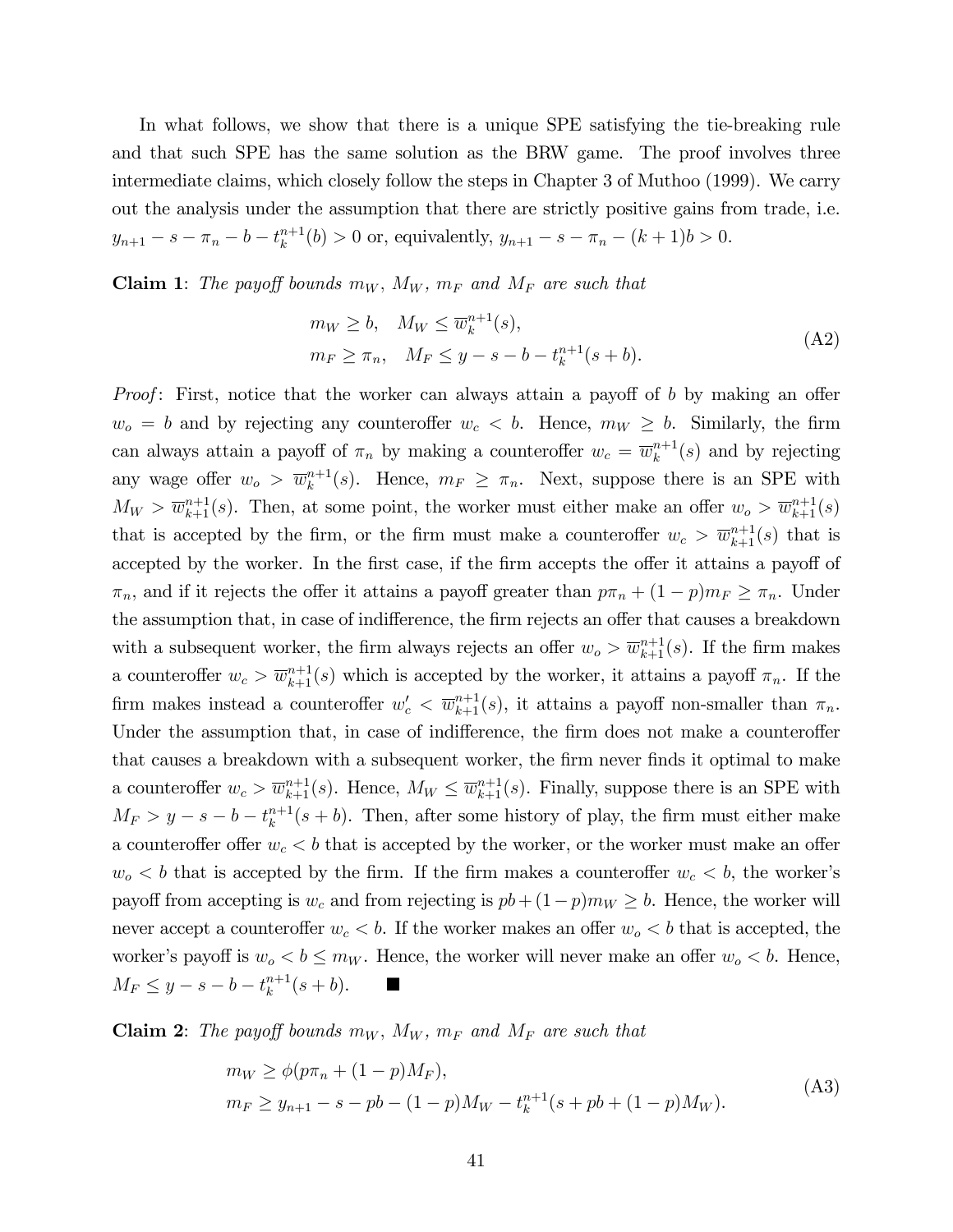*Proof*: Consider a subgame starting with the worker making an offer. Notice that the firm always accepts an offer  $w \leq \overline{w}_{k+1}^{n+1}(s)$  such that

$$
y_{n+1} - s - w - t_k^{n+1}(s+w) \ge p\pi_n + (1-p)M_F.
$$
 (A4)

Since  $p\pi_n + (1-p)M_F \geq \pi_n$ , the offer  $w_o$  for which the left-hand side of the above inequality equals the right-hand side is smaller than  $\overline{w}_{k+1}^{n+1}(s)$ . Hence, if the worker makes the offer  $w_o$ , his payoff is

$$
u_W = w_o \equiv \phi(p\pi_n + (1 - p)M_F). \tag{A5}
$$

Since  $m_W \geq u_W$ , we have established the first part of the claim. Next, consider a subgame starting with the firm making a counteroffer. Notice that the worker always accepts a counteroffer  $w \leq \overline{w}_{k+1}^{n+1}(s)$  such that

$$
w \ge pb + (1 - p)M_W. \tag{A6}
$$

Since  $pb + (1-p)M_W < \overline{w}_{k+1}^{n+1}(s)$ , the counteroffer  $w_c$  for which the left-hand side of the above inequality equals the right-hand side is smaller than  $\overline{w}_{k+1}^{n+1}(s)$ . Hence, the payoff to the firm when making the counteroffer  $w_c$  is

$$
u_F = y_{n+1} - s - pb - (1 - p)M_W - t_k^{n+1}(s + pb + (1 - p)M_W).
$$
 (A7)

Since  $m_F \geq u_F$ , we have established the second part of the claim.

**Claim 3:** The payoff bounds  $m_W$ ,  $M_W$ ,  $m_F$  and  $M_F$  are such that

$$
M_F \le y_{n+1} - s - pb - (1 - p)m_W - t_k^{n+1}(s + pb + (1 - p)m_W),
$$
  
\n
$$
M_W \le \phi(p\pi_n + (1 - p)m_F).
$$
\n(A8)

Proof: Consider a subgame starting with the firm making a counteroffer. In any SPE, the worker rejects every counteroffer  $w_c < \underline{w}_c$ , where

$$
\underline{w}_c = pb + (1 - p)m_W \le \overline{w}_{k+1}^{n+1}(s).
$$
 (A9)

If the SPE involves the worker accepting the counteroffer, the payoff to the firm cannot be greater than

$$
u_F^a = y_{n+1} - s - \underline{w}_c - t_k^{n+1} (s + \underline{w}_c). \tag{A10}
$$

If the SPE involves the worker rejecting the counteroffer and the continuation payoffs are  $u_W$  and  $v_F$ , the payoff to the firm is

$$
u_F^r = p\pi_n + (1 - p)v_F
$$
  
\n
$$
\leq p\pi_n + (1 - p)[y_{n+1} - s - u_W - t_k^{n+1}(s + u_W)]
$$
  
\n
$$
\leq y_{n+1} - s - u_W - t_k^{n+1}(s + u_W)
$$
  
\n
$$
\leq y_{n+1} - s - m_W - t_k^{n+1}(s + m_W)
$$
  
\n
$$
\leq y_{n+1} - s - \underline{w}_c - t_k^{n+1}(s + \underline{w}_c),
$$
\n(A11)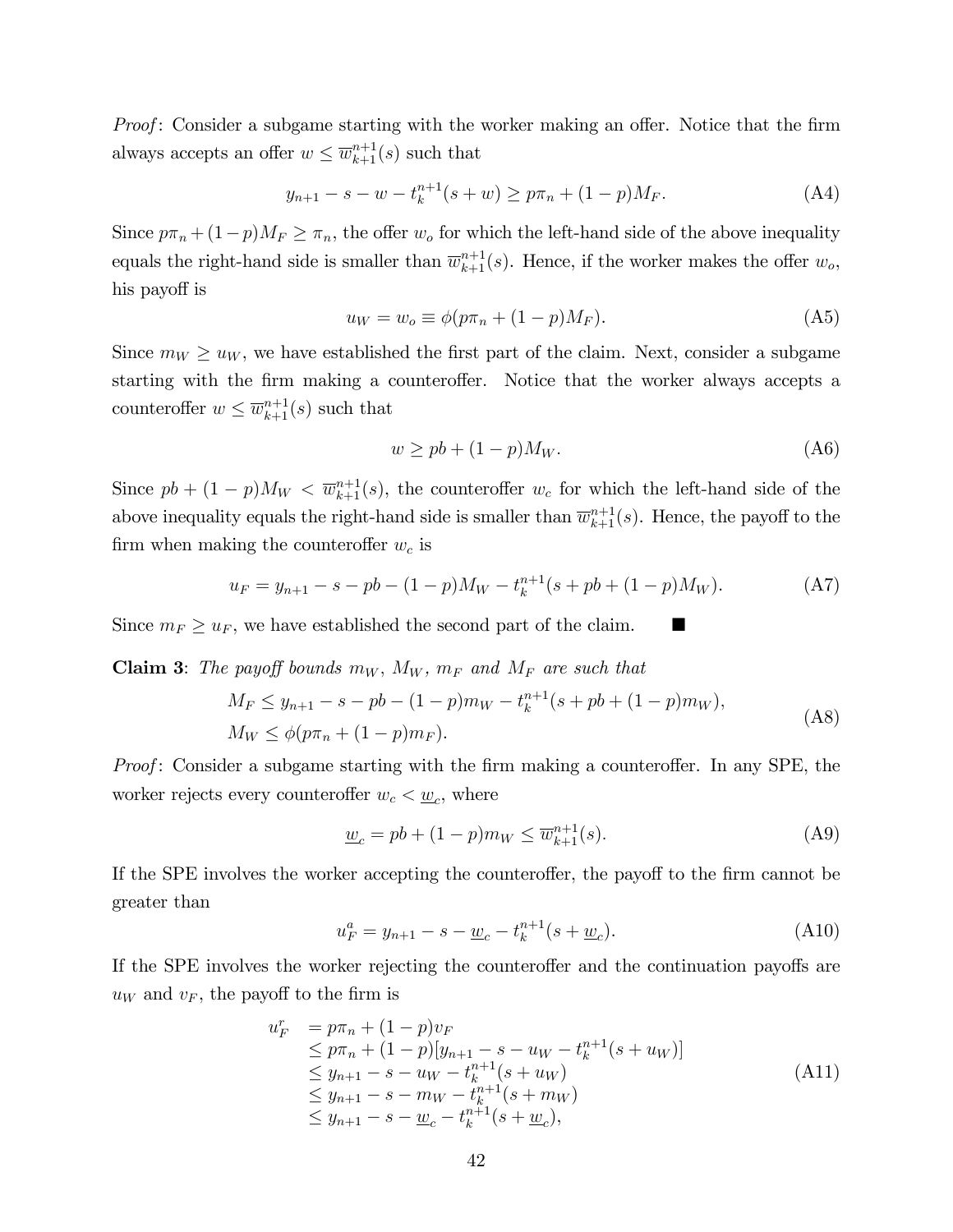where the second line follows from the fact that  $v_F \leq y_{n+1} - s - u_W - t_k^{n+1}$  $\binom{n+1}{k}(s+u_W)$ , the third line follows from the fact that  $u_W < M_W \le \overline{w}_{k+1}^{n+1}(s)$  and hence  $\pi_n \le y_{n+1} - s - u_W$  $t_k^{n+1}$  $\binom{n+1}{k}(s+u_W)$ , the fourth line follows from the fact that  $m_W \leq u_W$ , and the last line from the fact that  $\underline{w}_c \leq m_W$ . Overall, the payoff to the firm when making a counteroffer cannot be greater than

$$
u_F \le M_F \le \max\{u_F^a, u_F^r\} = y_{n+1} - s - \underline{w}_c - t_k^{n+1}(s + \underline{w}_c). \tag{A12}
$$

Next, consider a subgame starting with the worker making an offer. In any SPE, the firm rejects every offer  $w_o > \overline{w}_o$ , where

$$
y_{n+1} - s - \overline{w}_o - t_k^{n+1} (s + \overline{w}_o) = p\pi_n + (1 - p)m_F.
$$
 (A13)

If the SPE involves the firm accepting the counteroffer, the payoff to the worker cannot be greater than

$$
u_W^a = \overline{w}_o = \phi(p\pi_n + (1 - p)m_F). \tag{A14}
$$

If the SPE involves the firm rejecting the offer and the continuation payoffs are  $u_F$  and  $v_W$ , the payoff to the worker is

$$
u_W^r = pb + (1 - p)v_W
$$
  
\n
$$
\leq pb + (1 - p)\phi(u_F)
$$
  
\n
$$
\leq \phi(u_F)
$$
  
\n
$$
\leq \phi(m_F)
$$
  
\n
$$
\leq \phi(p\pi_n + (1 - p)m_F),
$$
\n(A15)

where the second line follows from the fact that  $v_W \leq \phi(u_F)$ , the third line follows from the fact that  $b \leq \phi(u_F)$ , the fourth line follows from the fact that  $m_F \leq u_F$ , and the last line from the fact that  $\pi_n \leq m_F$ . Overall, the payoff to the worker when making an offer cannot be greater than

$$
u_W \le M_W \le \max\{u_W^a, u_W^r\} = \overline{w}_o. \tag{A16}
$$

This completes the proof of the claim.

From Claims 2 and 3 and the definitions of  $t_k^{n+1}$  $k^{n+1}$  and  $\phi$ , it follows that

$$
m_W \ge b + \frac{1}{2-p} [y_{n+1} - s - \pi_n - (k+1)b],
$$
  
\n
$$
M_W \le b + \frac{1}{2-p} [y_{n+1} - s - \pi_n - (k+1)b],
$$
  
\n
$$
m_F \ge \pi_n + \left(\frac{1-p}{2-p}\right)^{k+1} [y_{n+1} - s - \pi_n - (k+1)b],
$$
  
\n
$$
M_F \le \pi_n + \left(\frac{1-p}{2-p}\right)^{k+1} [y_{n+1} - s - \pi_n - (k+1)b].
$$
\n(A17)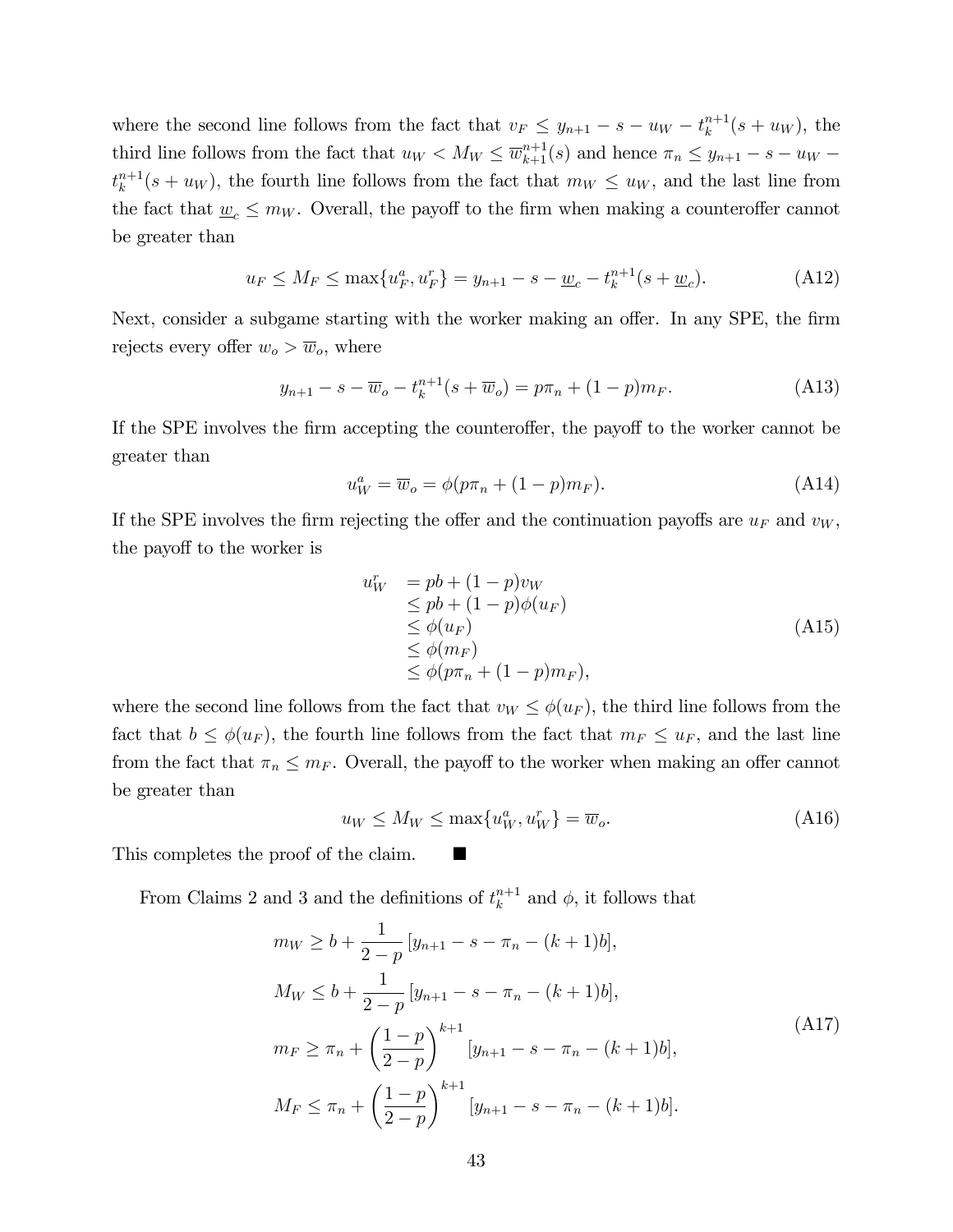Since  $m_W \leq M_W$  and  $m_F \leq M_F$ , the above inequalities imply

$$
m_W = M_W = b + \frac{1}{2-p} [y_{n+1} - s - \pi_n - (k+1)b],
$$
  
\n
$$
m_F = M_F = \pi_n + \left(\frac{1-p}{2-p}\right)^{k+1} [y_{n+1} - s - \pi_n - (k+1)b].
$$
\n(A18)

That is, all SPE's starting with the worker making an offer give the same payoff for the worker, and all SPE's starting with the firm making a counteroffer give the same payoff to the firm.

We can now derive the equilibrium outcome of the bargaining session. The session starts with the worker making an offer  $w<sub>o</sub>$  to the firm. The firm finds it optimal to accepts the offer if  $w_o \leq \overline{w}_{k+1}^{n+1}(s)$  and

$$
w_o \le \phi(p\pi_n + (1 - p)M_F). \tag{A19}
$$

The worker chooses the offer taking as given the firm's acceptance strategy above. Denote  $w_o^*$  as  $\phi(p\pi_n + (1-p)M_F)$ . If the worker makes the offer  $w_o^*$ , the firm accepts it as  $w_o^*$  satisfies (A19) and it is strictly smaller than  $\overline{w}_{k+1}^{n+1}(s)$ . Hence, the worker's payoff is

$$
w_o^* = \phi(p\pi_n + (1 - p)M_F)
$$
  
=  $b + \frac{1}{2 - p} [y_{n+1} - s - \pi_n - (k+1)b].$  (A20)

If the worker makes an offer  $w_0 < w_0^*$ , the firm accepts it as  $w_0$  satisfies (A19) and it is smaller than  $\overline{w}_{k+1}^{n+1}(s)$ . Hence, the worker's payoff is

$$
w_o \quad \langle \phi(p\pi_n + (1-p)M_F) \rangle
$$
  
=  $b + \frac{1}{2-p} [y_{n+1} - s - \pi_n - (k+1)b].$  (A21)

If the worker makes an offer  $w_o > w_o^*$ , the firm rejects it as  $w_o$  either violates (A19) or it is greater than  $\overline{w}_{k+1}^{n+1}(s)$ . Hence, the worker's payoff is no greater than

$$
pb + (1-p)\phi(M_F)
$$
  
=  $b + \frac{(1-p)^2}{2-p} [y_{n+1} - s - \pi_n - (k+1)b]$   
 $b + \frac{1}{2-p} [y_{n+1} - s - \pi_n - (k+1)b].$  (A22)

From the above expressions, it follows that the worker finds it optimal to make the offer  $w_o^*$ , which is immediately accepted by the firm.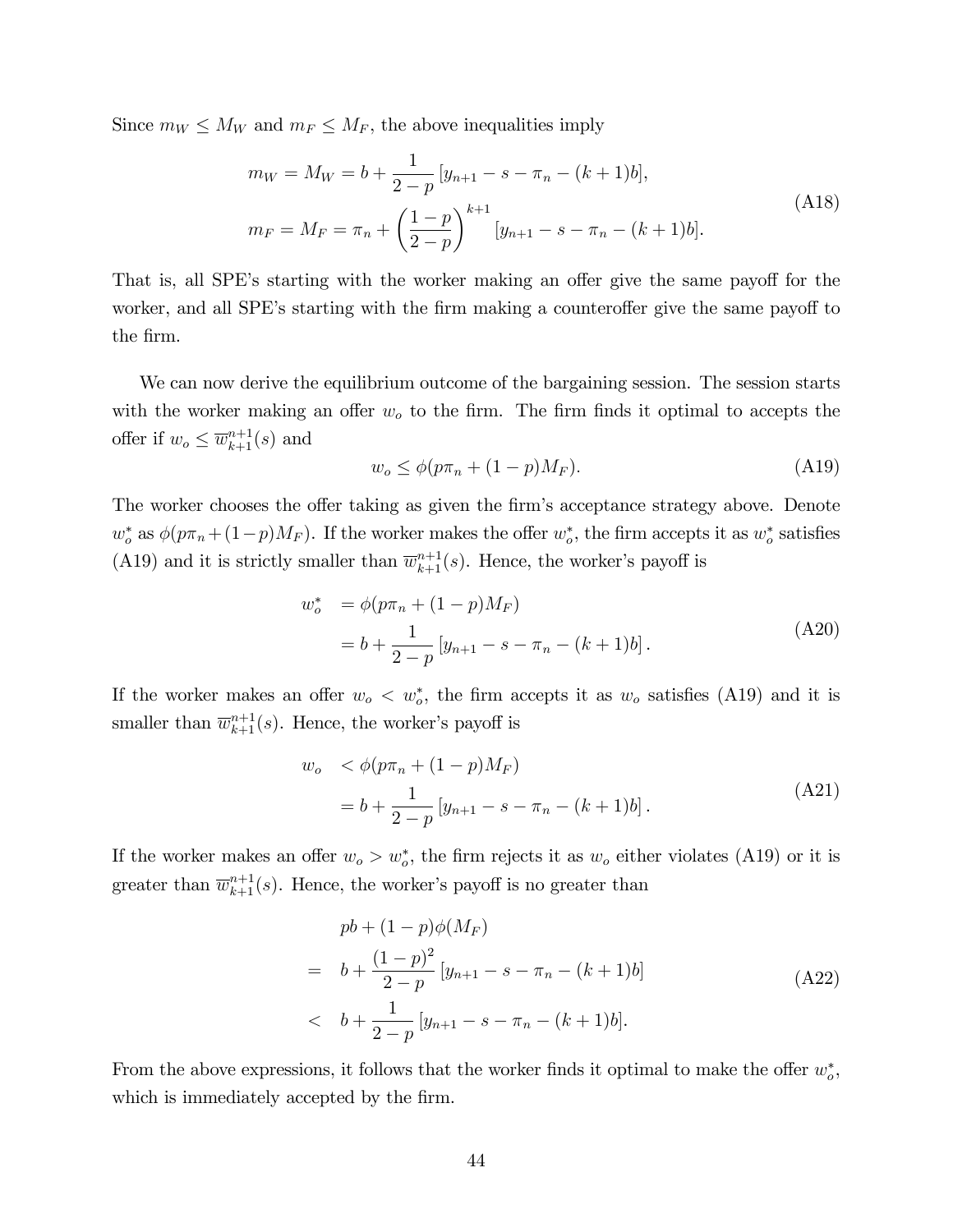We can now summarize our findings. When the gains from trade are strictly positive, i.e.  $y_{n+1} - s - \pi_n - (k+1)b > 0$ , the unique SPE (subject to the tie-breaking rule about offers and counteroffers leading to a breakdown between the firm and a subsequent worker) is such that the bargaining session ends immediately with an agreement at the wage  $w_o^*$ . When the gains from trade are strictly negative, it is straightforward to verify that the unique SPE is such that the bargaining session ends with a breakdown. When the gains from trade are zero, there are several payoff equivalent SPEs. As standard in the literature, we assume that the firm and the worker reach an immediate agreement at the wage  $w_o^*$ . Since  $w_o^*$  is the same wage outcome as in the BRW game, it follows that the unique SPE is such that the outcome of the bargaining session between the firm and the first of  $k + 1$  workers without agreement is the same as the outcome of the BRW game described in Lemma 1.

## B SZ Payoffs not an SPE of SZ Game

We prove that the equilibrium strategies in Stole and Zwiebel (1996a) are not an SPE of the SZ game. For the sake of illustration, we present the result for the case of 2 workers.

Suppose that, as implied by Stole and Zwiebel (1996a), the outcome of the bargaining session between the firm and the first worker is given by the SPE of the BRW game with perfectly transferrable utility. That is, the worker always makes the acceptable wage offer

$$
w_{2,1} = b + \frac{1}{2-p} \left[ y_2 - \pi_1 - t_1^2(w_{2,1}) - b \right],
$$
 (B1)

where

$$
t_1^2(w) = b + \frac{1}{2-p} \left[ y_2 - w - \pi_1 - b \right]. \tag{B2}
$$

Suppose that the firm makes some arbitrary counteroffer  $w \leq y_2 - \pi_1 - b$  to the worker. Clearly, the worker finds it optimal to accept the counteroffer if and only if

$$
w \leq pb + (1 - p)w_{2,1}
$$
  
=  $b + \frac{(1 - p)^2}{(2 - p)^2 - 1} [y_2 - \pi_1 - 2b].$  (B3)

Given the worker's acceptance strategy in  $(B3)$ , it is straightforward to verify that the firm finds it optimal to make the counteroffer

$$
w_c = b + \frac{(1-p)^2}{(2-p)^2 - 1} [y_2 - \pi_1 - 2b].
$$
 (B4)